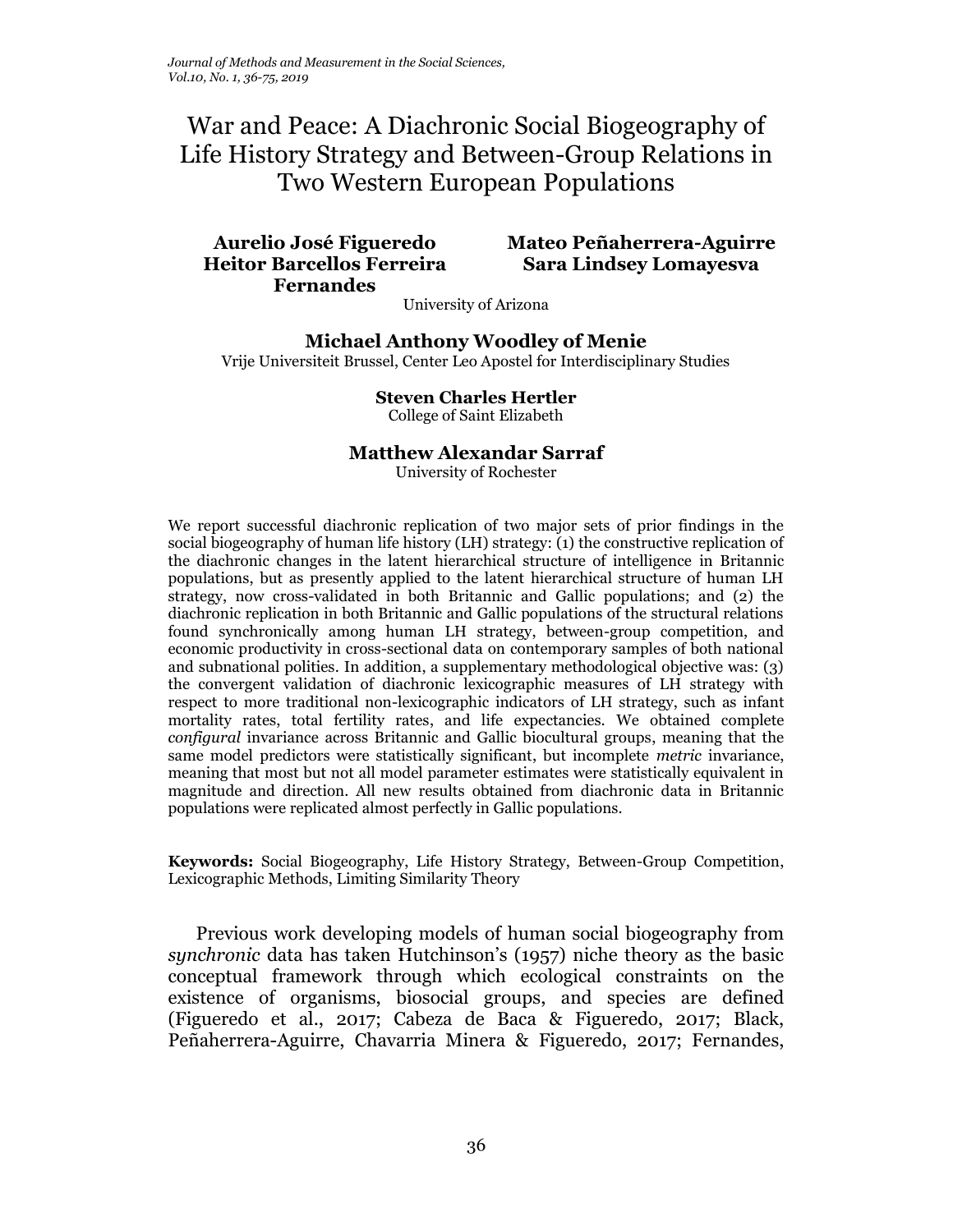Figueredo, Garcia & Wolf, 2017; Fernandes & Woodley of Menie, 2017; Figueredo, Cabeza de Baca & Peñaherrera-Aguirre, 2017); the word *synchronic* denotes event occurring "at the same time" or contemporaneously ("cross-sectionally" in methodological jargon). Such constraints determine the general selective contexts in which organisms evolve. In particular, processes that ecological constraints establish, such as niche splitting and character displacement, likely gave rise to individual differences in LH strategy — a latent construct that subsumes higher-order factors of personality, health, and many other aspects of human behavior (Figueredo, Fernandes, & Woodley of Menie, 2017). The "Coral Reef Model" construes selection for greater strategic differentiation of LH traits among individuals as an outcome of these ecological processes (Figueredo, Fernandes, & Woodley of Menie, 2017).

Hypotheses issuing from this evolutionary theory of LH differentiation have been tested using sequential canonical cascade analysis, which is an exploratory form of path analysis designed to examine hypothesized sequences of causal influence among variables, hierarchically partitioning their correlations into direct and indirect effects. These studies were thus able to estimate a set of plausible structural pathways from the physical ecology to the community ecology, and thence to the social, cultural, and cognitive ecology successively.

What follows is an exploratory exercise broadly situated in the field of *social biogeography;* a term which, before proceeding, warrants operationalization as it is at once central to our current work and obscure in relation to the mainstream literature within evolutionary psychology. Most succinctly, something of social bioegeography is known from its constituent parts  $-$  it studies social differences as they are distributed geographically. This, however, only speaks in the broadest sense to the locus of interest, without specifying underlying assumptions or methods. It is thus necessary to further state that social biogeography is fundamentally ecological in that it reduces some proportion of social variance to physical geography and climate, not limited to latitude, altitude, precipitation, vulcanism, wind and oceanic currents, as well as Milankovitch cycles, glaciation and other aspects of paleoclimate imparting lasting evolutionary consequences. In turn, social bioegeography analyzes vegetation, animals, parasites and related community ecological factors resulting from physical ecological factors. Together p*hysical ecology* and c*ommunity ecology* form the beginning of a causal chain progressing towards social ecology, cultural ecology and culminating in cognitive ecology. Among others such as Montesquieu (1965; 1984), Huntington (1913; 1916; 1922), and Murdock (1957; 1967; 1970; 1981), social biogeography has antecedents in the writings of Alfred W. Crosby (2003) whose *Columbian Exchange* details the conquest of the Americas, and William H. McNeill (1998) whose *Plagues and Peoples* is an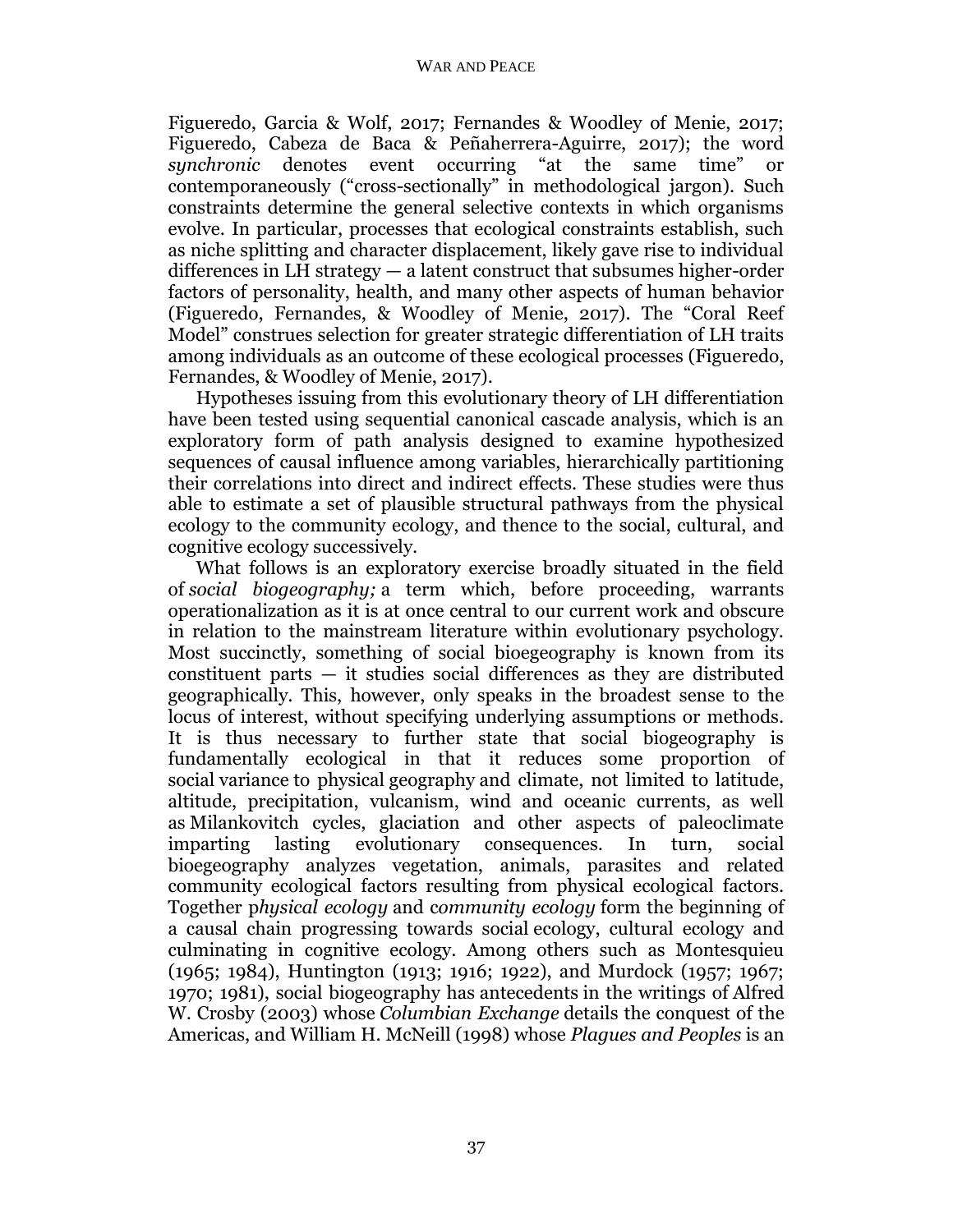early example of epidemiological history. As do Crosby (2003) and McNeill (1998), social biogeography mines historical documents, sociological data sets, currency values, and demographic trends among a range of related information. As is evident in reinterpretations of these aforementioned works (Hertler, Figueredo, Peñaherrera-Aguirre, Fernandes, & Woodley of Menie, 2018), where social biogeography differs is in its explicitly evolutionary orientation. *A Sequential Canonical Cascade Model of Social Biogeography: Plants, Parasites, and People* (Figueredo et al., 2017) and *A Social Biogeography of Homicide: Multilevel and Sequential Canonical Examinations of Intragroup Unlawful Killings* (Peñaherrera-Aguirre et al., 2018) are exemplars of social biogeographical studies respectively investigating cross national variation in life history speed and violence.

This first *diachronic* analysis of social biogeography performed upon *diachronic* data was termed the *Nexus 200* analysis, as it spanned the 210 years from AD 1800-2010, and examined temporal covariation among fifteen convergent indicators of three chronometric factors (five of each) in Britannic populations from AD 1800 to 2010: (*g.h*) heritable general intelligence, (*s.e*) specialized intelligences, and (*s.m*) anthropometric changes (Woodley of Menie, Figueredo, et al., 2017); the word *diachronic* denotes event occurring "across time" or historically ("longitudinally" in methodological jargon). The three factors were found to converge upon a common higher-order factor called the *Co-Occurrence Nexus*, which was hypothesized to track shifts in the balance of selection from the group to the individual level in Britannic populations over historical time. This temporal trend was interpreted as a consequence of climatic warming and stabilization lowering environmental harshness, which reduced betweengroup competition, thereby selecting for higher levels of general intelligence (Woodley & Figueredo, 2013), while simultaneously enabling life history speed slowing, thus increasing *s.e* and *s.m* (consistent with predictions from life history models of the Flynn effect and the synchronic work on social biogeography discussed above; Woodley of Menie, Figueredo, et al., 2017).

The second *diachronic* analysis of social biogeography performed upon *diachronic* data was termed the *Nexus 400*, as it spanned the entire 400 years from AD 1600-1999, and was conducted to test the proposed interpretations of the Nexus 200 analysis about the nature of the Co-Occurrence Nexus. Nexus 400 examined the impact of climatic changes from AD 1600 to 1999 on a chronometric group selection factor, variation in which was correlated with the only one out of the five original *g.h* indicators validated in the Nexus 200 for which there were data extending back to AD 1600: changes in usage frequencies of difficult vocabulary items, constituting a chronometric *hard words factor*. Results were consistent with Nexus 200 interpretations: colder and more variable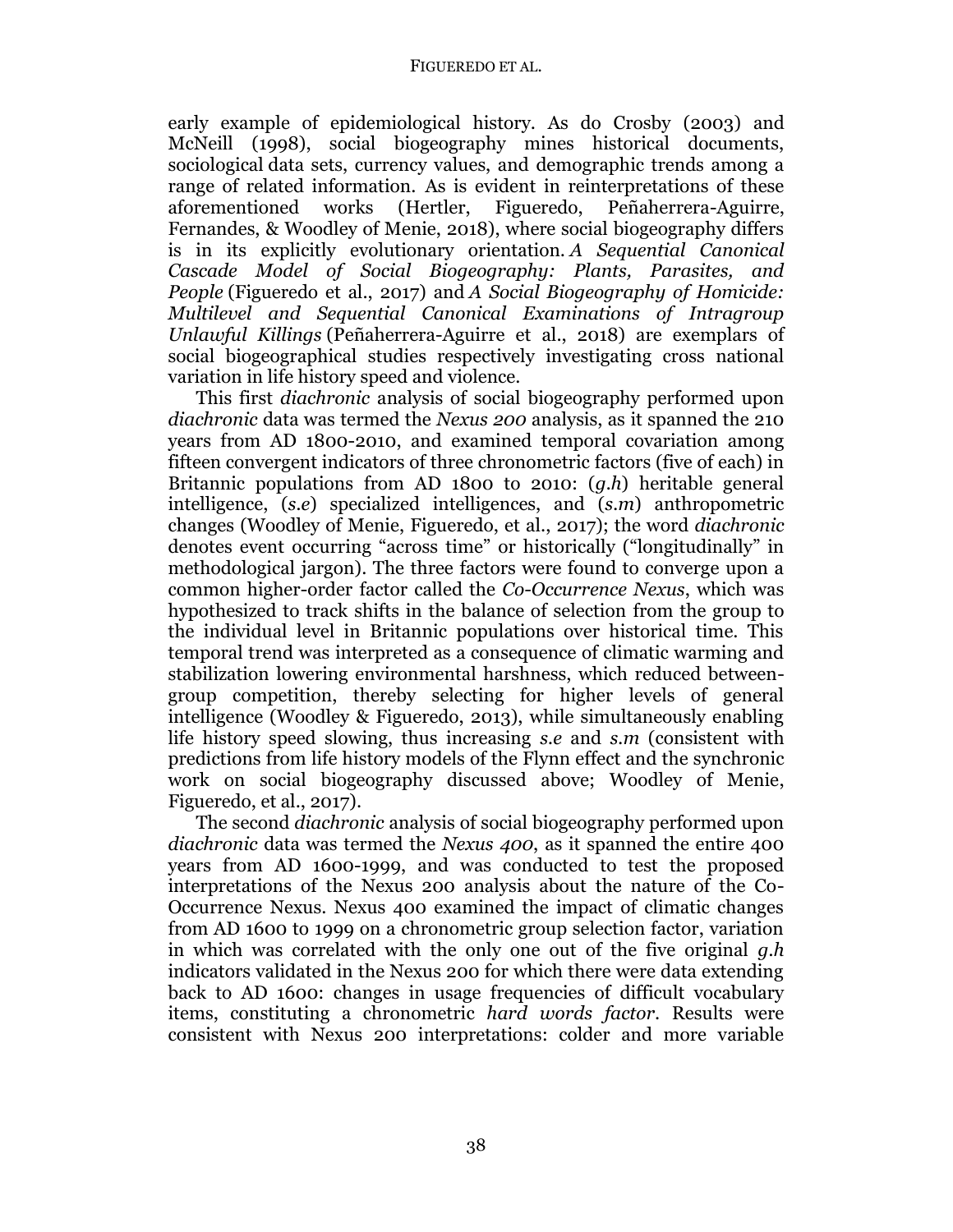climates were found to have positive effects on group selection, which in turn positively predicted the hard words factor, and was found to explain the preponderance of cross-temporal variation in that factor (Woodley of Menie, Figueredo, et al., 2017).

The present study focuses more specifically upon the structural relations between aggregate reproductive life history (LH) speed and levels of between-group competition in human populations. We examine these relations diachronically using historical biodemographic and lexicographic data from sources in the public domain on Britannic and Gallic populations over the past 200 years, contextualized against the backdrop of the climatic changes that have been occurring during the Late Modern Era, and the ultimate effects of all of the foregoing upon resource abundance and competition. Although slow LH speeds appear to foster enhanced levels of within-group altruism and in-group cohesion (*positive ethnocentrism*) through various mechanisms of social selection (Figueredo, Patch, & Gómez Ceballos, 2016), they also appear to inhibit between-group competitiveness (*negative ethnocentrism*) cross-culturally (Figueredo, Andrzejczak, Jones, Smith-Castro, & Montero-Rojas, 2011). This combination of findings appears to contradict Alexander's (1987) theory that historical and prehistoric conflict *between* human societies has selected for higher levels of cooperation *within* human societies.

The present study also addresses the need to replicate the results of previous social biogeography models that were conducted crosssectionally on variation among national and then subnational polities, which support the findings of studies on individual variation in LH speed within some of these same polities that also show an association between slow LH speed and heightened positive and lessened negative ethnocentrism. One further goal is to cross-validate this cross-sectional, *synchronic* pattern of results *diachronically* with longitudinal data. Replicating findings across the orthogonal dimensions of the Cattell (1966) *data box* is no foregone conclusion, as different principles might govern different components of covariance among cases, measures, and occasions. For example, examining relations *among* persons and their characteristics at a single point in time (*inter*-individual differences) may yield different results from examining relations among those same characteristics *within* persons but *across* multiple measurement occasions (*intra*-individual differences). Consequently, the latent structure of *chronometric* common factors might differ systematically from that of *psychometric* common factors derived from the same set of measures (e.g., Figueredo, Brooks, Leff, & Sechrest, 2000; Woodley of Menie, Figueredo, et al., 2017). Finally, a supplementary methodological objective was the convergent validation in both Britannic and Gallic biocultural groups of diachronic lexicographic measures of LH strategy with respect to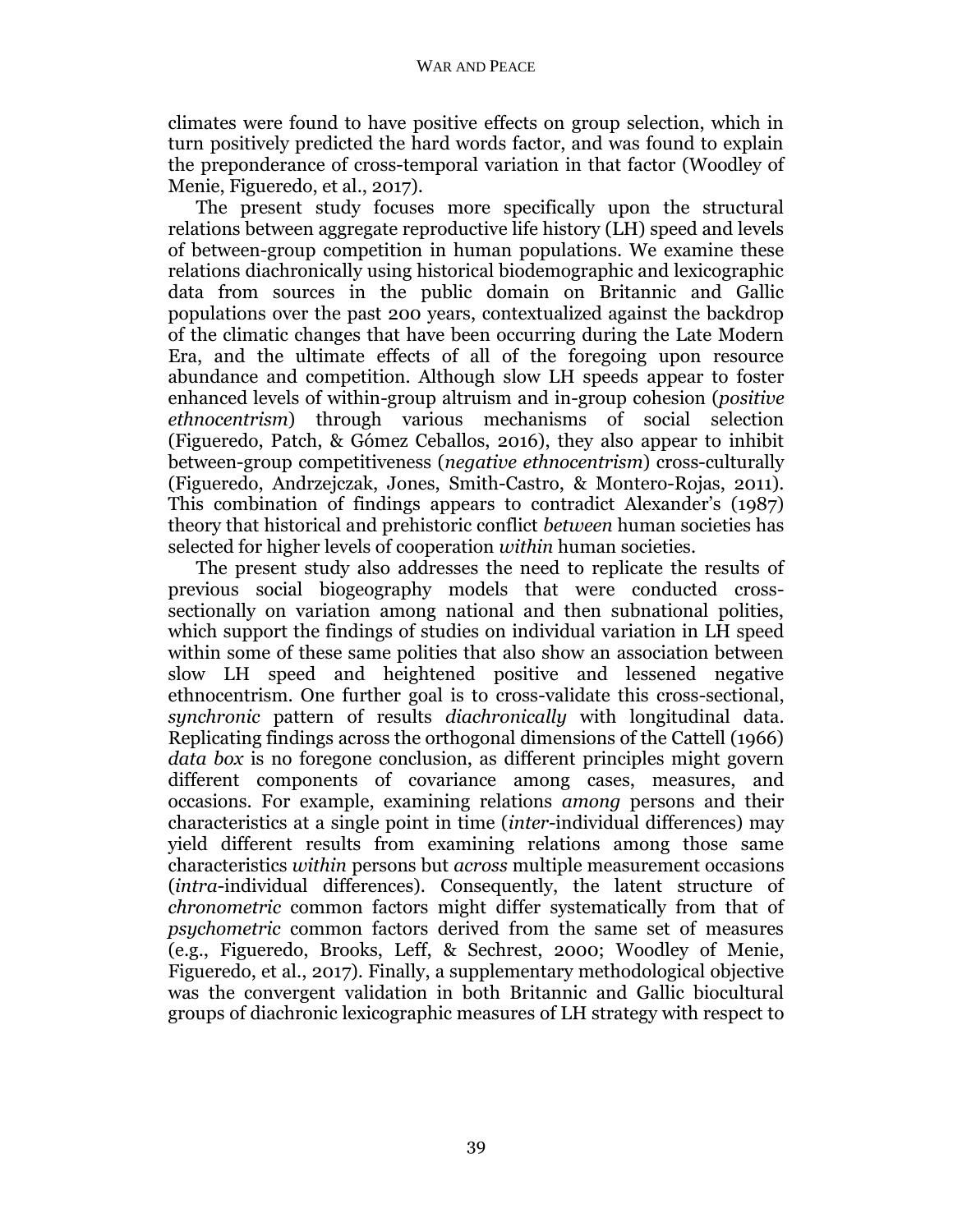more traditional non-lexicographic indicators of LH strategy, such as infant mortality rates, total fertility rates, and life expectancies.

# **The Demographic Transition and Life History Evolution**

Although minor variations in the rates of life history indicators had been reported across small-scale societies (Walker et al., 2006), prior to the 19th Century, the ethnographic, paleodemographic, and paleopathological evidence indicate that relative to contemporary nations, life expectancy at birth (*e0*) was lower and that total fertility was higher. With respect to  $e_0$ , cross-cultural comparisons with small-scale societies had found that *e0* was under 60 years. This pattern persists even after considering the level of sociopolitical complexity, and the type of subsistence economy. For instance, the average *e0* for five hunter-gatherer societies, the Hadza, the Ache, the Hiwi, the !Kung, and the Agta, was 31 years; that of forager-horticulturalists, including the Yanomamo, the Tsimane, the Machiguenga, and the Gainj, was 33 years (Gurven & Kaplan, 2007).

Post-Neolithic ancient nation states exhibited similar rates. Historical reconstructions based on census and archaeological data suggest *e<sup>0</sup>* was between 21.11 to 35.3 years across Roman Provinces including Egypt, Greece and Illyricum, and Iberia (Frier, 1983). Roman Italian provinces experienced equivalent rates during Imperial times with *e0* ranging between 20 to 30 years (Hin, 2017). Medieval English towns during the  $14<sup>th</sup>$  and the 15<sup>th</sup> century were not able to surpass these 30 years with male English aristocrats exhibiting an *e0* of 24 years (Clark, 2008). Prior to the 19th Century, the figures for modern nation states were similar. For example, Swedish data corresponding to AD 1754 to 1759 indicate  $e_0$  was close to 34 years (Gurven & Kaplan, 2007). Across the Atlantic, demographic reconstructions for pre-Columbian Mesoamerican and South American sites indicate these societies fit this pattern. Concerning the latter, Andean and coastal villages in northern South America (2278- 1835 BC) had *e0* rates between 29 and 40 years (McCaa, 2005), whereas for Mesoamerican societies *e0* was estimated to be 37 years for Early Horizon sites (1400-900 BC) and 20 years for a Postclassic urban site (AD 1325- 1500; Morfin, McCaa, Storey, & Angel, 2005). It is worth noting that even though the paleopathological data suggest the adoption of agriculture as well as urbanity impacted *e0* (Armelagos & Cohen, 1984; Steckel & Rose, 2005), most paleodemographic estimations place the average *e0* for hunter-gathering, horticulturalist, and agriculturalist societies between 20 and 55 years.

Improvements in health, nutrition, and sanitation during the 19<sup>th</sup> Century modified this historical trend (Caldwell, 2007). Mortality rates decreased at a faster pace relative to fertility rates, generating rapid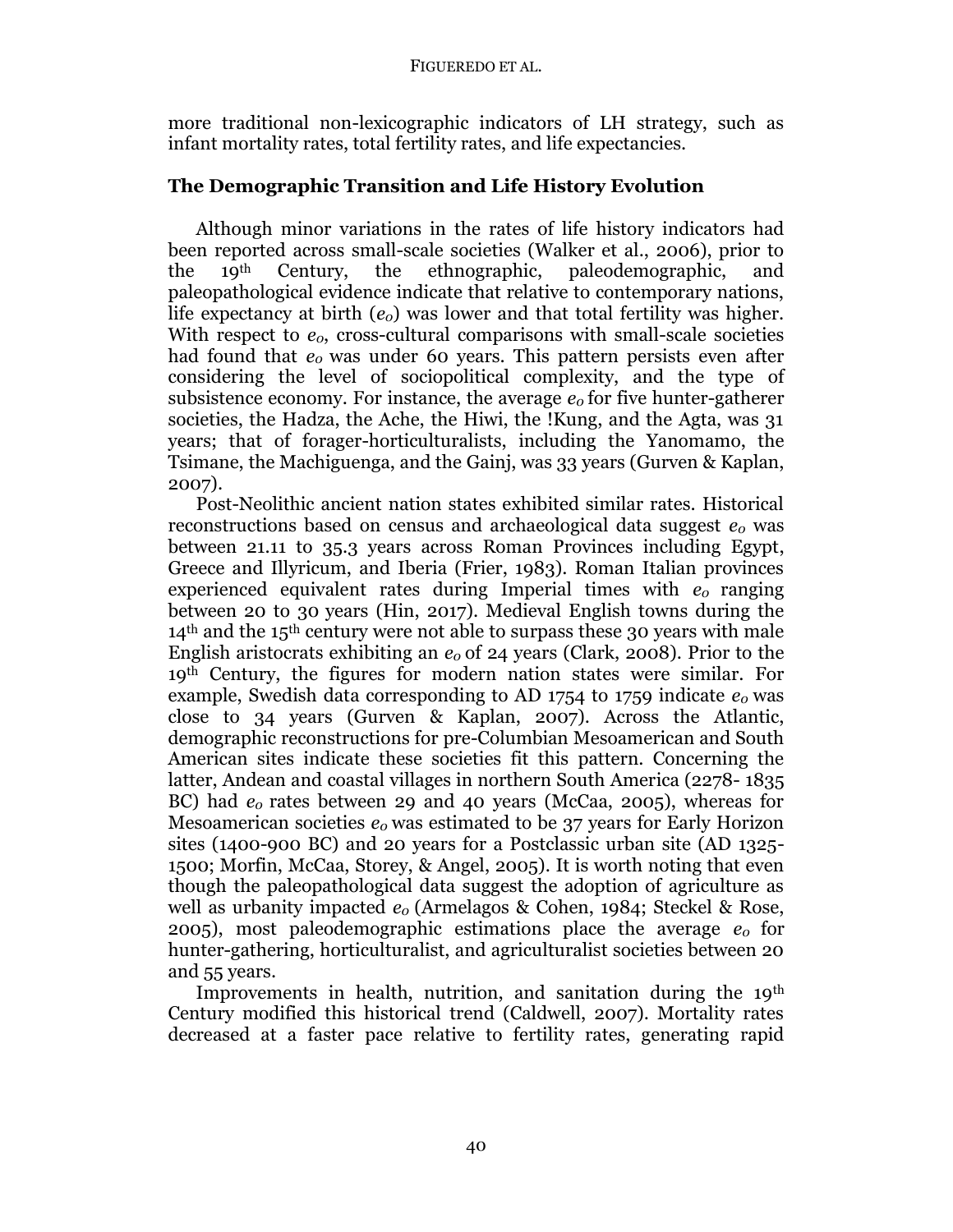population growth (Bongaarts, 2009). Individuals following a fast LH strategy could maintain their reproductive rate without increasing their parental or somatic effort. This initial burst was followed by progressive declines in fertility rates in response to stable and reliable environments, with low extrinsic morbidity and mortality, selecting for slow LH strategies. In some nations, fertility rates were observed to drop below the replacement level, increasing the mean age of the population and eventually leading to a demographic contraction (Bongaarts, 2009; Lee, 2003). It is worth noting, however, that the adoption or modification of cultural practices, often interpreted as catalysts of the demographic transition, had an indirect effect on population dynamics dependent on how individuals prioritized the allocation of bioenergetic resources among different components of fitness, such as increasing investment in somatic as opposed to reproductive domains. This 19th Century historical phenomenon has been referred to as the demographic transition (Caldwell, 2007).

This secular slowing of LH strategy over the past 200 years thus counts as an alternative explanation for the reduction in between-group competition also experienced, especially between the larger and increasingly industrialized European states (*Great Powers*), that started around the beginning of the 19th Century.

# **Lexicographic Methods and Psycholinguistic Considerations**

The subfields of linguistics have many advocates for the Darwinian nature of language, which is seen in phenomena such as the evolution of speech organs (Pinker & Bloom, 1990) and in the fact that recursion is an adaptation unique to human language (Hauser, Chomsky, & Fitch, 2002). In fact, Darwin himself was aware that the nature of languages was "curiously parallel" to his own ideas of evolution (Darwin, 1871). This observation was in reference to the social and spatial parameters of the lingual population that ultimately determines the success of a language, such as population decline or dominance of another language (Solé, Corominas-Murtra, & Fortuny, 2010; Crawford 1996). Ultimately, the evolutionary perspective is supported by the fact that many modern languages, including Indo-European languages such as English and French, share common recent phylogenies, having evolved from recent common ancestors (Lynch, 2014).

The *lexical hypothesis*, initially proposed by Galton (1884), further predicts that words will arise by convergent evolution in all human languages for any traits, states, and objects that regularly exist in the ecology, despite the nearly 6000 exclusive languages that still exist today. Following their discovery of evidence supporting the notion that every language shares a common vocabulary of concepts, Goddard and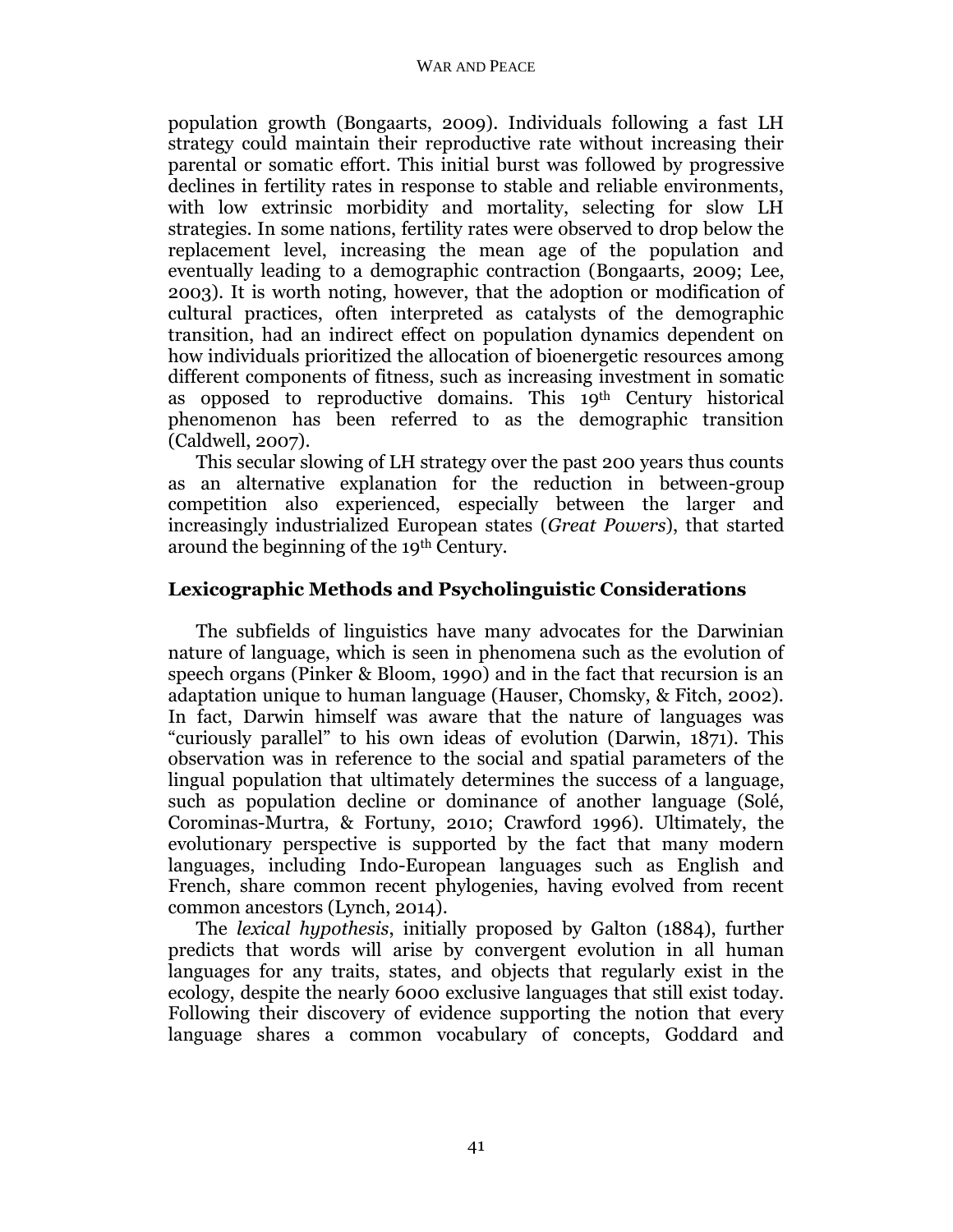Wierzbicka (1994, 2013) developed the natural semantic metalanguage (NSM) to consolidate universal key concepts in all languages into one minilanguage. The NSM is made up of semantic primes, universal concepts that can be translated into any language, which include color, body parts, determiners, quantifiers, and others (Goddard & Wierzbicka, 2013). This approach has been used to preserve endangered languages (Goddard, 2008) and soften language barriers (Wierzbicka, 1992), and can be applied to research on the cognitive manifestations of Fodor's (1983) modularity of mind for language in future research.

For example, the relative frequencies of usage of words derived from the *Descent of Man* (Darwin, 1871) were interpreted to serve as indicators of within-group altruism and between-group competition in humans, and have been previously used and validated as such (Woodley of Menie, Figueredo, et al., 2017):

… a sampling of 10 words used in Darwin's (1871) *Descent of Man* to describe altruistic dispositions as lexical indicators of behaviors that are clearly beneficial to the group but that incur a fitness cost to the individual group member performing them. We refer to these items as "altruistic words" for that reason… It furthermore serves as a potentially direct measure of the change in the strength of group selection over time  $-$  on the premise that less group-selected populations will tend to use altruistically valenced words less frequently in their literatures. (p. 62)

Although more than 10 words were initially found that satisfied these criteria, only 10 words were used as the additional words were closely related variants of those selected, such as *kind* and *kindness*. Furthermore, we only retained nouns for consistency.

In the present study, each *Descent of Man* Altruism Word was also translated into French by generating an array of plausible synonyms, from which we selected the optimal choices using psychometric criteria of internal consistency among items within each lexicographic scale. The existence of the semantic primes in the NSM removes uncertainty of the fluidity of translation for more concrete concepts, such as body parts, but not for more abstract concepts.

The added step of psychometric selection among synonyms within each class is therefore crucial to cross-cultural research, to control statistically for their semantic contexts, as words may not translate to denote the exact same concept from one language to another, especially between phylogenetically distant languages from different branches like English and Japanese (Wagatsuma, 1977). Nevertheless, modern English is partially descended from Old French, and is therefore a linguistic "cousin" of modern French. Thus, the translations are probably sufficiently accurate that even in the case of English words with more abstract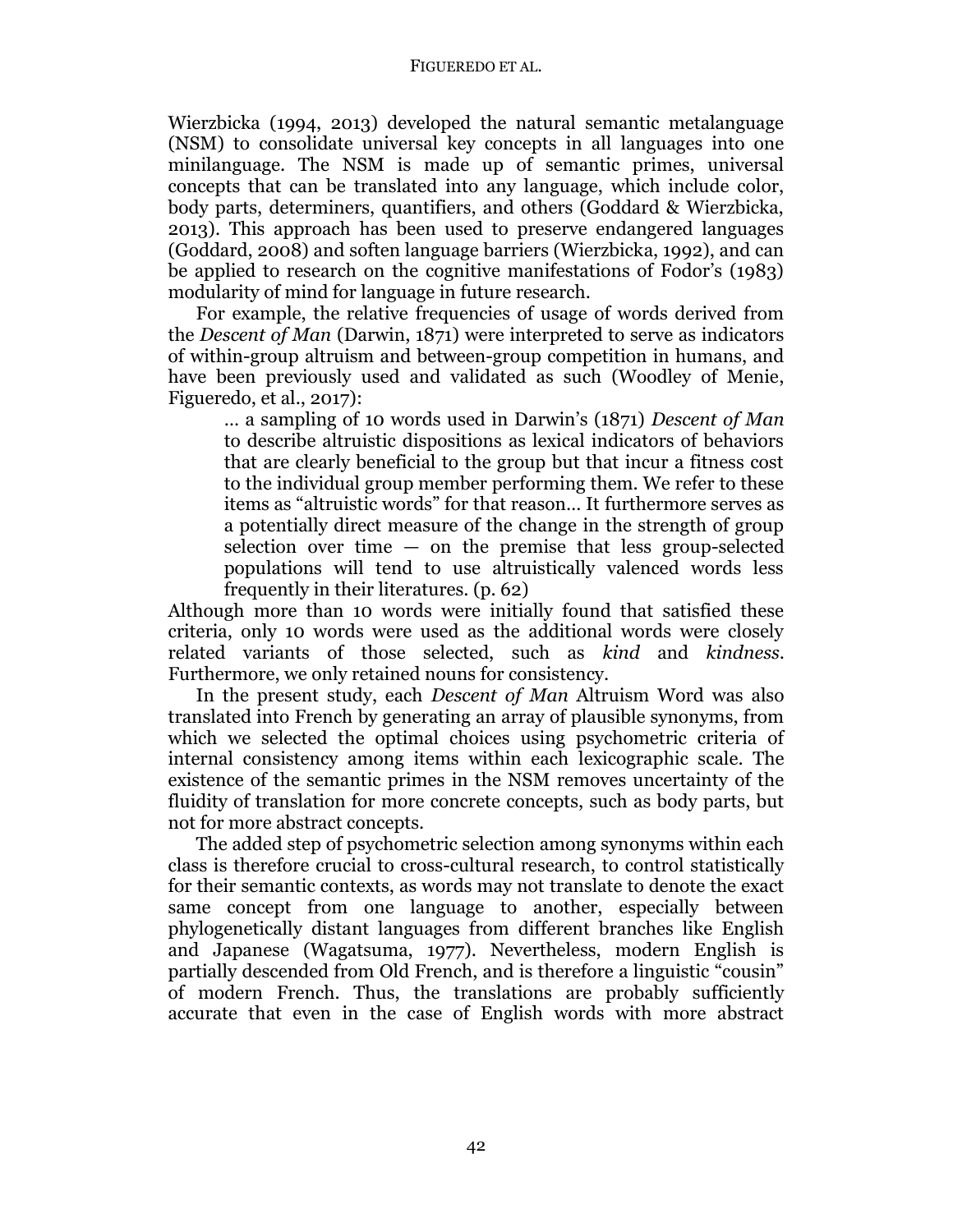concepts, such as *courage*, it can be safely assumed that the corresponding French terms have the same essential meaning (Lynch, 2014).

## **The Present Study**

The present study uses historical biodemographic and lexicographic data from sources in the public domain on Britannic and Gallic populations over the past 200 years to explore the structural relations between: (1) climate change, as indicated by temporal trends in the 25 year moving averages and standard deviations of mean global temperatures; (2) relative speed of aggregate reproductive LH strategies; (3) and levels of between-group competition; and (4) effects upon economic productivity and resource abundance, as indicated by Gross Domestic Products (GDP) *per capita.*

## **Methods**

# **Populations Sampled**

Data from AD 1800 to 1999 were collected for the following Britannic nations: UK, USA, Canada, New Zealand, Australia; data from the Gallic nation were also collected, including Continental France as well as its several overseas departments in French Algeria (North Africa) and French Guiana (South America), all counted as part of the French Republic in the national census.

## **Biodemographic Measures**

Population size and GDP per capita data were obtained for both samples from the Maddison Project database (Bolt, Inklaar, de Jong, & van Zanden, 2018), a repository curated by the Groningen Growth and Development Center (GGDC). Warfare mortality estimates were gathered from the Correlates of War database (Sarkees & Wayman, 2010); although this database contains both inter-state and within-state (civil) wars, we excluded all intra-state conflicts and included only conflict between states for present purposes. Wars containing at least one Britannic nation were kept in the database; similar procedures were employed with the Gallic sample. Standardized rates (per 100,000) were computed after accounting for population size, as population size confounds the intensity of warfare due to the fact that societies with a larger population experience a greater absolute number of deaths. The proportion of the world population was estimated based Roser's demographic database (Roser & Ortiz-Ospina, 2017). Total fertility rates (Ajus, Lindgren, & Rosling, , 2015), infant mortality rates (Johanson, Lindgren, & Rosling, 2015), and life expectancy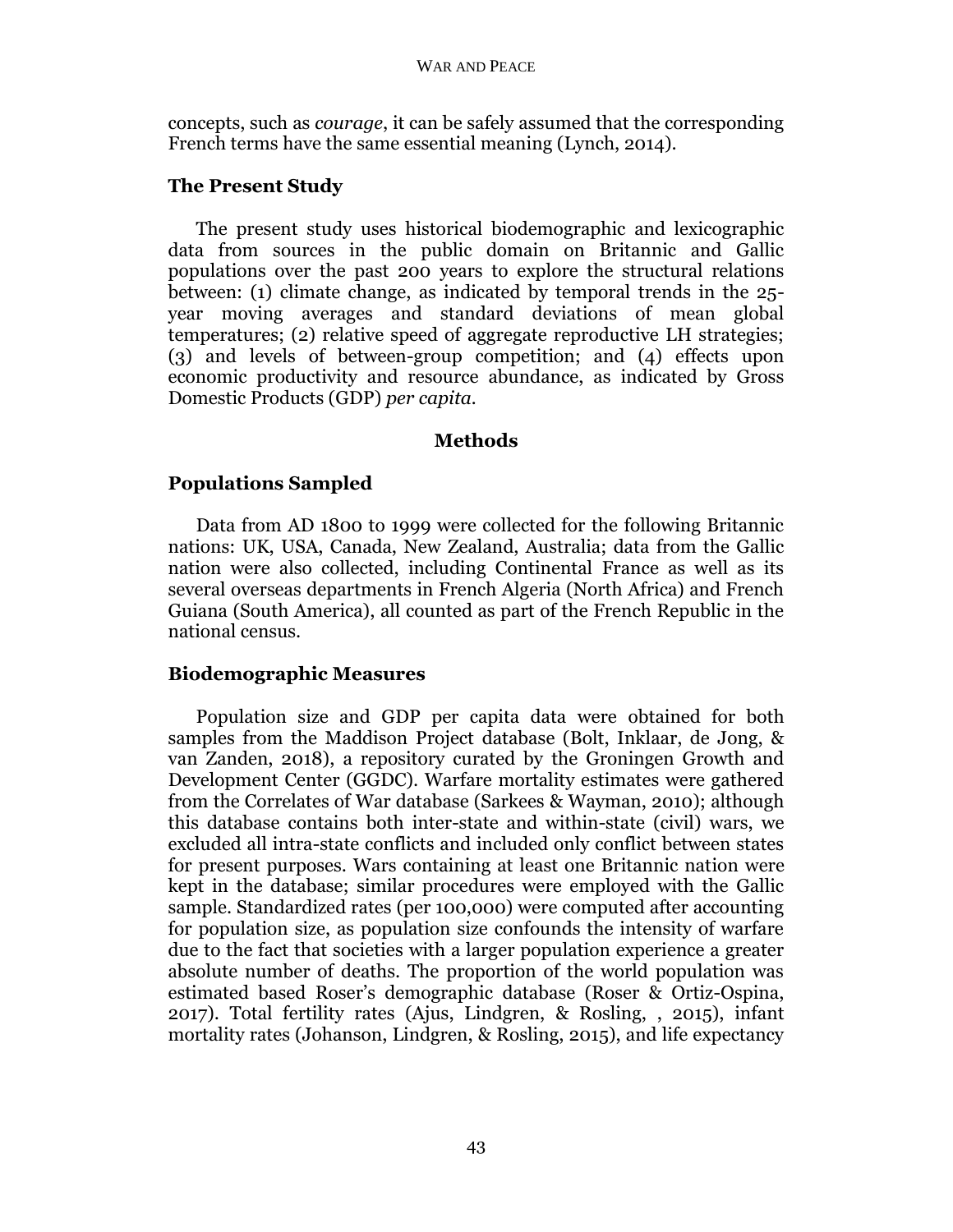information (Lindgren, 2015) were obtained from the Gapminder database repository.

## **Lexicographic Measures**

For all lexicographic measures, the diachronic utilization of specific classes of words by each biocultural group was evaluated via their relative frequencies of usage through Google Ngram Viewer (Michel et al. 2011), an interactive textual corpus encompassing over 5.9 million texts and 500 billion written words from AD 1500-2008. The data are obtained in the form of frequency counts of each word within its respective language across the 200 years spanning AD 1800-1999.

All lexicographic scales used in this study were originally created in English and then translated into French for the cross-cultural comparison. As we suspected that using simple literal translations might miss important cultural differences in the contexts of their usage, we instead generated lists of plausible synonyms in French for all the original words in English and then selected the French synonym that had the highest part-whole correlation to its respective lexicographic scale in the French language. By this psychometric process of selection, we obtained the optimal French-language equivalent to each English-language word based on its consistency with all the other synonyms selected for each lexicographic scale. The part-whole correlations for each scale are presented below in parallel for each English-language word and the optimal French-language synonym.

Most words selected for these scales were theorized to reflect existing *semantic primes* of the natural semantic metalanguage (NSM), which have been shown to translate conceptually into all languages (Goddard & Wierzbicka, 1994). Google Ngram Viewer (Michel et al., 2011) was used to query the relative frequencies of usage of each word within its respective language across the 200 years spanning AD 1800-1999.

## **Statistical Analyses**

All univariate and multivariate analyses were performed using SAS 9.3 and UniMult 2. A hierarchical analytical strategy was employed. Some missing data at the item level were imputed by the EM algorithm using SAS PROC MI; unit-weighted common factor scales (Gorsuch, 1983) were then estimated using SAS PROC STANDARD and DATA, as the means of the standardized scores for the items on each scale and for the scales on each factor (Figueredo, McKnight, McKnight, & Sidani, 2000). Also computed were the covariance matrices of the subscales using SAS PROC CORR, as well as the part-whole correlations of the items with the scales and of the scales with the unit-weighted factors.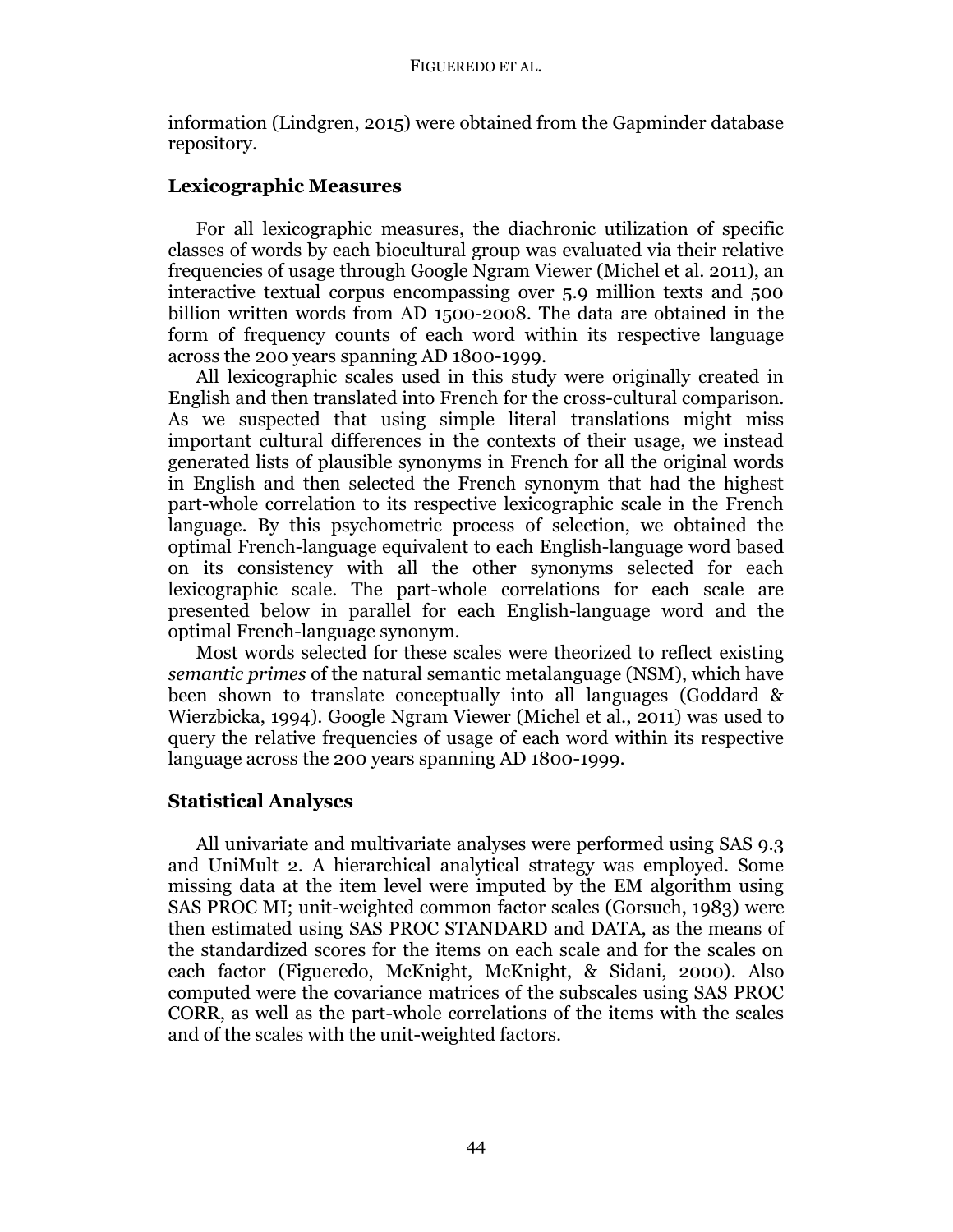Unit-weighted factors were then entered as manifest variables into SAS PROC MIXED for multilevel longitudinal analysis and the MLM residuals were afterwards entered into UniMult for sequential canonical cascade modeling. MLM residuals were thus statistically adjusted prior to structural modeling for the logarithmic effect of time as well as of any single-lagged heterogeneous autoregressive serial dependencies among successive data, thus circumventing this potential problem as a threat to the validity of correlational analysis (see Hertler et al., 2018).

## **Results**

# **The Measurement Model**

# *Lexicographic Scales*

*Darwin Altruism Words.* This is a list of words employed by Darwin (1871) to describe within-groups altruism and between-groups competition in humans, harvested from the original text of *The Descent of Man*, that had been previously used to construct a psychometric scale in earlier published work on the diachronic social biogeography of cognitive abilities in Britannic populations (Woodley of Menie, Figueredo, et al., 2017), in which it was validated with respect to diachronically convergent indicators of between-group competition using heterogeneous methods (Table 1). Some words derived from *The Descent of Man* (Darwin, 1871)

Table 1

*Part-Whole Correlations of Darwin's Descent of Man Altruism Words converging upon a single lexicographic scale for altruistic words in Britannic and Gallic population* 

| Original                                                | $r$ Britannic   | Optimal       | r Gallic        |
|---------------------------------------------------------|-----------------|---------------|-----------------|
| English                                                 | Darwin Altruism | French        | Darwin Altruism |
| Words                                                   | Words           | Translations  | Words           |
| Self-sacrifice                                          | $.286*$         | Abnégation    | $.671*$         |
| Kindness                                                | $.841*$         | Bienveillance | $.907*$         |
| Aid                                                     | $.303*$         | Charité       | $.865*$         |
| Sympathy                                                | $.675*$         | Compassion    | $.612*$         |
| Duty                                                    | $.905*$         | Devoir        | $.943*$         |
| Fidelity                                                | $.766*$         | Dévouement    | $.895*$         |
| Courage                                                 | $.855*$         | Hardiesse     | $.837*$         |
| Heroism                                                 | $.857*$         | Héroïsme      | $.400*$         |
| Obedience                                               | $.690*$         | Obéissance    | $.829*$         |
| Patriotism                                              | $.915*$         | Patriotisme   | $.771*$         |
| $\frac{M}{2}$ $\frac{M}{2}$ $\frac{M}{2}$ $\frac{M}{2}$ |                 |               |                 |

<sup>\*</sup>*p*<.05

were used that are not currently found in the Goddard and Wierzbicka (2014) NSM catalogue, though our results show that some concepts should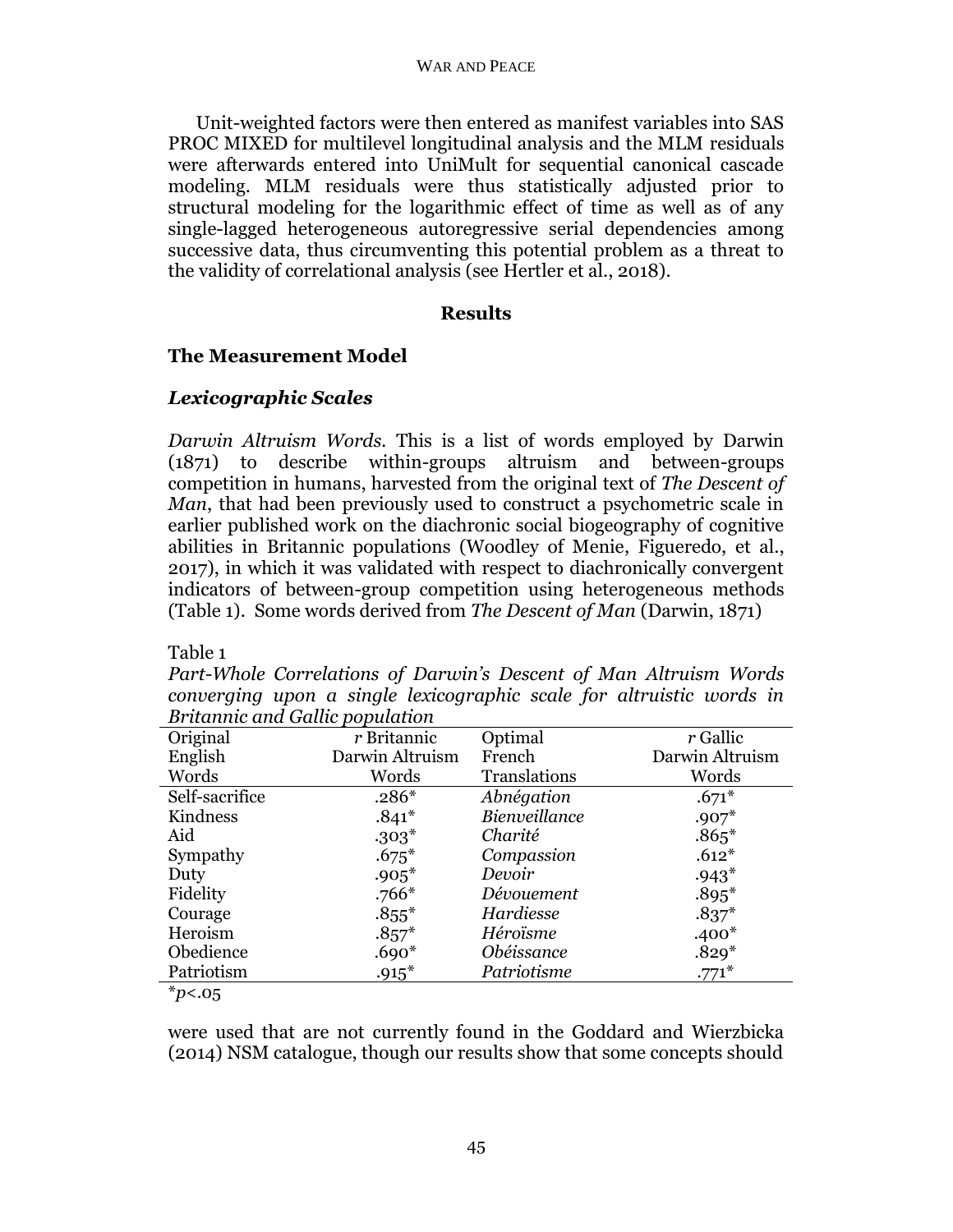be considered candidates for consideration. Table 1 shows the part-whole correlations.

*Slow LH Words and Fast LH Words.* These were lists of words harvested from the collections of words observed by Sherman, Figueredo, and Funder (2013) to be employed disproportionally in conversation by either slower or faster LH strategists, respectively, which were identified by non-lexicographic methods. Both the English-language and the Frenchlanguage equivalents used as items in each of these lexicographic scales were psychometrically selected on the basis of obtaining adequate partwhole correlations for each word to the corresponding aggregate scale score in its respective language, thus maximizing the internal consistency of each lexicographic scale. This procedure was constrained to select an equal number of semantically equivalent words in both languages, thus protecting against capitalization on chance associations in the psychometric selection of words by insuring that each individual word was cross-validated semantically in the other language. As the negative and statistically non-significant part-whole correlations of the Frenchlanguage translations for "Win" and "Dream" illustrate, this psychometric selection procedure did not guarantee producing scales with perfect internal consistencies.

We thus selected words in both languages from the initially larger lists based on their convergent validity with respect to each other, as indicated by the internal consistency of the constructed scales. The presumption was that the items would be differentially valid as a function of how well they reflected the central latent constructs, which were Slow and Fast LH strategy, and should therefore be selected on that basis. Recall that the compilation of Slow and Fast LH words in Sherman, Figueredo, and Funder (2013) was conducted empirically in an exploratory rather than a theoretically-guided manner. We therefore deemed it quite likely that there would be some Type I errors present in the published word lists due to the inevitable capitalization on chance. Our psychometric selection procedure was deemed to be the most straightforward way of identifying the best item-level indicators of these constructs, and eliminating any items that might have been included based on chance fluctuations among their correlation coefficients. Tables 2 and 3 display the part-whole correlations of each equivalent word in both the English and French languages.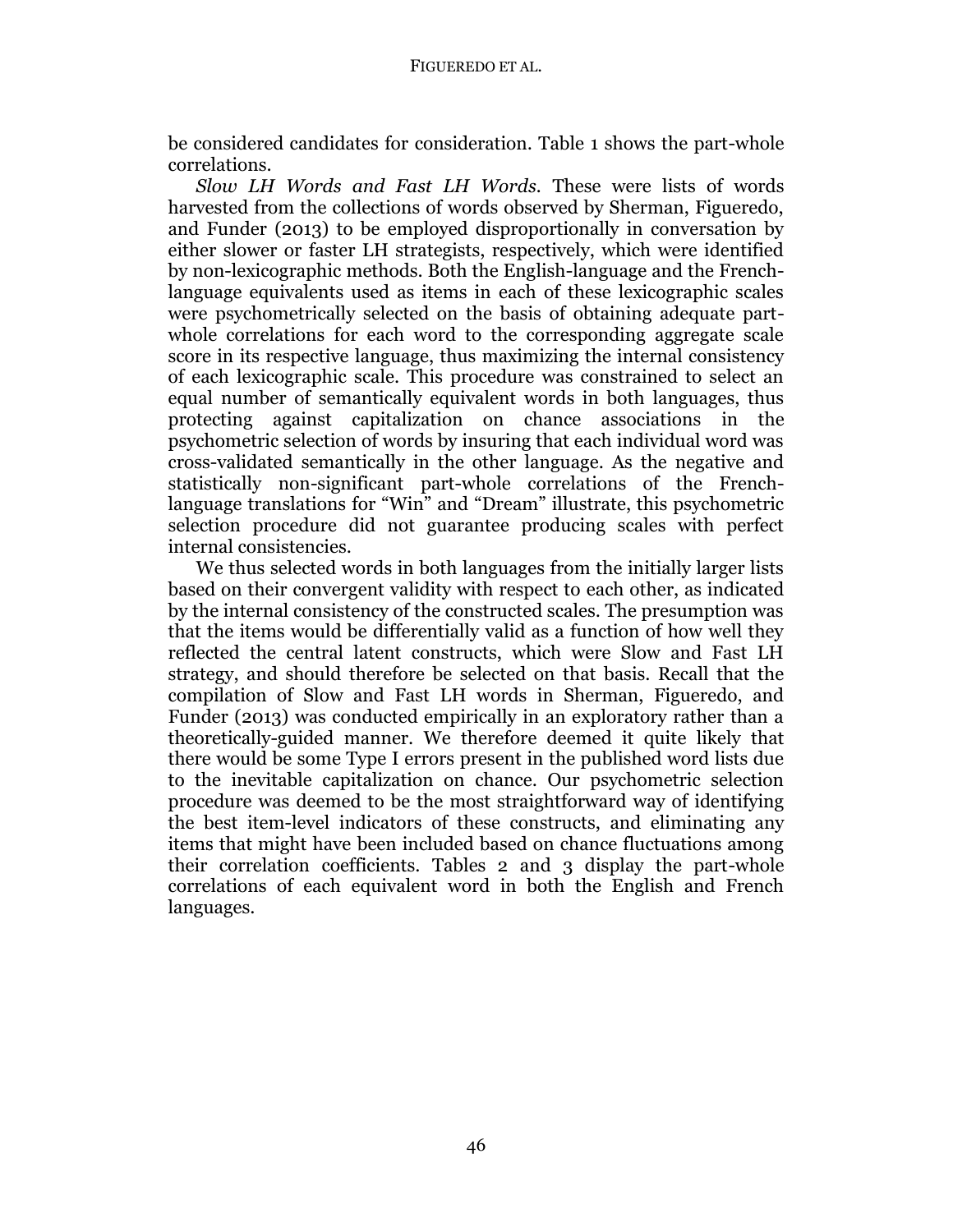| lexicographic scale for slower LH in Britannic and Gallic populations |                      |              |                      |  |
|-----------------------------------------------------------------------|----------------------|--------------|----------------------|--|
| Original                                                              | $r$ Britannic        | Optimal      | r Gallic             |  |
| English                                                               | Slow Life            | French       | Slow Life            |  |
| Words                                                                 | <b>History Words</b> | Translations | <b>History Words</b> |  |
| Work                                                                  | $.900*$              | Travail      | $.907*$              |  |
| Class                                                                 | $.969*$              | Classe       | $.688*$              |  |
| <b>Boss</b>                                                           | $.967*$              | Boss         | $.777*$              |  |
| Student                                                               | $.974*$              | Etudiant     | $.904*$              |  |
| College                                                               | $.822*$              | Université   | $.937*$              |  |
| <b>Try</b>                                                            | $.960*$              | Essayer      | $.867*$              |  |
| Goal                                                                  | $.850*$              | Objectif     | $.903*$              |  |
| Win                                                                   | $.968*$              | Victoire     | $-.107$              |  |
| $*n$ $\sim$ $\sim$                                                    |                      |              |                      |  |

Table 2

*Part-Whole Correlations of Slow LH Words converging upon a single* 

\**p*<.05

# Table 3

*Part-Whole Correlations of Fast LH Words converging upon a single lexicographic scale for faster LH in Britannic and Gallic populations*

| Original       | r Britannic          | Optimal      | r Gallic             |
|----------------|----------------------|--------------|----------------------|
| English        | <b>Fast Life</b>     | French       | <b>Fast Life</b>     |
| Words          | <b>History Words</b> | Translations | <b>History Words</b> |
| Asleep         | $.731*$              | Endormi      | $.478*$              |
| Bath           | $.642*$              | Bain         | $.538*$              |
| <b>Breast</b>  | $.746*$              | Poitrine     | $.836*$              |
| <b>Brother</b> | $.925*$              | Frère        | $.854*$              |
| <b>Burial</b>  | $.295*$              | Sépulture    | $.652*$              |
| Coffin         | $.729*$              | Cercueil     | $.663*$              |
| Cough          | $.878*$              | Toux         | $.791*$              |
| Cousin         | $.801*$              | Cousin       | $.606*$              |
| Dead           | $.902*$              | Mort         | $.826*$              |
| Dreams         | $.904*$              | Songes       | $-.286*$             |
| Eat            | $.370*$              | Diner        | $.678*$              |
| $\bf{I}$       | $.944*$              | Je           | $.908*$              |
| Me             | $.956*$              | Me           | $.845*$              |
| My             | $.906*$              | Mon          | $.851*$              |
| Our            | $.822*$              | <b>Nos</b>   | $.804*$              |
| Sleep          | $.447*$              | Coucher      | $.917*$              |
| Swallow        | $.883*$              | Avaler       | $.598*$              |
| They           | $.731*$              | Eux          | $.885*$              |
| We             | $.874*$              | <b>Nous</b>  | $.636*$              |
| $\mathbf{v}$   |                      |              |                      |

\**p*<.05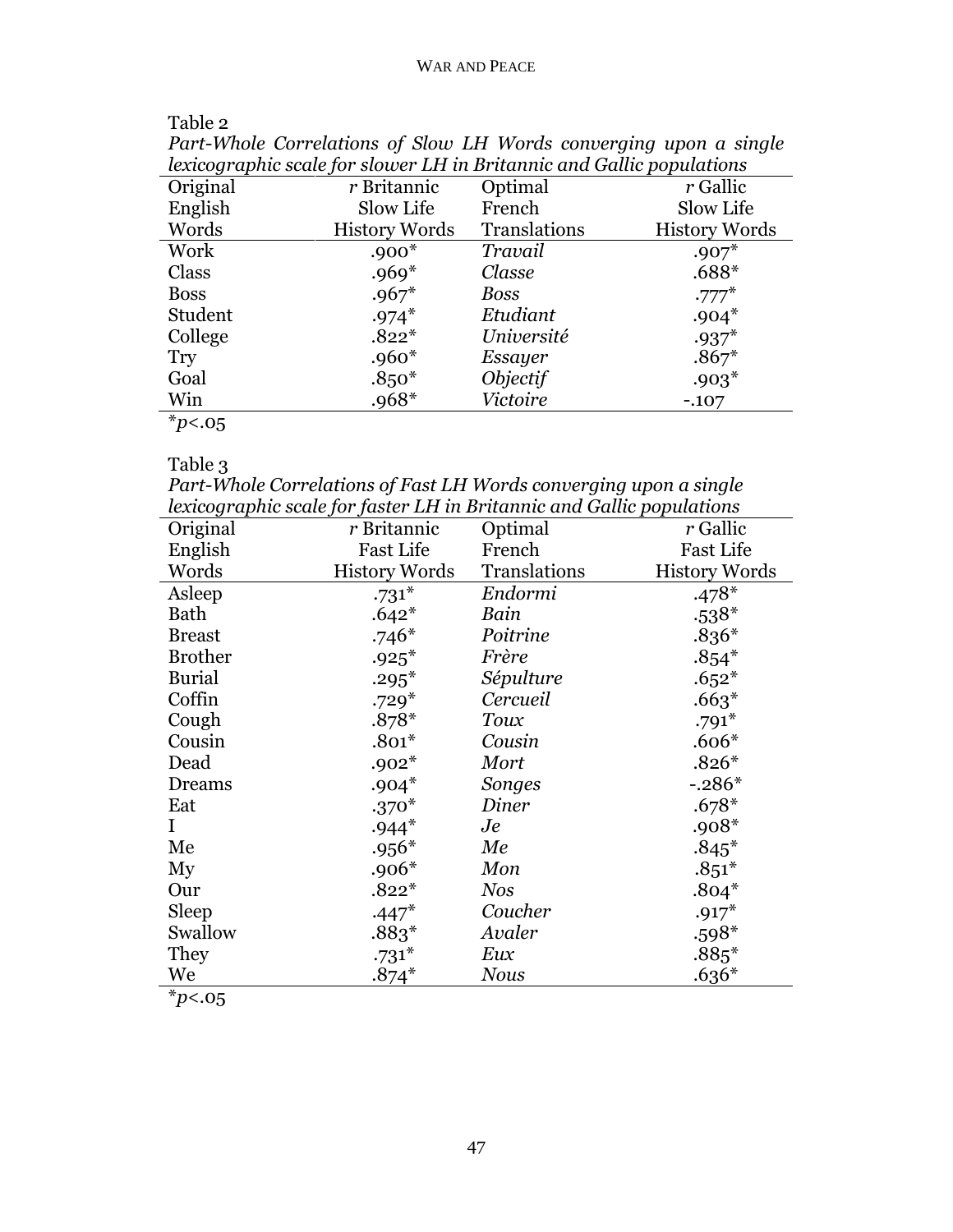## *Biodemographic Scales*

Three classic Biodemographic LH Indicators are aggregated here to create a single composite scale: (1) Life Expectancy; (2) Total Fertility Rate; and (3) Infant Mortality Rate. Total Fertility and Infant Mortality Rates were reverse-scored prior to aggregation to orient the direction of the scale towards indicating slower LH strategies. Table 4 displays the part-whole correlations of each biodemographic LH indicator, in parallel for Britannic and Gallic populations.

### Table 4

*Part-Whole Correlations of Biodemographic Slow LH indicators converging upon a single lexicographic scale for slower LH strategies in Britannic and Gallic populations*

| Biodemographic                           | <i>r</i> Britannic Slow Life | r Gallic Slow Life |
|------------------------------------------|------------------------------|--------------------|
| Indicators                               | History                      | History            |
| Life Expectancy                          | $.994*$                      | $.962*$            |
| <b>Total Fertility Rate</b>              | $-0.952*$                    | $-0.02*$           |
| <b>Infant Mortality Rate</b>             | $-947*$                      | $-.979*$           |
| $\mathcal{M}$ . The set of $\mathcal{M}$ |                              |                    |

\**p*<.05

## *Common Factor Models*

*Slow Life History (LH Factor)*. This was a latent common factor constructed to measure slower LH strategies using the following three convergent indicators: (1) the Biodemographic Slow LH scale; (2) the Lexicographic Slow LH Words scale; and (3) the Lexicographic Fast LH Words scale. The Fast LH Words scales were reverse-scored prior to aggregation for both Britannic and Gallic populations to orient the direction of the scale towards reflecting slower LH strategies.

Table 5 displays the part-whole correlations of each convergent LH indicator with the latent LH common factor, in parallel for Britannic and Gallic populations. These part-whole correlations may be interpreted as convergent validity coefficients, and indicate that the novel lexicographic indicators converge well with the more traditional biodemographic indicators of LH strategies in both Britannic and Gallic biocultural groups, thus providing some empirical support for the validity of lexicographic methods with respect to biodemographic methods for measuring LH strategies.

*Between-Group (BG) Competition Factor.* This was the same latent common factor that had been previously constructed to indicate betweengroup competition in earlier published work on the diachronic social biogeography of cognitive abilities in Britannic populations (Woodley of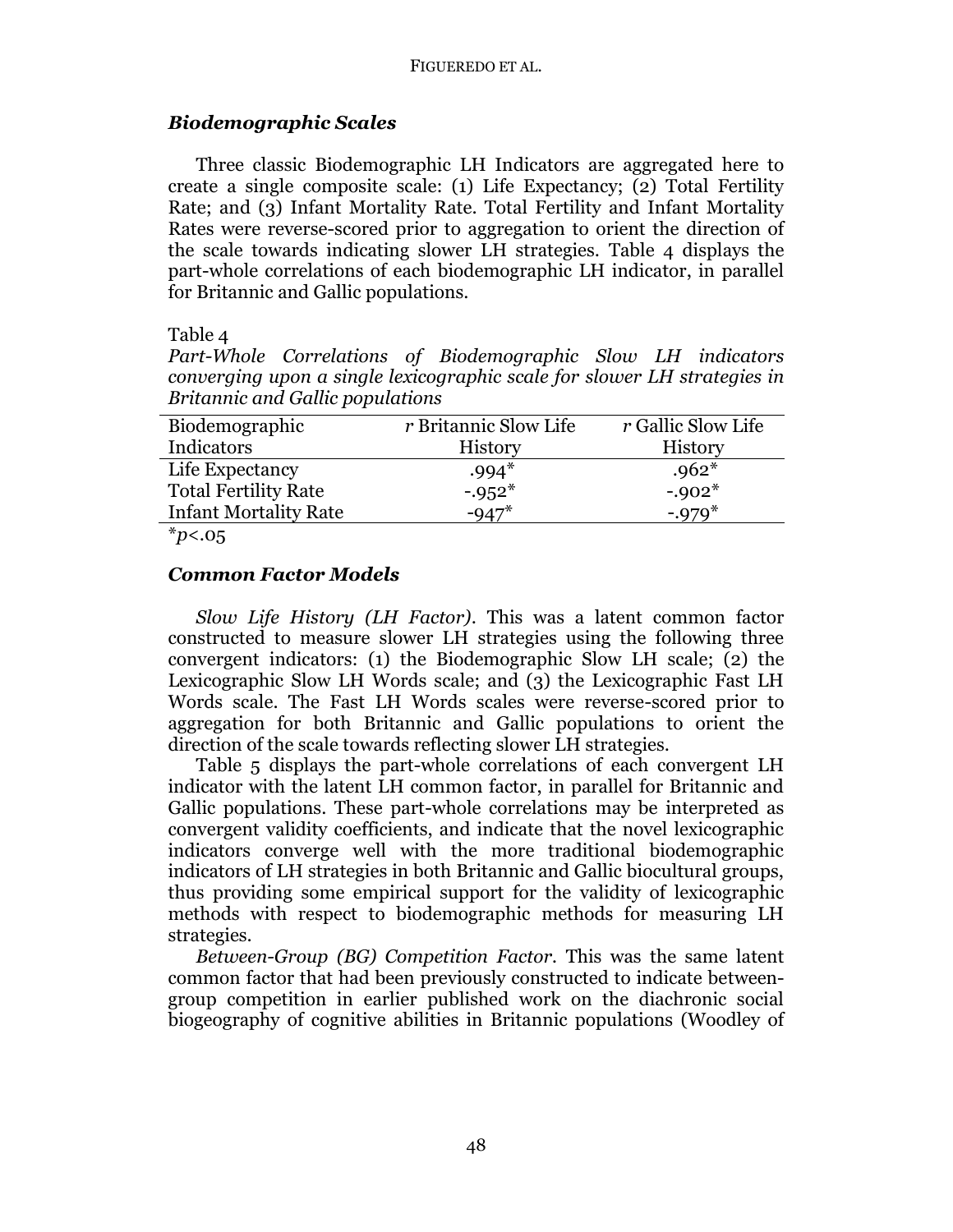Menie, Figueredo, et al., 2017). In this study, we constructed a parallel latent common factor for Gallic populations as well.

Table 5

*Part-Whole Correlations of Methodologically heterogeneous slow LH scales converging upon a multi-method slower LH common factor in Britannic and Gallic populations* 

| r Britannic Slow | r Gallic Slow LH |
|------------------|------------------|
| LH Factor        | Factor           |
| $.990*$          | $.982*$          |
| $.953*$          | $.976*$          |
| $-.941*$         | $-0.965*$        |
|                  |                  |

\**p*<.05

Table 6 displays the part-whole correlations of each BG Competition indicator, in parallel for Britannic and Gallic populations. Once again, these part-whole correlations may be interpreted as convergent validity coefficients, and indicate that the novel lexicographic indicator converges significantly with the more traditional biodemographic indicators of BG Competition, thus providing some empirical support for the validity of lexicographic methods with respect to biodemographic methods for measuring BG Competition in both Britannic and Gallic biocultural groups.

## Table 6

*Part-Whole Correlations of Between-group (BG) Competition indicators converging upon a single common factor for Between-group (BG) Competition in Britannic and Gallic populations*

| Between-Group             | $r$ Britannic BG | $r$ Gallic BG |
|---------------------------|------------------|---------------|
| Competition               | Competition      | Competition   |
| <b>Scales</b>             | Factor           | Factor        |
| Darwin's Descent of Man   | $.415*$          | $.923*$       |
| Altruism Words            |                  |               |
| Proportion of the World's | $.662*$          | $.816*$       |
| Population                |                  |               |
| War Mortality             | $.463*$          | $.518*$       |
| per 100,000               |                  |               |
| $*_{p<.05}$               |                  |               |

## *Multilevel Models (MLMs)*

We constructed a series of nested MLMs to determine whether the same chronometric data aggregation strategy would work for a diachronic "Life History Strategy Nexus" as had been successfully applied with the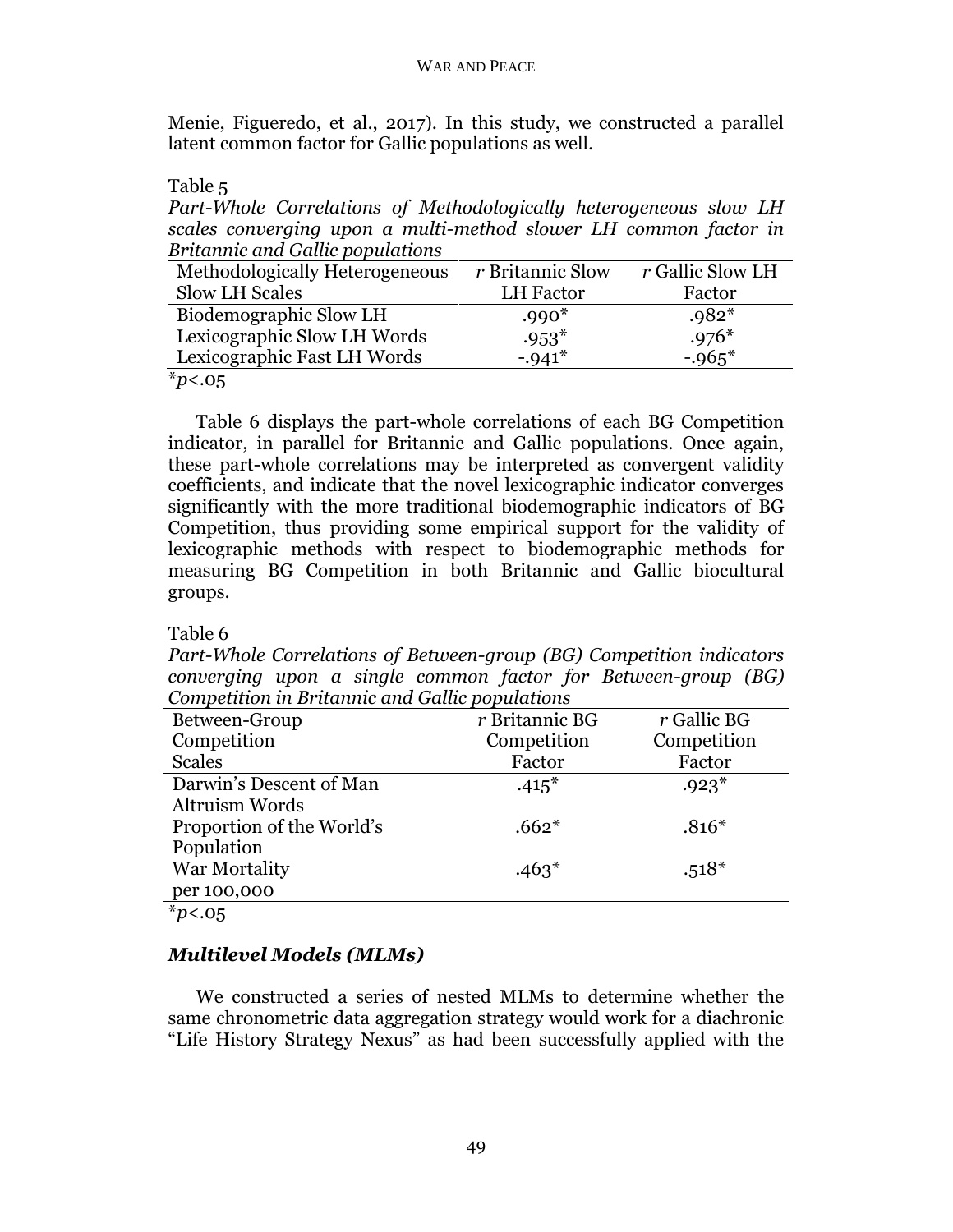"Co-Occurrence Nexus" of cognitive abilities (Woodley of Menie, Figueredo, et al., 2017).

Five hypothesized Life History (LH) Strategy Nexus indicators (ranging from AD 1800-1999) were each individually standardized then entered as parallel measures into a Multilevel Model (MLM), using SAS PROC MIXED, with Heterogeneous Autoregressive (ARH-1) residual covariance structures, random intercepts, fixed logarithmic slopes, and maximum likelihood (ML) estimation.

Two Level 2 Chronometric LH SubNexus Method Clusters were used as a grouping factor for the five Level 1 Chronometric LH SubCluster Indicators: (1) Biodemographic Methods *(BIODEM);* and (2) Lexicographic Methods *(LXGRPH)* The Biodemographic Methods (*BIODEM*) Cluster encompassed the first three Level 1 Chronometric LH SubCluster Indicators: (1) Infant Mortality (*IMR*) – Reversed; (2) Total Fertility (*TFR*) – Reversed; and (3) Life Expectancy (*LEX*). The Lexicographic Methods (*LXGRPH*) Cluster encompassed the two final Level 1 Chronometric LH SubCluster Indicators: (4) Fast LH Words (*FLW*) – Reversed; and (5) Slow LH Words (*SLW*).

*Figure 1.*

The Latent Hierarchical Structure of the Life History (LH) Strategy Nexus.

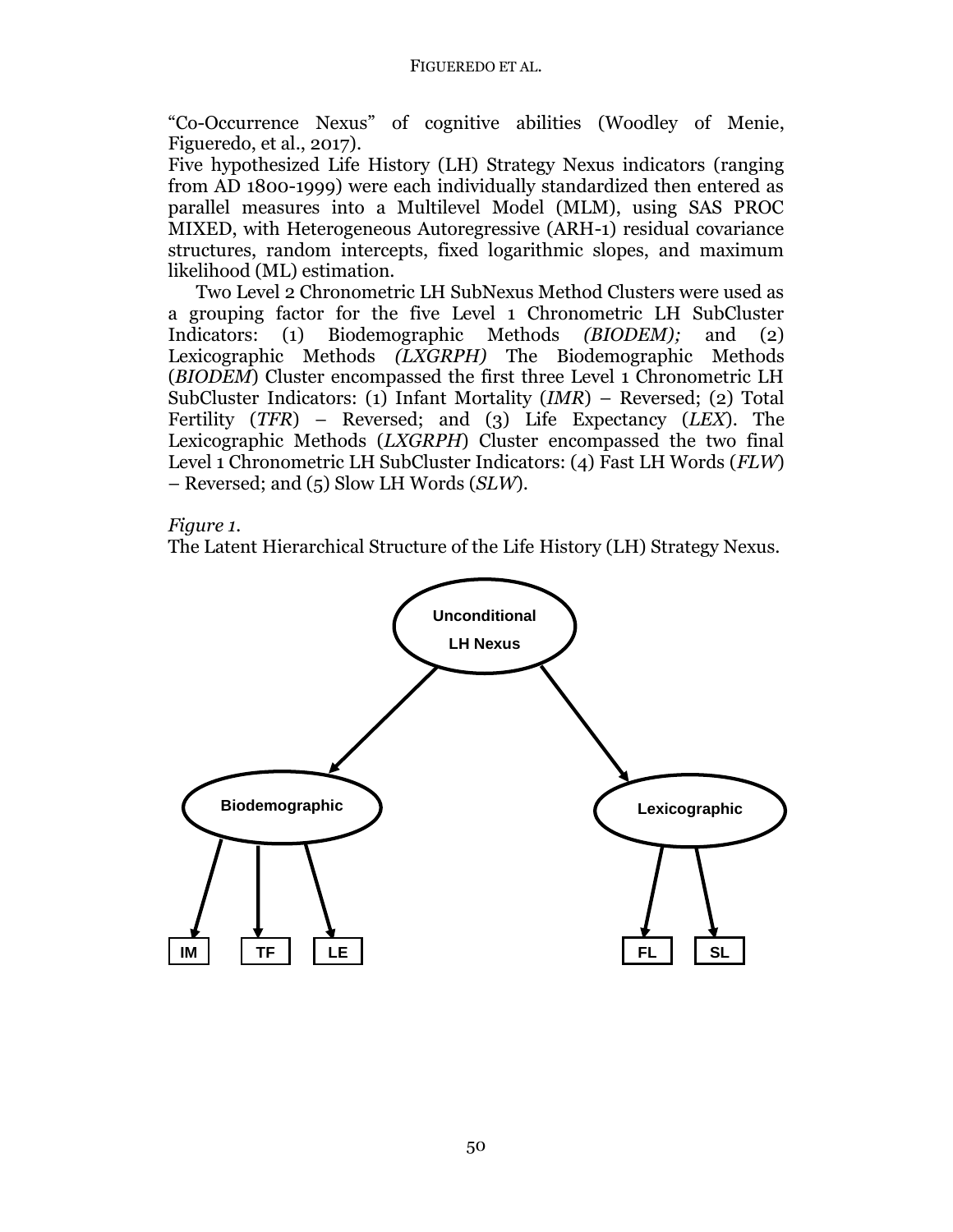Three nested MLMs were estimated to test the need for increasing parameterization as alternative hypotheses:

- 1. MLM1 estimated a single intercept and a single logarithmic slope (Unconditional LH "Nexus") for all LH Clusters and Indicators over time, as well as the same intercepts and logarithmic slopes for all LH SubCluster Indicators nested within each LH SubNexus Method Cluster
- 2. MLM2 estimated a separate intercept and a separate logarithmic slope for each SubNexus LH Method Cluster over time, but the same intercept and logarithmic slopes for all LH SubCluster Indicators nested within each SubNexus LH Method Cluster
- 3. MLM3 a separate intercept and a separate logarithmic slope for each LH SubNexus Method Cluster over time as well as a separate intercept and a separate logarithmic slope for each LH SubCluster Indicator over time within each LH SubNexus Method Cluster

Table 7 displays the pertinent nested model comparisons. The systematic AIC and -2RLL comparisons performed among the nested models representing the specific variance components of the Level 2 and Level 1 Chronometric LH Constructs indicated the following: (1) The Level 2 Chronometric LH SubNexus Method Cluster specific variance components were not statistically significant for either Britannic or Gallic populations; and (2) The Level 1 LH Chronometric SubCluster Indicator specific variance components were nonetheless statistically significant for the Britannic but not the Gallic population.

Comparisons of squared multiple correlations among the three nested MLMs yielded essentially the same results. The magnitude of the specific variances of the Level 2 and Level 1 LH SubNexus Method Clusters and LH SubCluster Indicators were found to be negligibly small in contrast with the common factor variance of the Level 3 "Unconditional" LH Nexus, which was found to be quite large for both the Britannic and Gallic populations. The unitary Level 3 "Unconditional" LH Nexus explained a "common factor variance" of more than 80% of the total variance in both populations. These results provide further convergent validation diachronically for the novel lexicographic methods with respect to the traditional biodemographic measures of LH strategy in both Britannic and Gallic biocultural groups.

Given the strength of these findings, we report the model parameters for only the unitary Level 3 "Unconditional" LH Nexus (*MLM1*), as the extra model parameters added by *MLM2* and *MLM3* were virtually irrelevant to an adequate account of the diachronic variances in LH strategy.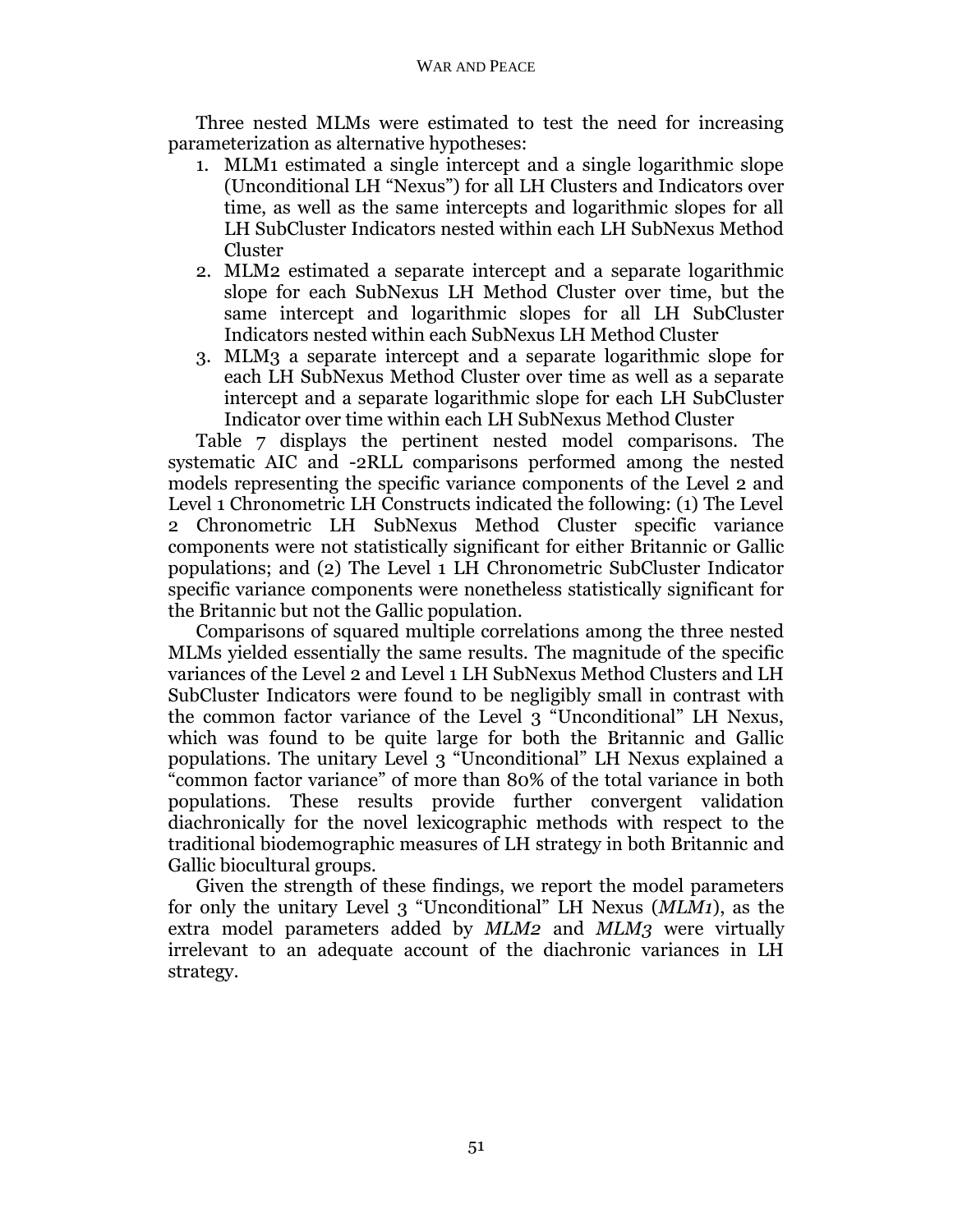Table 7

*Nested MLM Comparisons for Level 1 and Level 2 with Level 3 Latent Chronometric Life History (LH) Constructs as natural logarithmic functions of time with Britannic and Gallic populations across the 200 years spanning AD 1800-1999*

| $90u$ spanning the 1000 1999 |                             |                |           |  |
|------------------------------|-----------------------------|----------------|-----------|--|
|                              | Common                      | Common         | Specific  |  |
|                              | Factor                      | Method         | Indicator |  |
|                              | Variance                    | Variance       | Variance  |  |
|                              | (MLM1)                      | (MLM2)         | (MLM3)    |  |
|                              | <b>Britannic population</b> |                |           |  |
| AIC                          | 1102.1                      | 1105.9         | 1088.2    |  |
| $-2RLL$                      | 1094.1                      | 1093.9         | 1064.2    |  |
|                              | $\Delta x^2 =$              | 0.2            | $29.7*$   |  |
| $R^2$                        | $.824*$                     | $.824*$        | $.829*$   |  |
|                              | $\Delta R^2$ =              | .000           | $.005*$   |  |
|                              | $\triangle Model df =$      | $\overline{2}$ |           |  |
| Gallic population            |                             |                |           |  |
| <b>AIC</b>                   | 894.4                       | 898.3          | 908.4     |  |
| $-2RLL$                      | 886.4                       | 886.3          | 884.4     |  |
|                              | $\Delta x^2 =$              | 0.1            | 1.9       |  |
|                              | $.857*$                     | $.857*$        | $.858*$   |  |
| $R^2$                        | $\Delta R^2$ =              | .000           | .001      |  |
|                              | $\triangle Model df =$      | $\overline{2}$ |           |  |

\**p*<.05

Table 8 displays the basic parameters of the Level 3 "Unconditional" *MLM1*. The latent chronometric LH Nexus construct for both Britannic and Gallic populations is modeled as a natural logarithmic function of time (*LNT*), using SAS PROC MIXED, with single-lagged heterogeneous autoregressive (*ARH-1*) residual covariance structures, maximum likelihood (*ML*) estimation, fixed slopes, and random intercepts. In both cases, the magnitudes of the *ARH-1* residual covariances were estimated at zero to two decimal places. The independently-estimated intercepts and slopes were nearly identical across the two populations, and the logarithmic slopes of the Level 3 latent LH Nexus construct with respect to time were positive and statistically significant. These results indicate that LH strategy was *slowing* significantly in both Britannic and Gallic populations over the 200 years spanning AD 1800-1999 as a logarithmic function of time.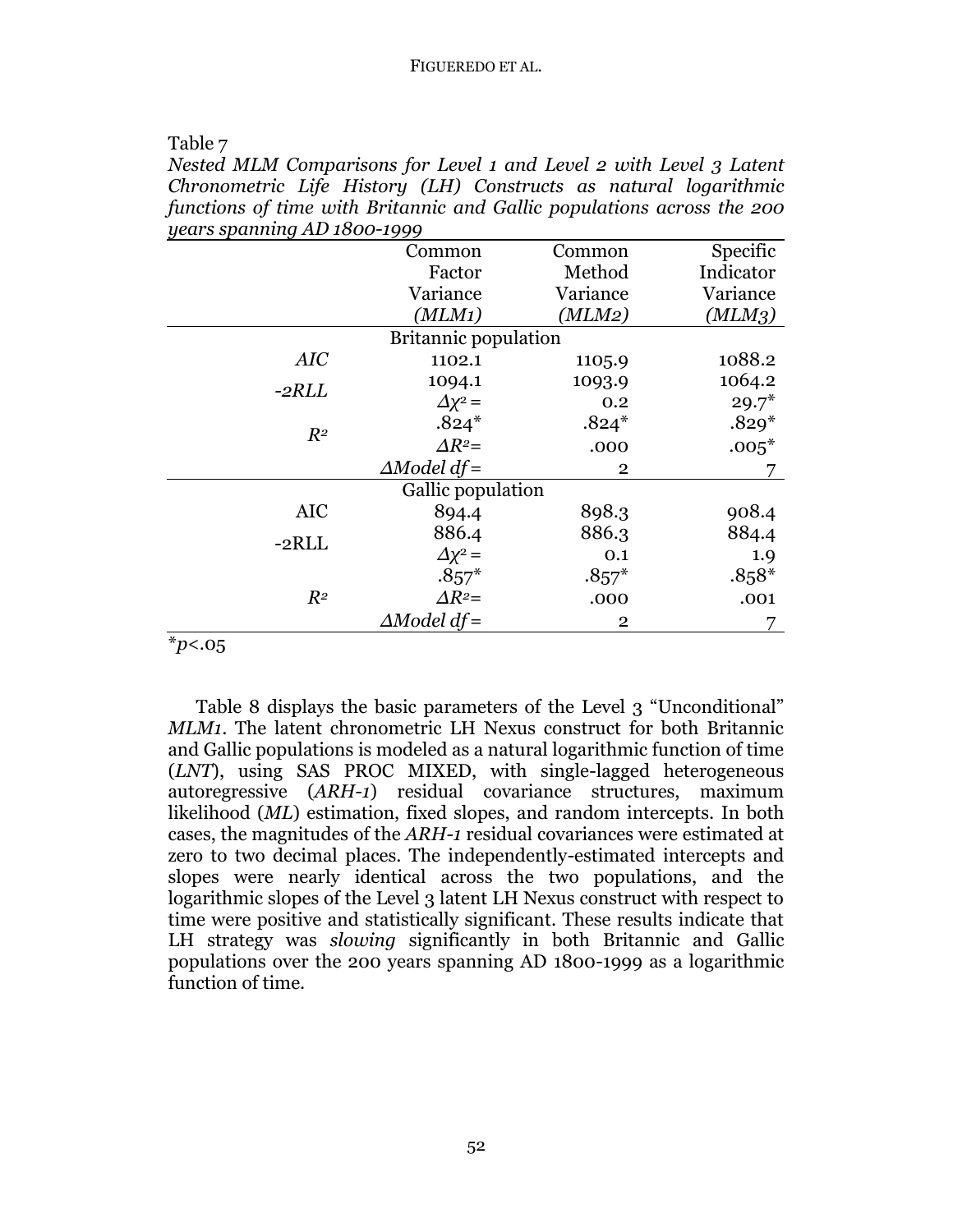| a naturat togal think function of time (1211) with Britannic and Same |                   |                             |           |         |  |  |
|-----------------------------------------------------------------------|-------------------|-----------------------------|-----------|---------|--|--|
| populations across the 200 years spanning AD 1800-1999                |                   |                             |           |         |  |  |
| Covariance                                                            |                   |                             |           |         |  |  |
| parameter                                                             | Estimate          | SЕ                          | Z         |         |  |  |
|                                                                       |                   | <b>Britannic population</b> |           |         |  |  |
| Variance                                                              | 0.00              |                             |           |         |  |  |
| ARH-1                                                                 | 0.00              |                             |           |         |  |  |
| Residuals                                                             | .142              | .006                        | $22.36*$  | < .0001 |  |  |
| <b>Fixed Effect</b>                                                   | Estimate          | DDF                         |           |         |  |  |
| Intercept                                                             | $-229.230$        | 0                           | $-77.48*$ |         |  |  |
| <b>LNT</b>                                                            | 30.366            | 998                         | $77.48*$  | < .0001 |  |  |
|                                                                       | Gallic population |                             |           |         |  |  |
| Variance                                                              | 0.00              |                             |           |         |  |  |
| ARH-1                                                                 | 0.00              |                             |           |         |  |  |
| Residuals                                                             | .175              | .008                        | $22.36*$  | < .0001 |  |  |
| <b>Fixed Effect</b>                                                   | Estimate          | DDF                         |           |         |  |  |
| Intercept                                                             | $-224.780$        | 0                           | $-68.49*$ |         |  |  |
| <b>LNT</b>                                                            | 29.776            | 998                         | $68.49*$  | < .0001 |  |  |
| $*_{p<.05}$                                                           |                   |                             |           |         |  |  |

Given the robustness of these findings, we now report the measurement model parameters ("factor structures") for the Level 2 LH SubNexus Method Clusters with respect to the unitary Level 3 "Unconditional" LH Nexus as well as for the Level 1 LH SubCluster Indicators with respect to both the Level 2 LH SubNexus Method Clusters and the unitary Level 3 "Unconditional" LH Nexus. These will serve as the MLM equivalent of factor loadings, with the correlations of the latent lower-order to the latent higher-order common factors (Table 9) as well as the correlations of the manifest indicators to both the latent lower-order and higher-order common factors (Table 10). The part-whole correlation coefficients for the Britannic population are tabulated first, and then the corresponding part-whole correlation coefficients for the Gallic population are tabulated after the commas within each cell of the two tables that follow. An asterisk (\*) indicates statistical significance at the conventional level of p<.05.

### Table 8

*Multilevel Model of Latent Chronometric Life History (LH) Constructs as a natural logarithmic function of time (LNT) with Britannic and Gallic*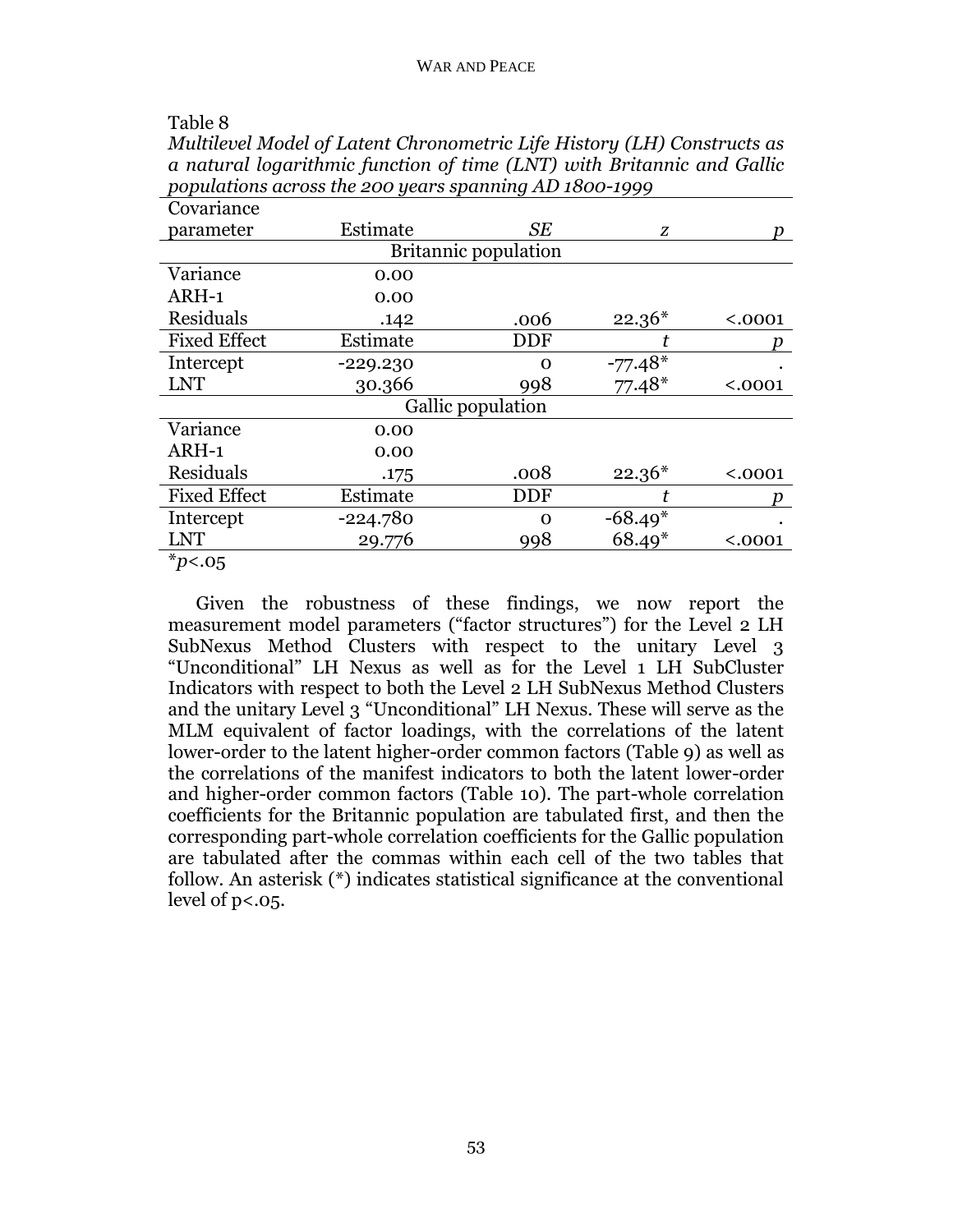#### FIGUEREDO ET AL.

| Table 9                                                             |                         |
|---------------------------------------------------------------------|-------------------------|
| Measurement Model for Level 2 with Level 3 Latent Chronometric Life |                         |
| History (LH) Constructs (Part-Whole Correlation Coefficients =      |                         |
| Britannic, Gallic)                                                  |                         |
| Level 2                                                             |                         |
| <b>LH SubNexus</b>                                                  | r Level 3 Unconditional |
| <b>Method Clusters</b>                                              | LH Nexus Loading        |
| Biodemographic (BIODEM) LH SubNexus                                 |                         |
| Method                                                              | $.913^*$ , $.922^*$     |
| Lexicographic ( <i>LXGRPH</i> ) LH SubNexus                         |                         |
| Method                                                              | $.900^*$ , $.932^*$     |
| $*_{p<.05}$                                                         |                         |

Even a cursory perusal of Table 10 immediately reveals that the two Level 2 LH SubNexus Method Clusters are so highly correlated with each other that their factor loadings on the manifest Level 1 SubCluster Indicators are identical to within two decimal places. Furthermore, the factor loadings on both biodemographic and lexicographic indicators are all quite high and most of them are nearly equivalent to each other in their magnitudes. This indicates that the "method variance" associated with using biodemographic versus lexicographic approaches to assessing LH strategy is virtually negligible, in stark contrast to the repeated and empirically under-substantiated claims made by various critics of the psychometric approach to measuring LH (e.g., Copping, Campbell, & Muncer, 2014), at least with data such as these in which multivariate

Table 10

*Measurement Model for Level 1 with Level 2 and Level 3 Latent Chronometric Life History (LH) Constructs (Part-Whole Correlation Coefficients = Britannic, Gallic)*

| Level 1                 | $r$ Level 2                  | r Level 3               |
|-------------------------|------------------------------|-------------------------|
| LH SubCluster           | <b>LH SubNexus</b>           | <b>Unconditional LH</b> |
| Indicator               | Method Cluster Loading       | Nexus Loading           |
| <b>Infant Mortality</b> |                              |                         |
| $(IMR)$ – Reversed      | $.824^*$ , $.938^*$          | $.824^*$ , .938*        |
| Life Expectancy         |                              |                         |
| (LEX)                   | $.958^*$ , .929 <sup>*</sup> | $.958^*$ , $.929^*$     |
| Total Fertility (TFR)   |                              |                         |
| – Reversed              | $.958^*$ , $.899^*$          | $.958^*$ , $.899^*$     |
| <b>Fast LH Words</b>    |                              |                         |
| $(FLW)$ – Reversed      | $.817^*$ , $.915^*$          | $.817^*$ , $.915^*$     |
| Slow LH Words           |                              |                         |
| (SLW)                   | $.983^*$ , $.948^*$          | $.983^*$ , $.948^*$     |
| $*_{p<.05}$             |                              |                         |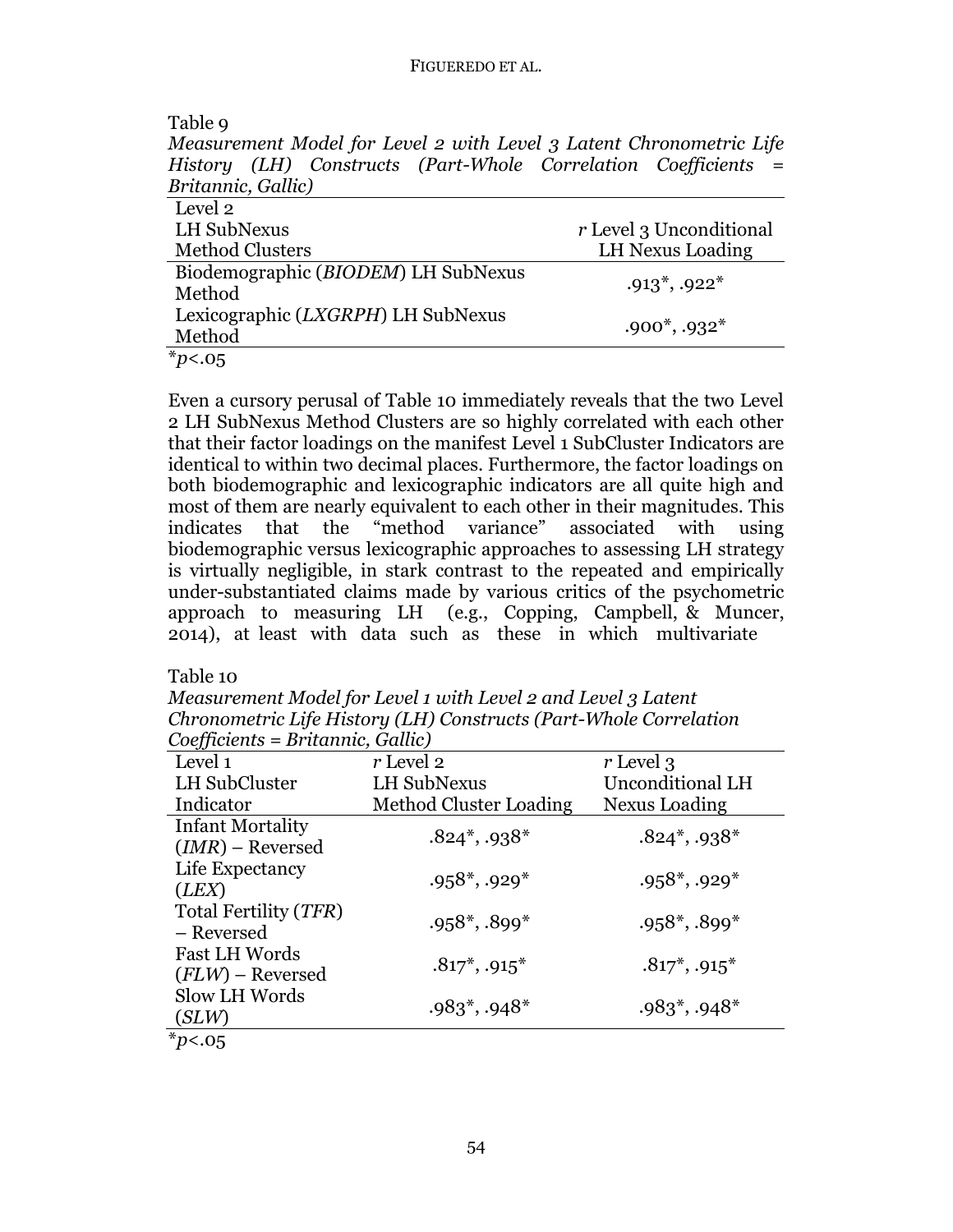attenuation due to item unreliability is minimized. These results provide further support for the nearly–perfect aggregate convergent validity of the novel lexicographic methods with respect to the traditional biodemographic measures of LH strategy in both Britannic and Gallic biocultural groups.

After all of these preliminary psychometric results were obtained, we deemed it sufficiently supported by the data to aggregate the two major criterion constructs in this study by means of unit-weighted factor scoring. These common factors were: (1) the Slow LH Factor; and (2) the BG Competition Factor. GDP *Per Capita* was already encoded into a single scale and did not require any such data aggregation. All the standardized (*z*) scores of all three of these constructs were then subjected to analysis and residualization as unitary scales by means of Multilevel Modeling (MLM), again using SAS PROC MIXED, with Heterogeneous Autoregressive (ARH-1) residual covariance structures, random intercepts, fixed logarithmic slopes, and maximum likelihood (ML) estimation.

Tables 11-13 display the results of these analyses across the 200 years spanning AD 1800-1999. Perusing Tables 11 and 13, we can see that both the Slow LH Factor and GDP *Per Capita* were significantly increasing over time for both Britannic and Gallic populations. In both cases, the magnitudes of the *ARH-1* residual covariances were estimated at zero to two decimal places, and the independently-estimated intercepts and slopes were nearly identical across the two populations. Examining Table 12, however, we see that the BG Competition Factor was only decreasing significantly over time for the Gallic and not the Britannic populations; the estimated Britannic slope was also in the negative direction, but of substantially lesser absolute magnitude. In both cases, the magnitudes of the *ARH-1* residual covariances were once again estimated at zero to two decimal places for the BG Competition Factor.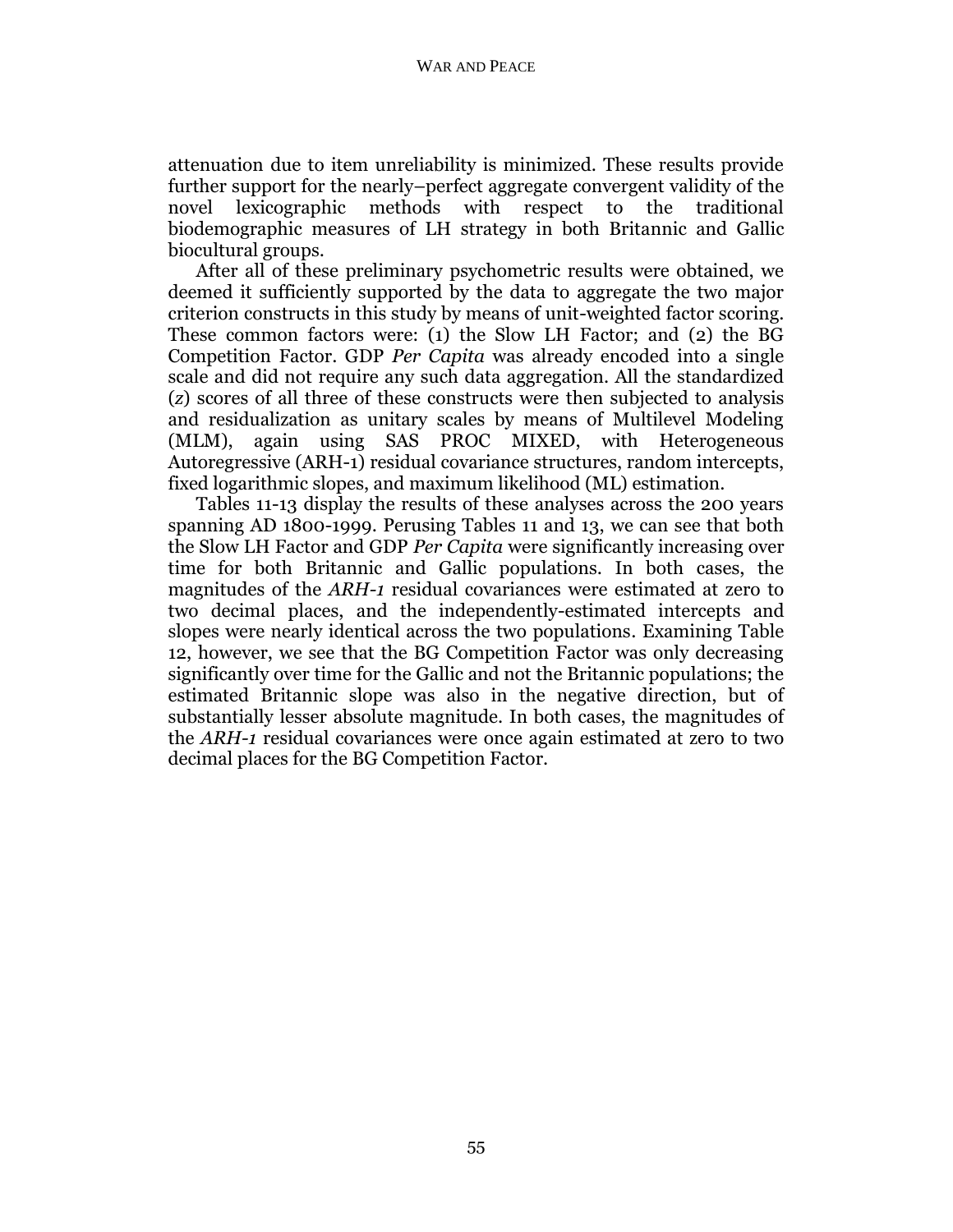| Table 11 |
|----------|
|----------|

*Multilevel Model of the Unit-Weighted Chronometric Life History (LH) Factor as a natural logarithmic function of time (LNT) with Britannic and Gallic populations across the 200 years spanning AD 1800-1999*

| Covariance          |                   |                             |           |         |  |  |
|---------------------|-------------------|-----------------------------|-----------|---------|--|--|
| parameter           | Estimate          | <b>SE</b>                   | Z         |         |  |  |
|                     |                   | <b>Britannic population</b> |           |         |  |  |
| Variance            | 0.00              |                             |           |         |  |  |
| ARH-1               | 0.00              |                             |           |         |  |  |
| Residuals           | .092              | .009                        | $10.00*$  | < .0001 |  |  |
| <b>Fixed Effect</b> | Estimate          | <b>DDF</b>                  |           |         |  |  |
| Intercept           | $-235.840$        | Ω                           | $-44.27*$ |         |  |  |
| <b>LNT</b>          | 31.241            | 198                         | $44.27*$  | < .0001 |  |  |
|                     | Gallic population |                             |           |         |  |  |
| Variance            | 0.00              |                             |           |         |  |  |
| ARH-1               | 0.00              |                             |           |         |  |  |
| Residuals           | .059              | .006                        | $10.00*$  | < .0001 |  |  |
| <b>Fixed Effect</b> | Estimate          | <b>DDF</b>                  |           |         |  |  |
| Intercept           | $-240.190$        | ∩                           | $-56.57*$ |         |  |  |
| LNT                 | 31.818            | 198                         | $56.57*$  | $.0001$ |  |  |
| $*_{p<.05}$         |                   |                             |           |         |  |  |

Table 12 *Multilevel Model of Unit-Weighted Chronometric Between-Group (BG) Competition Factor as a natural logarithmic function of time (LNT) with Britannic and Gallic populations across the 200 years spanning AD 1800-1999*

| Estimate                    | <b>SE</b> | Z                 | n       |  |  |
|-----------------------------|-----------|-------------------|---------|--|--|
| <b>Britannic population</b> |           |                   |         |  |  |
| 0.00                        |           |                   |         |  |  |
| 0.00                        |           |                   |         |  |  |
| .992                        | .099      | $10.00*$          | < .0001 |  |  |
| Estimate                    | DDF       |                   |         |  |  |
| 13.325                      | റ         | $.76*$            |         |  |  |
| $-1.765$                    | 198       | $-.76*$           | .4468   |  |  |
|                             |           |                   |         |  |  |
| 0.00                        |           |                   |         |  |  |
| 0.00                        |           |                   |         |  |  |
| .507                        | .051      | $10.00*$          | < .0001 |  |  |
| Estimate                    | DDF       | t                 |         |  |  |
| 173.480                     | 0         | $13.89*$          |         |  |  |
| $-22.980$                   | 198       | $-13.89*$         | < .0001 |  |  |
|                             |           | Gallic population |         |  |  |

\**p*<.05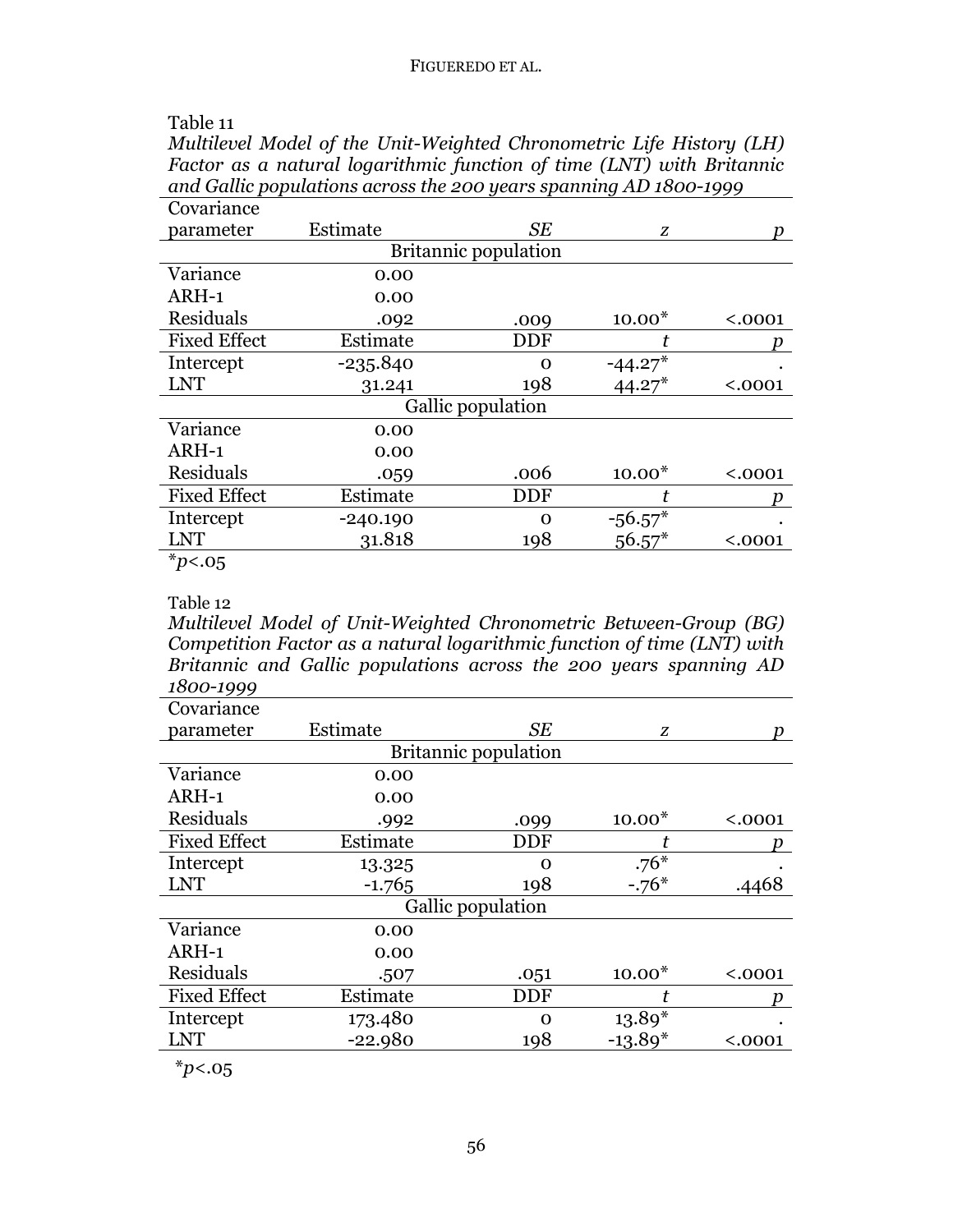*Multilevel Model of the Chronometric GDP per capita Construct as a*

| natural logarithmic function of time (LNT) with Britannic and Gallic |            |                   |           |         |
|----------------------------------------------------------------------|------------|-------------------|-----------|---------|
| populations across the 200 years spanning AD 1800-1999               |            |                   |           |         |
| Covariance                                                           |            |                   |           |         |
| parameter                                                            | Estimate   | SЕ                | Z         |         |
| <b>Britannic population</b>                                          |            |                   |           |         |
| Variance                                                             | 0.00       |                   |           |         |
| ARH-1                                                                | 0.00       |                   |           |         |
| Residuals                                                            | .240       | .024              | $10.00*$  | < .0001 |
| <b>Fixed Effect</b>                                                  | Estimate   | DDF               |           |         |
| Intercept                                                            | $-215.720$ | Ω                 | $-25.11*$ |         |
| <b>LNT</b>                                                           | 28.576     | 198               | $25.11*$  | < .0001 |
|                                                                      |            | Gallic population |           |         |
| Variance                                                             | 0.00       |                   |           |         |
| ARH-1                                                                | 0.00       |                   |           |         |
| Residuals                                                            | .059       | .006              | 10.00     | < .0001 |
| <b>Fixed Effect</b>                                                  | Estimate   | DDF               | t         |         |
| Intercept                                                            | $-240.190$ | $\Omega$          | $-56.57*$ |         |
| <b>LNT</b>                                                           | 31.818     | 198               | $56.57*$  | < .0001 |
| $*_{p<.05}$                                                          |            |                   |           |         |

The studentized residuals for all three constructs were then exported for further analyses within the structural models. These residuals were thus statistically adjusted for the logarithmic effect of time as well as of any single-lagged heterogeneous autoregressive serial dependencies among successive data. The residualized longitudinal data within each of the three time streams can therefore be treated as independent observations and *Galton's Problem* was thus circumvented as a threat to the validity of correlational analysis (see Hertler et al., 2018).

## **The Structural Model**

Table 13

The structural models were operationalized as hierarchical cascade models constructed to test the relations among the three major constructs of interest in the present study. These cascade models analyzed the MLMresiduals of each of these constructs, statistically controlled for the logarithmic effect of time as well as of any single-lagged heterogeneous autoregressive serial dependencies among successive data. To keep our description of results concise, however, we will not be referring repeatedly to each of these variables as MLM "residuals", as is done in the tables that follow to preserve technical accuracy in reporting.

Tables 14 and 15 present and compare two theoretically plausible alternative cascade models (ordered systems of hierarchical multiple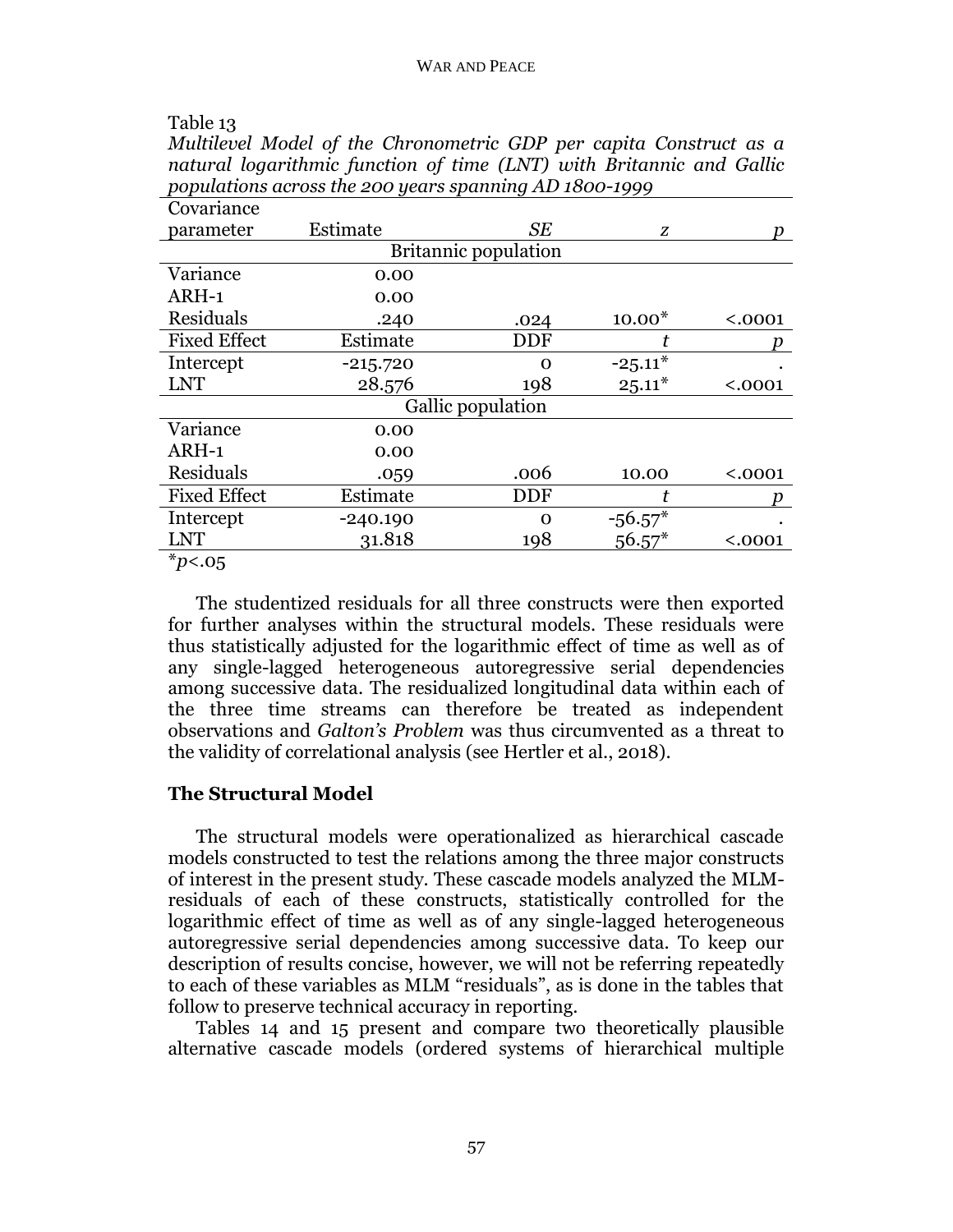#### FIGUEREDO ET AL.

regression equations) across the 200 years spanning AD 1800-1999, examining the sequential semipartial correlations *(sR)* among indicators of physical ecology, national life history (LH), between-group (BG) competition, and gross domestic product (GDP) per capita. Twenty-fiveyear moving averages *(25-YMA)* and twenty-five-year moving average standard deviations *(25-YMSD)* were used for global temperatures. The binary "Gallic Dummy" variable distinguishes Britannic (=0) from Gallic (=1) populations (see Cohen & Cohen, 1983).

In Table 14, slow LH strategy was included hierarchically prior to between-group (BG) competition. This hierarchical order is consistent with those used in previous works on synchronic social biogeography (*e.g.,*  Figueredo et al. 2017) on a cross-sectional sample of national-level polities, and is based on the proposed indirect effects of slow LH strategy *via* promoting greater social and sexual equality in the distribution of resources and hence reducing both within-groups and between-groups competition and conflict.

In this model, the Slow LH Factor was positively influenced by warmer and more variable temperatures, with a negative interaction between them indicating that the two positive main effects were less than fully additive. None of the interactions of the above with the Gallic Dummy variable were statistically significant, indicating metric as well as configural invariance of these effects across the Britannic and Gallic populations.

As expected, the BG Competition Factor was negatively influenced by the Slow LH Factor. In addition, the BG Competition Factor was positively influenced by colder and less variable temperatures, with the negative interaction between them indicating that the two negative main effects had a joint effect that was, in this case, *more* negative than their simple sum. Once again, none of the interactions of any of the above with the Gallic Dummy variable were statistically significant, indicating metric as well as configural invariance of these effects across the Britannic and Gallic populations.

As in the synchronic social biogeography models cited above, GDP Per Capita was negatively influenced by the BG Competition Factor and positively influenced by the Slow LH Factor. In addition, GDP Per Capita was positively influenced by more variable temperatures, as well as a positive interaction between warmer and more variable temperatures. None of the interactions of the above with the Gallic Dummy variable were statistically significant, with the single exception of a positive interaction between the Gallic Dummy variable and BG Competition. This latter effect indicated that the effect of BG Competition on GDP Per Capita was significantly less negative for Gallic than Britannic populations, although still negative in its aggregate effect. For this last hierarchical regression equation in the present cascade model, this meant that we observed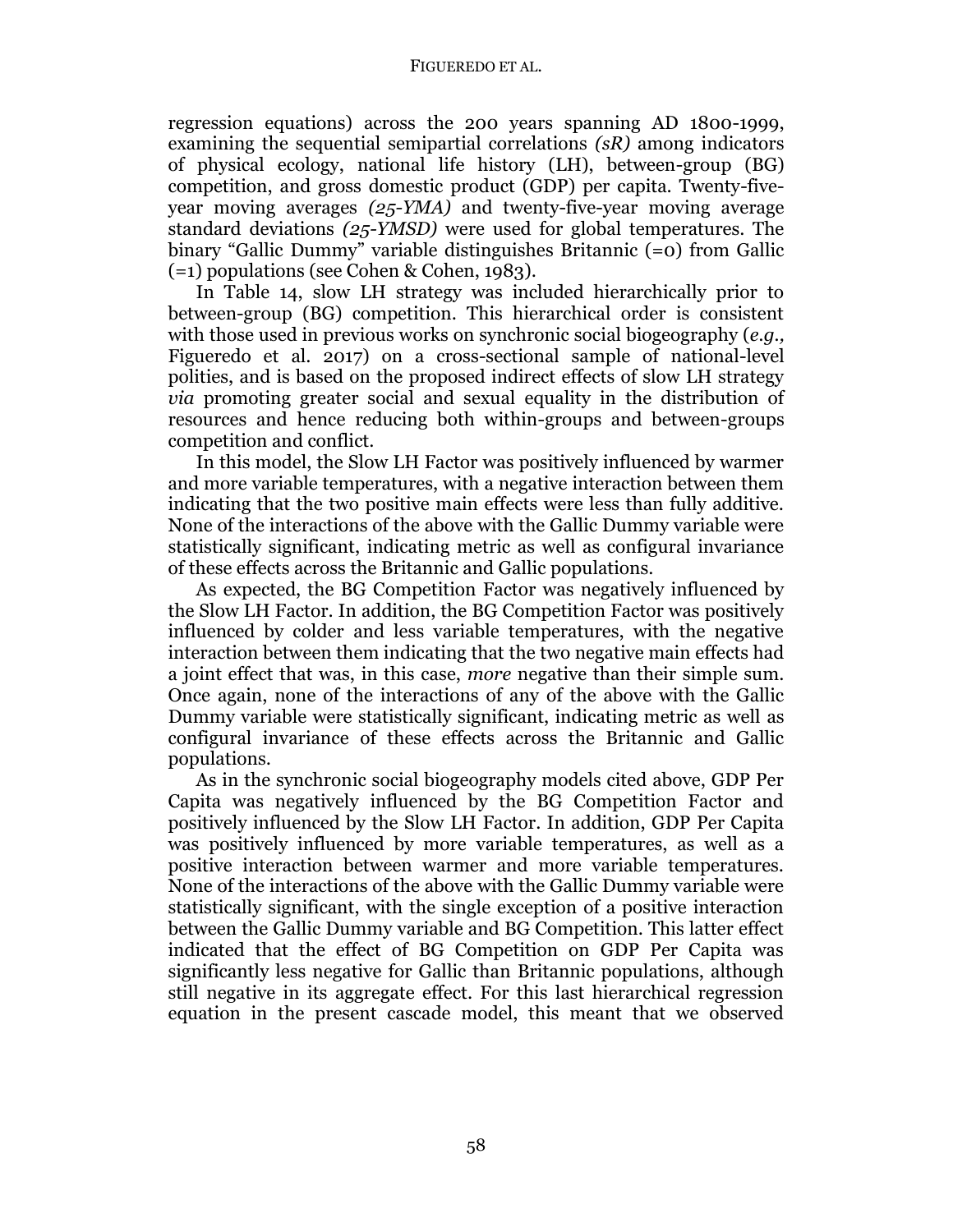configural invariance but incomplete metric invariance of effects across the Britannic and Gallic populations.

Table 14

*Cascade model of hierarchical multiple regression analyses across 200 years examining semipartial correlations (sR) among indicators of physical ecology, national life history, between-group competition, and gross domestic product (GDP) per capita, with slow life history (LH) strategy included hierarchically prior to between-group (BG) competition [N=400; Parsimony Count=15]*

| Criterion<br>Variables           | <b>Prior Criterion</b><br>Variables | <b>Predictor Variables</b>                                                | sR      | DF           | $\boldsymbol{v}$ |
|----------------------------------|-------------------------------------|---------------------------------------------------------------------------|---------|--------------|------------------|
| Slow LH<br>Factor<br>(Residuals) |                                     |                                                                           |         |              |                  |
|                                  |                                     | Average<br>Temperature                                                    | $.20*$  | $\mathbf{1}$ | < .0001          |
|                                  |                                     | <b>Standard Deviation</b><br>Temperature                                  | $.31*$  | $\mathbf{1}$ | < .0001          |
|                                  |                                     | Average by<br><b>Standard Deviation</b><br>Temperature                    | $-.15*$ | $\mathbf{1}$ | .001             |
|                                  |                                     | <b>Gallic Dummy</b>                                                       | .00     | $\mathbf{1}$ | .90              |
|                                  |                                     | Gallic Dummy by<br>Average<br>Temperature                                 | $-.05$  | $\mathbf{1}$ | .32              |
|                                  |                                     | Gallic Dummy by<br><b>Standard Deviation</b><br>Temperature               | $-.03$  | $\mathbf{1}$ | .58              |
|                                  |                                     | Gallic Dummy by<br>Average by<br><b>Standard Deviation</b><br>Temperature | $-.03$  | $\mathbf{1}$ | .52              |
|                                  | Multiple $R=$                       |                                                                           | $.63*$  |              | < .0001          |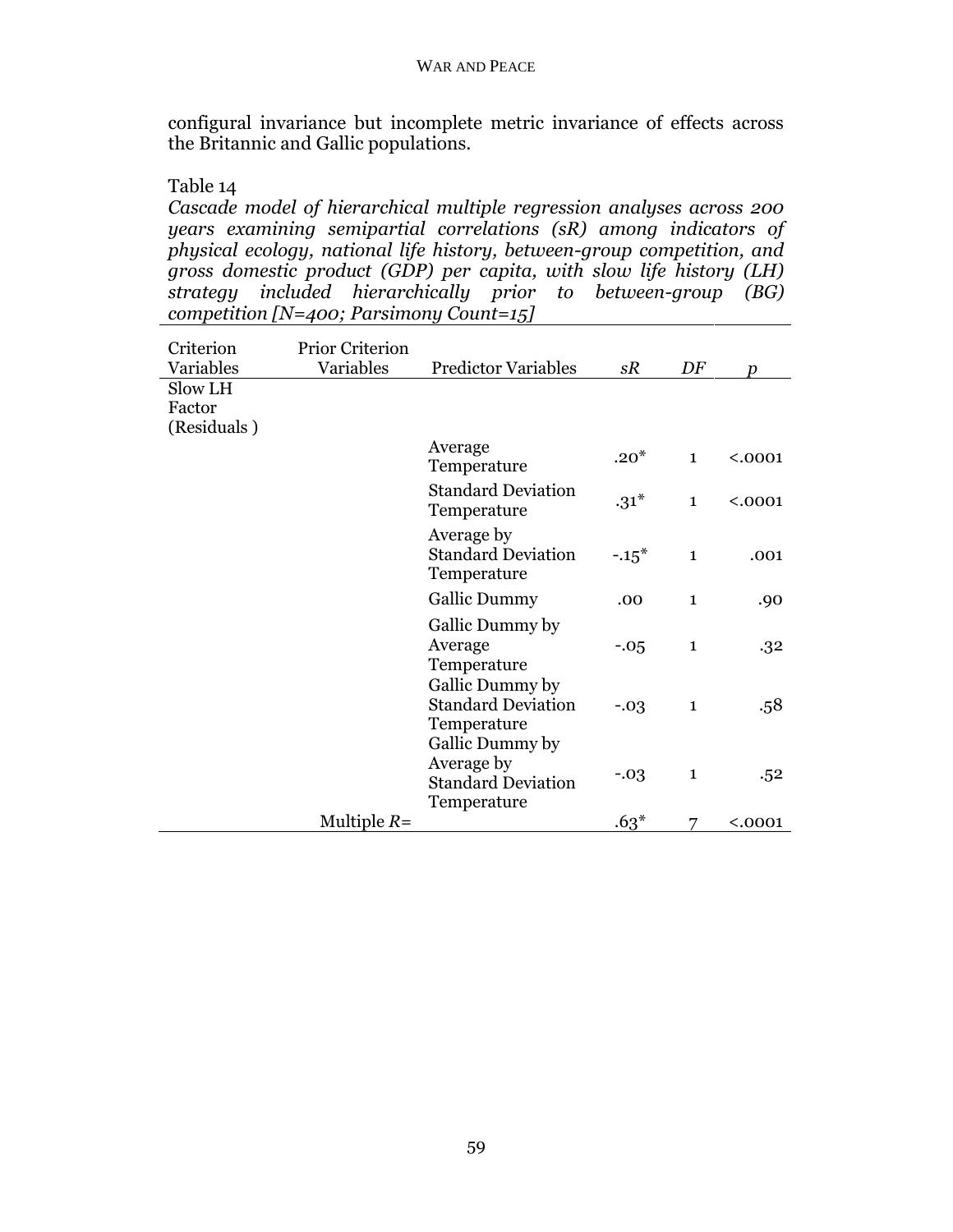| Criterion<br>Variables                            | <b>Prior Criterion</b><br>Variables | <b>Predictor Variables</b>                                                | sR      | DF           | $\boldsymbol{v}$ |
|---------------------------------------------------|-------------------------------------|---------------------------------------------------------------------------|---------|--------------|------------------|
| <b>BG</b><br>Competition<br>Factor<br>(Residuals) | Slow LH<br>Factor<br>(Residuals)    |                                                                           | $-.41*$ | $\mathbf{1}$ | < .0001          |
|                                                   |                                     | Average<br>Temperature                                                    | $-.11*$ | $\mathbf{1}$ | .02              |
|                                                   |                                     | <b>Standard Deviation</b><br>Temperature                                  | $-.12*$ | $\mathbf{1}$ | .009             |
|                                                   |                                     | Average by<br><b>Standard Deviation</b><br>Temperature                    | $-.20*$ | $\mathbf{1}$ | < .0001          |
|                                                   |                                     | <b>Gallic Dummy</b>                                                       | .00     | $\mathbf{1}$ | .90              |
|                                                   |                                     | Gallic Dummy by<br>Slow LH<br>(Residuals)                                 | $-.01$  |              | .77              |
|                                                   |                                     | Gallic Dummy by<br>Average<br>Temperature                                 | $-.04$  | $\mathbf{1}$ | .41              |
|                                                   |                                     | Gallic Dummy by<br><b>Standard Deviation</b><br>Temperature               | .07     | $\mathbf{1}$ | .10              |
|                                                   |                                     | Gallic Dummy by<br>Average by<br><b>Standard Deviation</b><br>Temperature | .04     | $\mathbf{1}$ | .32              |
|                                                   | Multiple $R=$                       |                                                                           | $.70*$  | 9            | < .0001          |

Table 14 (Continued)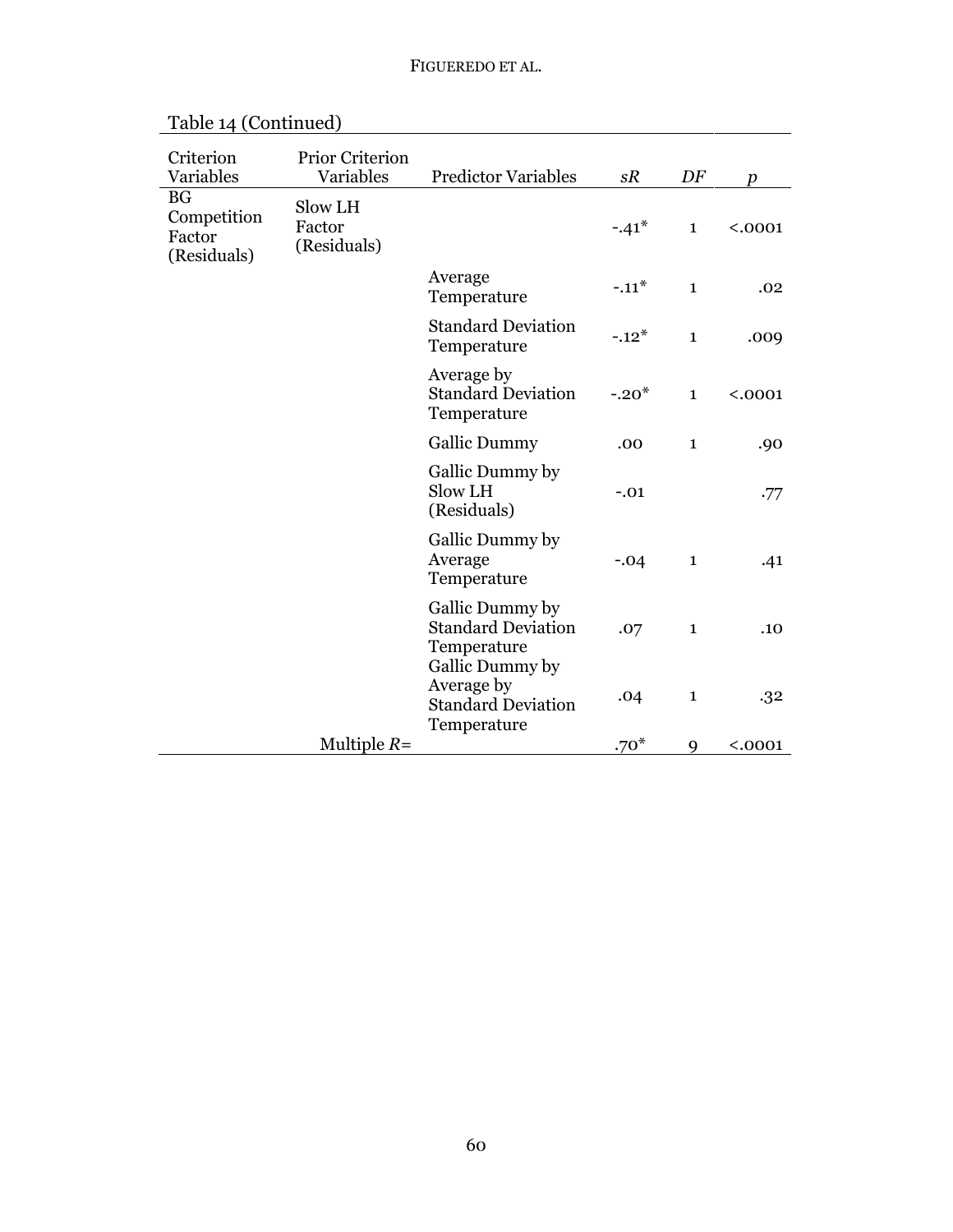| Criterion<br>Variables                  | <b>Prior Criterion</b><br>Variables                          | <b>Predictor Variables</b>                                                | sR     | DF           | $\boldsymbol{p}$ |
|-----------------------------------------|--------------------------------------------------------------|---------------------------------------------------------------------------|--------|--------------|------------------|
| <b>GDP</b> Per<br>Capita<br>(Residuals) | <b>BG</b><br>Competition<br>Factor<br>(Residuals)<br>Slow LH |                                                                           | $-43*$ | $\mathbf{1}$ | < .0001          |
|                                         | Factor<br>(Residuals)                                        |                                                                           | $.15*$ | $\mathbf{1}$ | < .0001          |
|                                         |                                                              | Average<br>Temperature                                                    | $-.02$ | $\mathbf{1}$ | .64              |
|                                         |                                                              | <b>Standard Deviation</b><br>Temperature                                  | $.22*$ | $\mathbf{1}$ | < .0001          |
|                                         |                                                              | Average by<br><b>Standard Deviation</b><br>Temperature                    | $.25*$ | $\mathbf{1}$ | < .0001          |
|                                         |                                                              | <b>Gallic Dummy</b>                                                       | .00    | $\mathbf{1}$ | .90              |
|                                         |                                                              | Gallic Dummy by<br><b>BG</b> Competition<br>(Residuals)                   | $.26*$ |              | < .0001          |
|                                         |                                                              | Gallic Dummy by<br>Slow LH<br>(Residuals)                                 | .06    |              | .13              |
|                                         |                                                              | Gallic Dummy by<br>Average<br>Temperature                                 | $-.03$ | $\mathbf{1}$ | .46              |
|                                         |                                                              | Gallic Dummy by<br><b>Standard Deviation</b><br>Temperature               | .06    | $\mathbf{1}$ | .14              |
|                                         |                                                              | Gallic Dummy by<br>Average by<br><b>Standard Deviation</b><br>Temperature | .02    | $\mathbf{1}$ | .62              |
|                                         | Multiple $R=$                                                |                                                                           | $.79*$ | 11           | < .0001          |

| Table 14 (Continued) |  |
|----------------------|--|
|----------------------|--|

\**p*<.05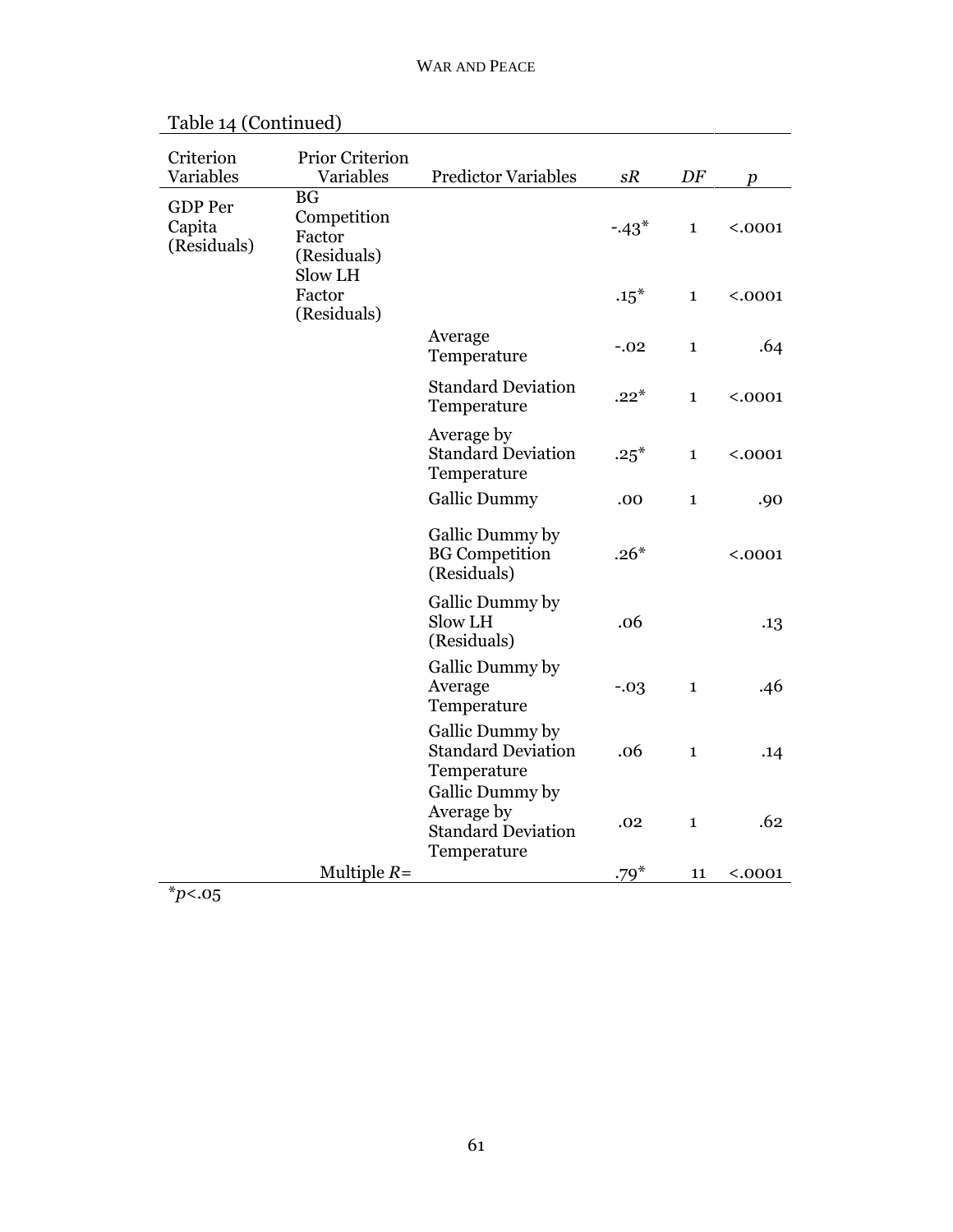#### FIGUEREDO ET AL.

In Table 15, BG competition was included hierarchically prior to slow LH strategy. This alternative hierarchical order is consistent with the body of theory deriving the evolution of faster LH strategies from selection against slower LH strategies under elevated levels of extrinsic morbidity and mortality (Ellis, Figueredo, Brumbach, & Schlomer, 2009). In this view, violent between-group competition and armed conflict may impose elevated casualty rates, including numerous injuries and deaths.

In this model, the BG Competition Factor was positively influenced by colder and less variable temperatures, with the negative interaction between them indicating that the two negative main effects had a joint effect that was, in this case, *more* negative than their simple sum. Once again, none of the interactions of any of the above with the Gallic Dummy variable were statistically significant, indicating metric as well as configural invariance of these effects across the Britannic and Gallic populations.

As expected, the Slow LH Factor was negatively influenced by the BG Competition Factor. In addition, the Slow LH Factor was positively influenced by warmer and more variable temperatures, with a negative interaction between them once again indicating that the two positive main effects were less than fully additive. None of the interactions of any of the above with the Gallic Dummy variable were statistically significant, indicating metric as well as configural invariance of these effects across the Britannic and Gallic populations.

Although the hierarchical order of these two prior criterion variables was reversed in this alternative model as compared to the cascade model reported immediately above, GDP Per Capita was still positively influenced by the Slow LH Factor and negatively influenced by the BG Competition Factor. In addition, GDP Per Capita was once again positively influenced by more variable temperatures, as well as a positive interaction between warmer and more variable temperatures. As in the previous cascade model, none of the interactions of the above with the Gallic Dummy variable were statistically significant, with the single exception of a positive interaction between the Gallic Dummy variable and BG Competition. This latter effect once again indicated that the effect of BG Competition on GDP Per Capita was significantly less negative for Gallic than Britannic populations, although still negative in its aggregate effect. For this last hierarchical regression equation in the alternative cascade model, this meant that we observed configural invariance but incomplete metric invariance of effects across the Britannic and Gallic populations.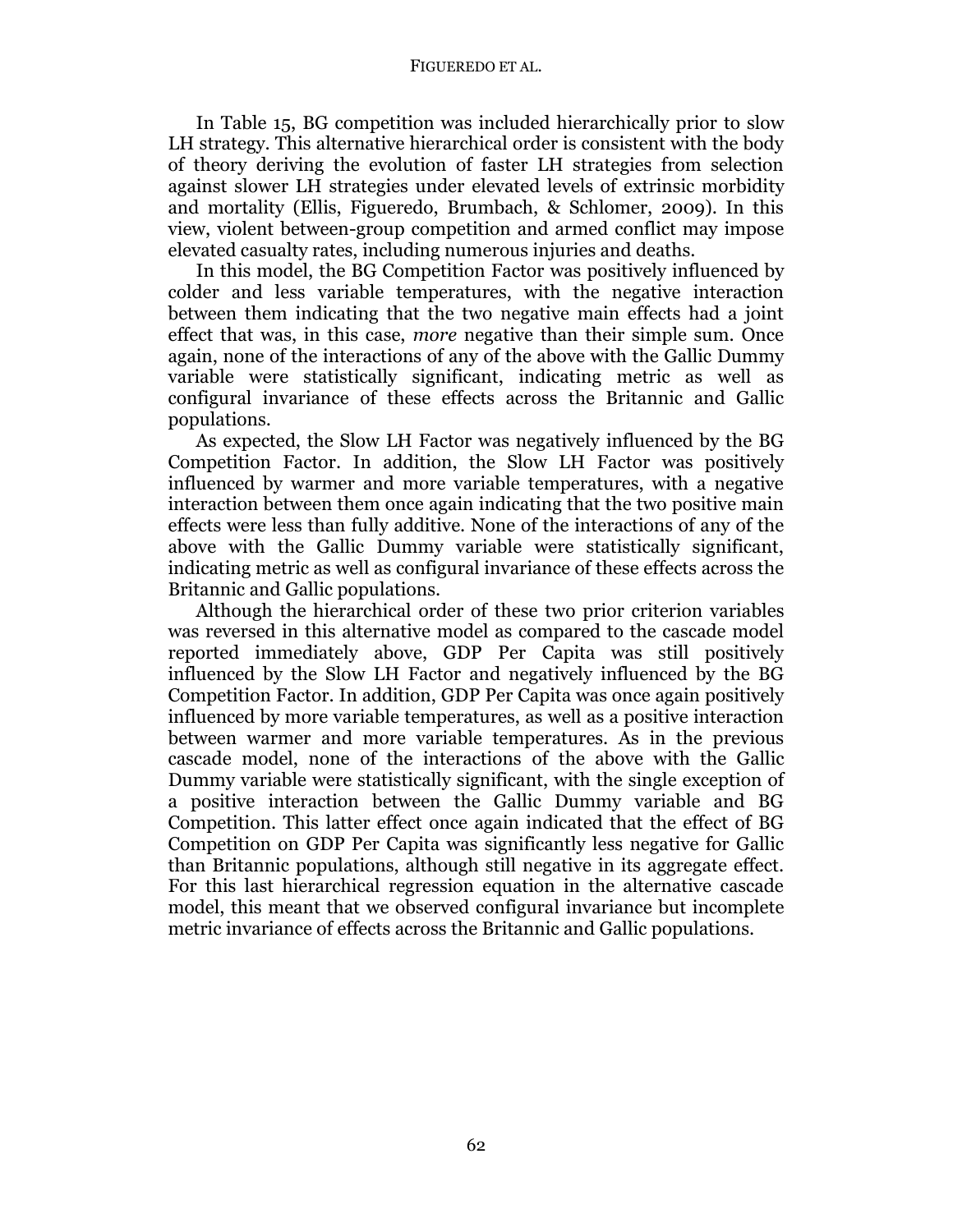# Table 15

*Cascade model of hierarchical multiple regression analyses across 200 years examining semipartial correlations (sR) among indicators of physical ecology, national life history, between-group competition, and gross domestic product (GDP) per capita, with between-group (BG) competition included hierarchically prior to slow life history (LH) strategy [N=400; Parsimony Count=15]* 

| Criterion<br>Variables                         | <b>Prior Criterion</b><br>Variables | Predictor<br>Variables                                                                | sR      | DF           | $\boldsymbol{p}$ |
|------------------------------------------------|-------------------------------------|---------------------------------------------------------------------------------------|---------|--------------|------------------|
| <b>BG</b> Competition<br>Factor<br>(Residuals) |                                     |                                                                                       |         |              |                  |
|                                                |                                     | Average<br>Temperature<br>Standard                                                    | $-.19*$ | $\mathbf{1}$ | < .0001          |
|                                                |                                     | Deviation<br>Temperature<br>Average by                                                | $-23*$  | $\mathbf{1}$ | < .0001          |
|                                                |                                     | Standard<br>Deviation<br>Temperature                                                  | $-.14*$ | $\mathbf{1}$ | .003             |
|                                                |                                     | Gallic Dummy                                                                          | .00     | $\mathbf{1}$ | .90              |
|                                                |                                     | <b>Gallic Dummy</b><br>by Average<br>Temperature                                      | $-.02$  | $\mathbf{1}$ | .67              |
|                                                |                                     | <b>Gallic Dummy</b><br>by Standard<br>Deviation<br>Temperature<br><b>Gallic Dummy</b> | .08     | $\mathbf{1}$ | .10              |
|                                                |                                     | by Average<br>by Standard<br>Deviation<br>Temperature                                 | .06     | $\mathbf{1}$ | .21              |
|                                                | Multiple $R=$                       |                                                                                       | $.58*$  | 7            | < .0001          |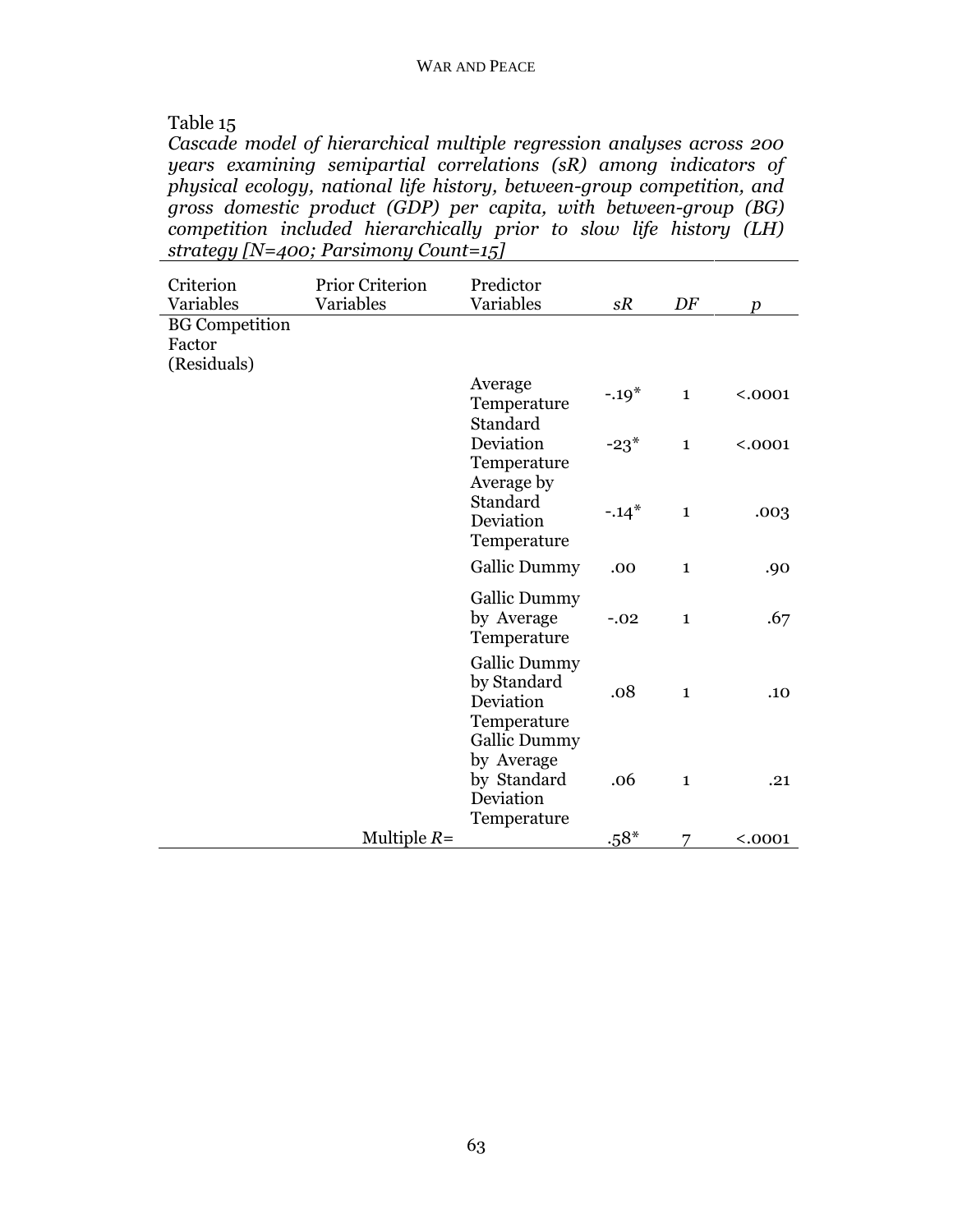| Criterion<br>Variables        | <b>Prior Criterion</b><br>Variables            | Predictor<br>Variables                                                                | sR      | DF           | $\boldsymbol{p}$ |
|-------------------------------|------------------------------------------------|---------------------------------------------------------------------------------------|---------|--------------|------------------|
| Slow LH Factor<br>(Residuals) | <b>BG</b> Competition<br>Factor<br>(Residuals) |                                                                                       | $-.41*$ | $\mathbf{1}$ | < .0001          |
|                               |                                                | Average<br>Temperature                                                                | $.13*$  | $\mathbf{1}$ | .03              |
|                               |                                                | Standard<br>Deviation<br>Temperature                                                  | $.23*$  | $\mathbf{1}$ | < .0001          |
|                               |                                                | Average by<br>Standard<br>Deviation<br>Temperature                                    | $-.20*$ | $\mathbf{1}$ | < .0001          |
|                               |                                                | <b>Gallic Dummy</b>                                                                   | .00     | $\mathbf{1}$ | .90              |
|                               |                                                | <b>Gallic Dummy</b><br>by BG<br>Competition<br>(Residuals)                            | .00     | $\mathbf{1}$ | .90              |
|                               |                                                | <b>Gallic Dummy</b><br>by Average<br>Temperature                                      | $-.05$  | $\mathbf{1}$ | .20              |
|                               |                                                | <b>Gallic Dummy</b><br>by Standard<br>Deviation<br>Temperature<br><b>Gallic Dummy</b> | .00     | $\mathbf{1}$ | .90              |
|                               |                                                | by Average<br>by Standard<br>Deviation<br>Temperature                                 | $-.01$  | $\mathbf{1}$ | .81              |
|                               | Multiple $R=$                                  |                                                                                       | $.73*$  | 9            | < .0001          |

Table 15 (Continued).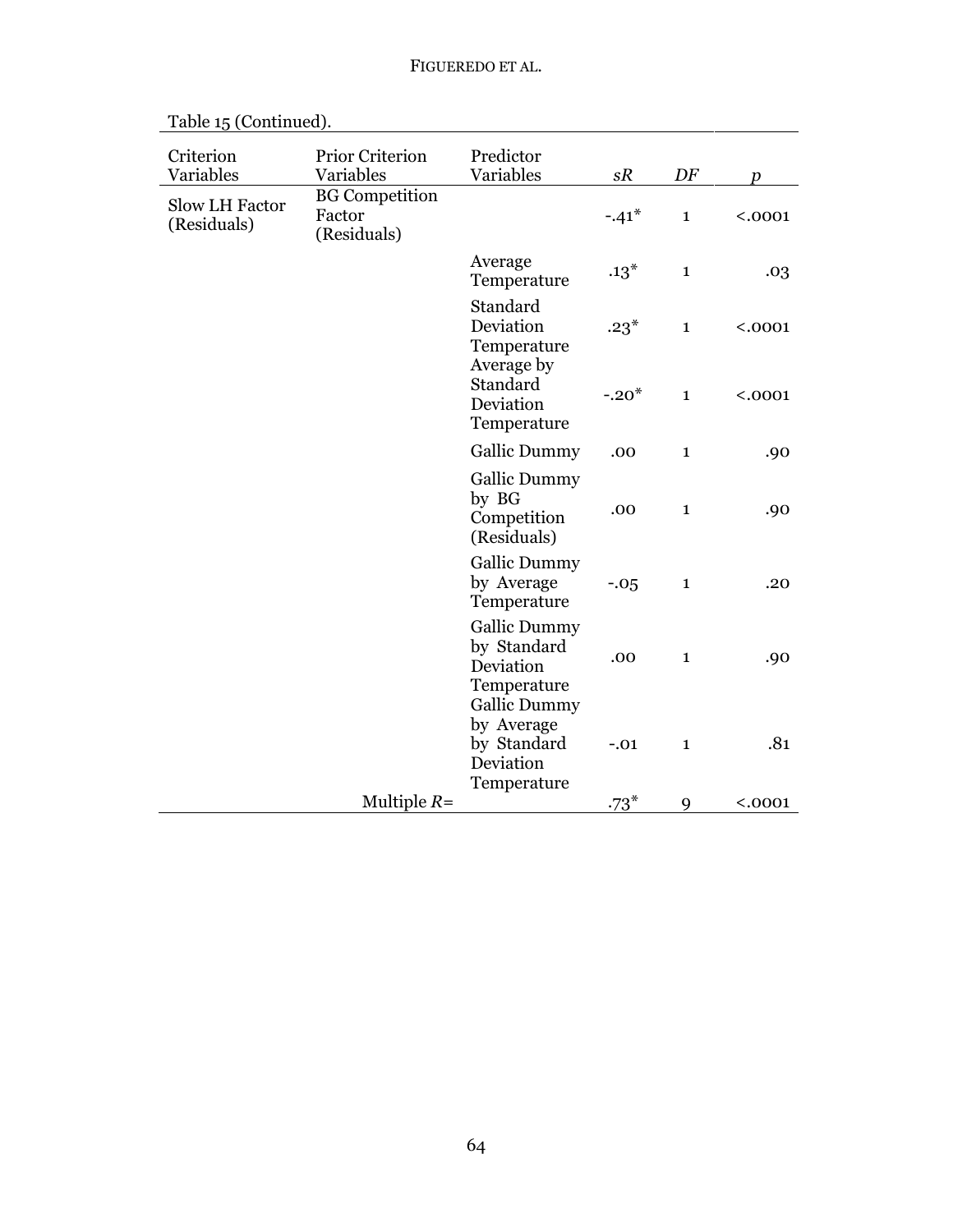| Criterion<br>Variables        | <b>Prior Criterion</b><br>Variables            | Predictor<br>Variables                                                  | sR     | DF           | $\boldsymbol{p}$ |
|-------------------------------|------------------------------------------------|-------------------------------------------------------------------------|--------|--------------|------------------|
| GDP Per Capita<br>(Residuals) | Slow LH Factor<br>(Residuals)                  |                                                                         | $.31*$ | $\mathbf{1}$ | < .0001          |
|                               | <b>BG</b> Competition<br>Factor<br>(Residuals) |                                                                         | $-33*$ | $\mathbf{1}$ | < .0001          |
|                               |                                                | Average<br>Temperature                                                  | $-.02$ | $\mathbf{1}$ | .64              |
|                               |                                                | Standard<br>Deviation<br>Temperature                                    | $.22*$ | $\mathbf{1}$ | < .0001          |
|                               |                                                | Average by<br>Standard<br>Deviation<br>Temperature                      | $.25*$ | $\mathbf{1}$ | < .0001          |
|                               |                                                | <b>Gallic Dummy</b>                                                     | .00    | $\mathbf{1}$ | .90              |
|                               |                                                | <b>Gallic Dummy</b><br>by Slow LH<br>(Residuals)<br><b>Gallic Dummy</b> | $-.05$ |              | .18              |
|                               |                                                | by BG<br>Competition<br>(Residuals)                                     | $.26*$ |              | < .0001          |
|                               |                                                | <b>Gallic Dummy</b><br>by Average<br>Temperature                        | $-.03$ | $\mathbf{1}$ | .46              |
|                               |                                                | <b>Gallic Dummy</b><br>by Standard<br>Deviation<br>Temperature          | .06    | $\mathbf{1}$ | .14              |

Table 15 (Continued).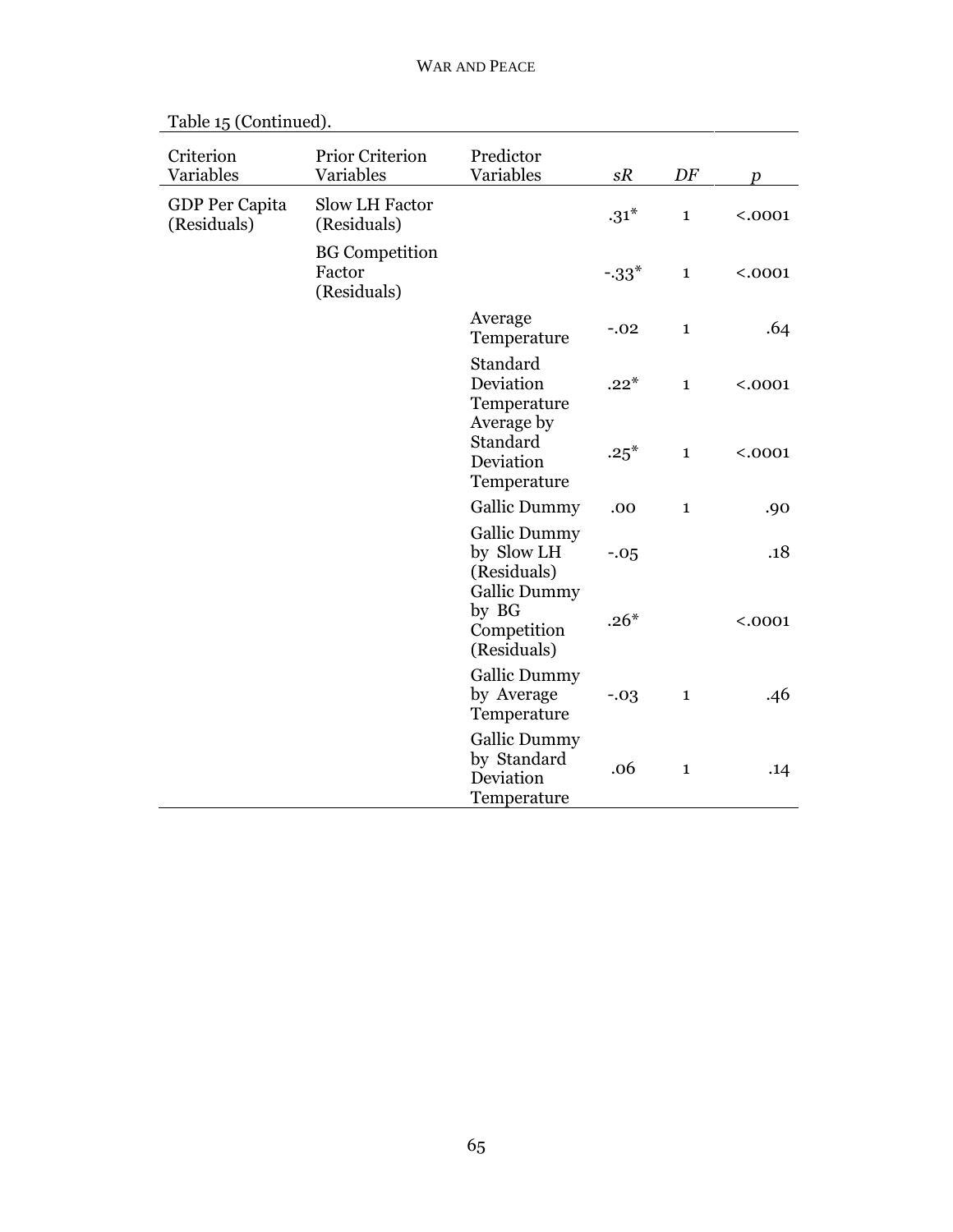| Criterion<br>Variables | <b>Prior Criterion</b><br>Variables | Predictor<br>Variables            | sR      | DF |       |
|------------------------|-------------------------------------|-----------------------------------|---------|----|-------|
|                        |                                     | <b>Gallic Dummy</b><br>by Average |         |    |       |
|                        |                                     | by Standard<br>Deviation          | .02     |    | .62   |
|                        | Multiple $R=$                       | Temperature                       | .70 $*$ | 11 | .0001 |
| $\ddot{\phantom{0}}$   |                                     |                                   |         |    |       |

| Table 15 (Continued). |  |  |
|-----------------------|--|--|
|-----------------------|--|--|

\**p*<.05

As a cascade model can be used to serve as an exploratory form of path analysis (Figueredo & Gorsuch, 2007), we have developed an index of the model parsimony that one might expect upon the cross-validation of results upon an independent sample. In exploratory factor analysis one may count the number of non-salient factor loadings that would be fixed at zero upon cross-validation with a confirmatory factor model, and this number is referred to as the *hyperplane count*. By analogy, in an exploratory path analysis one may count the number of statistically nonsignificant path coefficients that would be similarly fixed at zero upon cross-validation with a confirmatory path model, and this number is one that we refer to as the *parsimony count*. When comparing different hierarchical orders among criterion variables in a cascade model, the total amount of variance explained remains invariant; the model parsimony, however, might or might not change. The parsimony count can therefore sometimes be used to decide among two or more alternative path models based on their relative degrees of parameterization, where preference would be given to one that explains the same amount of variance with a lesser number of parameter estimates.

Regrettably, however, in the case of the two alternative cascade models presently under consideration, the parsimony count was equal to 15 in both cases, and can therefore not be used to decide empirically upon their relative adequacy. In the Discussion section that follows, we will be proposing a *post hoc* interpretation of these results from which we derive testable predictions that can help support one or the other hierarchical order given the future completion of some follow-up studies to this one.

#### **Discussion**

We applied the same chronometric multilevel modeling procedures for examining the latent hierarchical structure of human LH strategy diachronically as had Woodley of Menie and colleagues (2017) to the latent hierarchical structure of human intelligence in Britannic populations and found quite similar results, supporting a diachronic Co-Occurrence Nexus of LH traits parallel to that previously found for cognitive abilities. The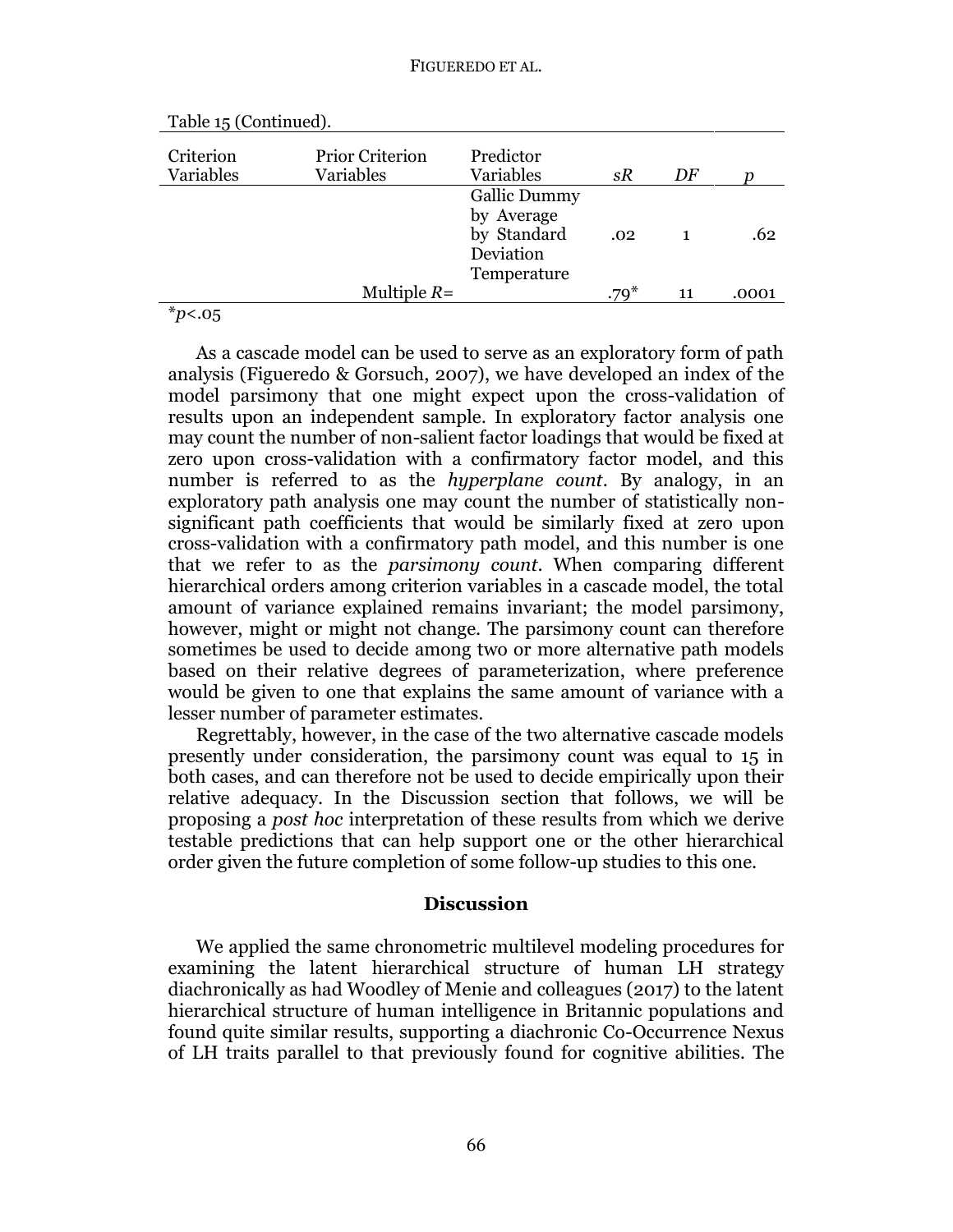present results for the latent structure of LH strategy also replicated almost perfectly for Gallic populations. Our present chronometric multilevel longitudinal models also revealed that LH strategy has been significantly *slowing*, and GDP per capita significantly *increasing*, as a logarithmic function of time over this past couple of centuries. Both of these temporal trends were also found to be virtually identical for Gallic and Britannic populations. The present diachronic findings are also consistent with the previous synchronic findings on the current positive relation between completed fertility and individual-difference-level indicators of slower LH, as a moderated function of their additive heritabilities, in recently collected cross-sectional and longitudinal data from both the USA and Sweden (Woodley of Menie, Cabeza de Baca, et al., 2017).

Furthermore, the results of the sequential canonical cascade model on the MLM residuals of the diachronic data are also consistent with the previous two sets of synchronic findings on the dynamics of human social biogeography. The first such set had examined synchronic data from 66 national polities in Asia, Europe, and Africa, finding that temperate, forested, colder, and wetter climates, having significantly lower parasite burdens on human populations, tend to select for slower LH speeds, which successively predicted significant increases within the following cascade of direct and indirect *sequelae:* (1) social equality; (2) within-group peace; (3) between-group peace; (4) sexual equality; (5) strategic differentiation; (6) macroeconomic diversification; (7) human capital; (8) brain volumes; (9) and aggregate national intelligence (Figueredo et al., 2017). The second such set had been performed subsequently to cross-validate this general pattern of results using synchronic data from subnational regions of Spain, Italy, and Mexico on: (1) climate, parasite burden, population density, and consequently LH speed (Cabeza de Baca & Figueredo, 2017); (2) economic inequality and sexual inequality (Black et al., 2017); (3) cognitive differentiation of intelligence, strategic differentiation of LH, and consequently macroeconomic diversification (Fernandes et al, 2017); and (4) human capital and consequently aggregate regional intelligence (Fernandes & Woodley of Menie, 2017). Taken together, the results of the various studies were found to indicate that colder and wetter climates tend to select for slower LH speeds, which in turn favor higher levels of social and sexual equality, higher levels of cognitive and strategic differentiation, consequently higher levels of macroeconomic specialization, and thus higher levels of human capital and aggregate intelligence (Figueredo, Cabeza de Baca & Peñaherrera-Aguirre, 2017).

In the present set of results, slower LH speeds were found to promote higher levels of within-group peace (the inverse of between-group competition), and both promoted the achievement of higher levels of human capital, which was a composite that included GDP *per capita* as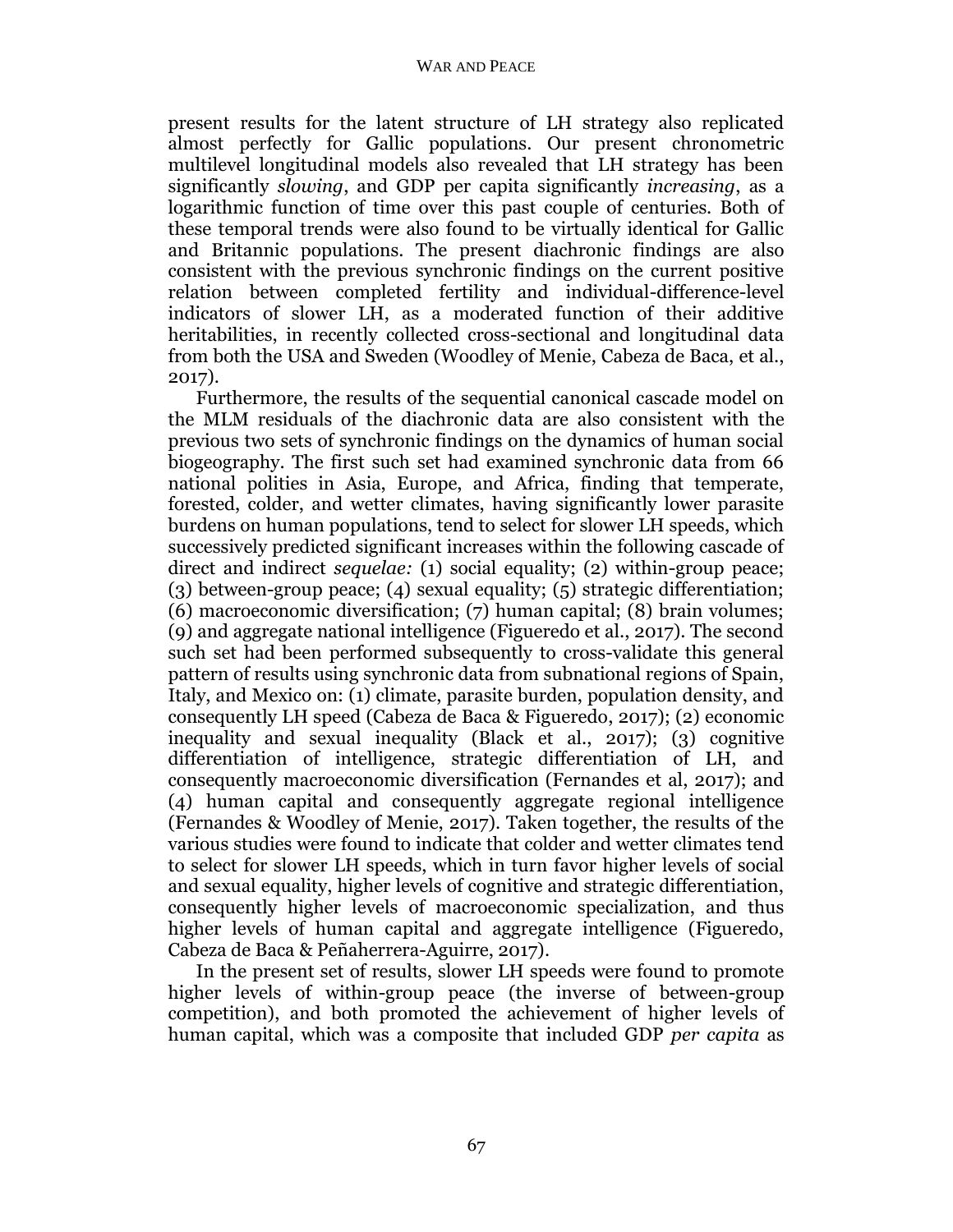#### FIGUEREDO ET AL.

well as average levels of monetary savings and educational attainment (Figueredo et al. 2017). These effects were formally found to be statistically equivalent for Gallic and Britannic populations. In contrast, the presently obtained relationship between temperature and LH might variously be thought counterintuitive or understood to contradict expected causal relationships between physical ecology and human social biogeography. Interpreting this finding as a failure of the diachronic results to replicate the synchronic would constitute a misperception of both the actual relationship between LH and physical ecology and of the scope and sample presently under investigation.

As exemplified by Lynn (2006), ecologically informed theorists have documented negative correlations between mean annual temperature and aggregate national intelligence. Rushton (1999) has done the same with respect to latitude and LH speed. Even as robust negative correlations have thus been generated, it has been more explicitly recognized recently that such relationships are curvilinear as opposed to linear when estimated over extensive geographical areas. Thus, increasing latitude slows LH progressively into the 40<sup>th</sup> parallel, entering what is, in effect, a golden mean before being attenuated as it approaches the 60th parallel. Strong reversals in LH are apparent thereafter, especially as one crosses the Arctic Circle.

This reversal, like the effects of latitude more generally, has been contextualized within a biome approach, wherein temperate broadleaf deciduous forests, existing within the aforementioned "golden" latitudinal range, indirectly slow human LH by reducing extrinsic morbidities and mortalities attributable to decreased parasite burden (Figueredo et al., 2017); moreover, the hydrological and soil ecology of such biomes support dense human populations that anthropogenically further the slowing of human LH (Hertler & Peñaherrera, 2017). In the present study, we have examined a highly restricted range of latitudes, the truncated extent of which should not be expected to recapitulate trends evident only across vast global expanses. France, even at its southernmost territorial extent, is already well within our golden range of latitude; the British Empire, in its northernmost extent, just begins to push out of this favorable latitudinal range.

## **Concluding Remarks**

This study constituted an attempt to replicate two major sets of prior findings in the social biogeography of human LH strategy. The first set involved the constructive replication of the diachronic changes in the latent hierarchical structure of intelligence, originally estimated only for Britannic populations, but this time as applied to the latent hierarchical structure of human LH strategy, now cross-validated in both Britannic and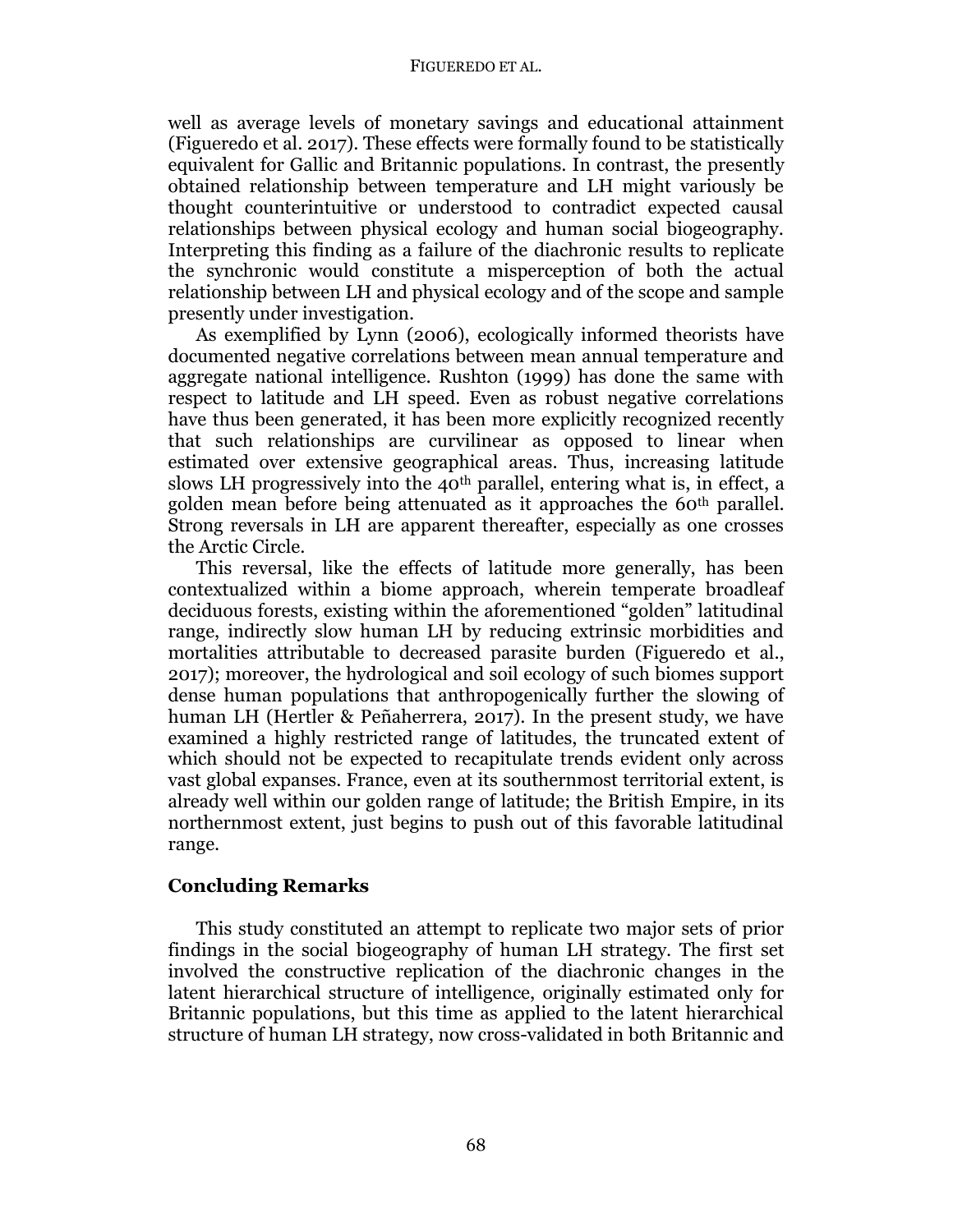#### WAR AND PEACE

Gallic populations. The second set involved the diachronic replication in both Britannic and Gallic populations of the structural relations found synchronically among human LH strategy, between-group competition, and economic productivity in cross-sectional data on contemporary samples of both national and subnational polities. In addition, we have provided ample evidence for the convergent validities of our relatively novel lexicographic measures of both LH strategy and BG Competition with respect to the more traditional biodemographic indicators of the same in both Britannic and Gallic biocultural groups, using both common factoring and MLM techniques.

With a few minor exceptions, these constructive replications were successful. At least *configural* invariance was found for all tested effects, meaning that the same model predictors were found statistically significant, and *metric* invariance was found for most effects, meaning that model parameter estimates were found statistically equivalent (nonsignificantly different) in magnitude and oriented in the same direction. The effects of previous synchronic studies of the social biogeography of human LH strategy were replicated almost perfectly in the current diachronic data, and the results obtained from the diachronic data for Britannic populations were replicated almost perfectly in Gallic populations.

Based on our interpretation of these findings, testable hypotheses were generated for future research *via* the application of the Theory of Limiting Similarity to competition among human biocultural groups. Preliminary predictions concerning the relative historical magnitudes and temporal trajectories of population growth and decline parameters of Britannic *visà-vis* Gallic populations over the two centuries in question provide some tentative support for these interpretations.

# *Limitations of the Study*

Several limitations of this study might be worthy of note. First, the lexicographic measures used are relatively novel, and their only validation to date lies in the fact that they converge with other measures that use different methods, such as biodemographic indicators of both betweengroups competition and slow LH strategy. Nevertheless, this is a relatively new method for biohistorical research and stands in need of more exhaustive validation against other methods.

Second, both the Britannic and Gallic populations were treated as relatively homogeneous biocultural groups, where they instead can both be considered to have some degree of internal heterogeneity, especially when considering their population expansions into what were formerly overseas colonies. Nevertheless, we do believe that there exists sufficient sociopolitical coherence to these biocultural groups to be able to function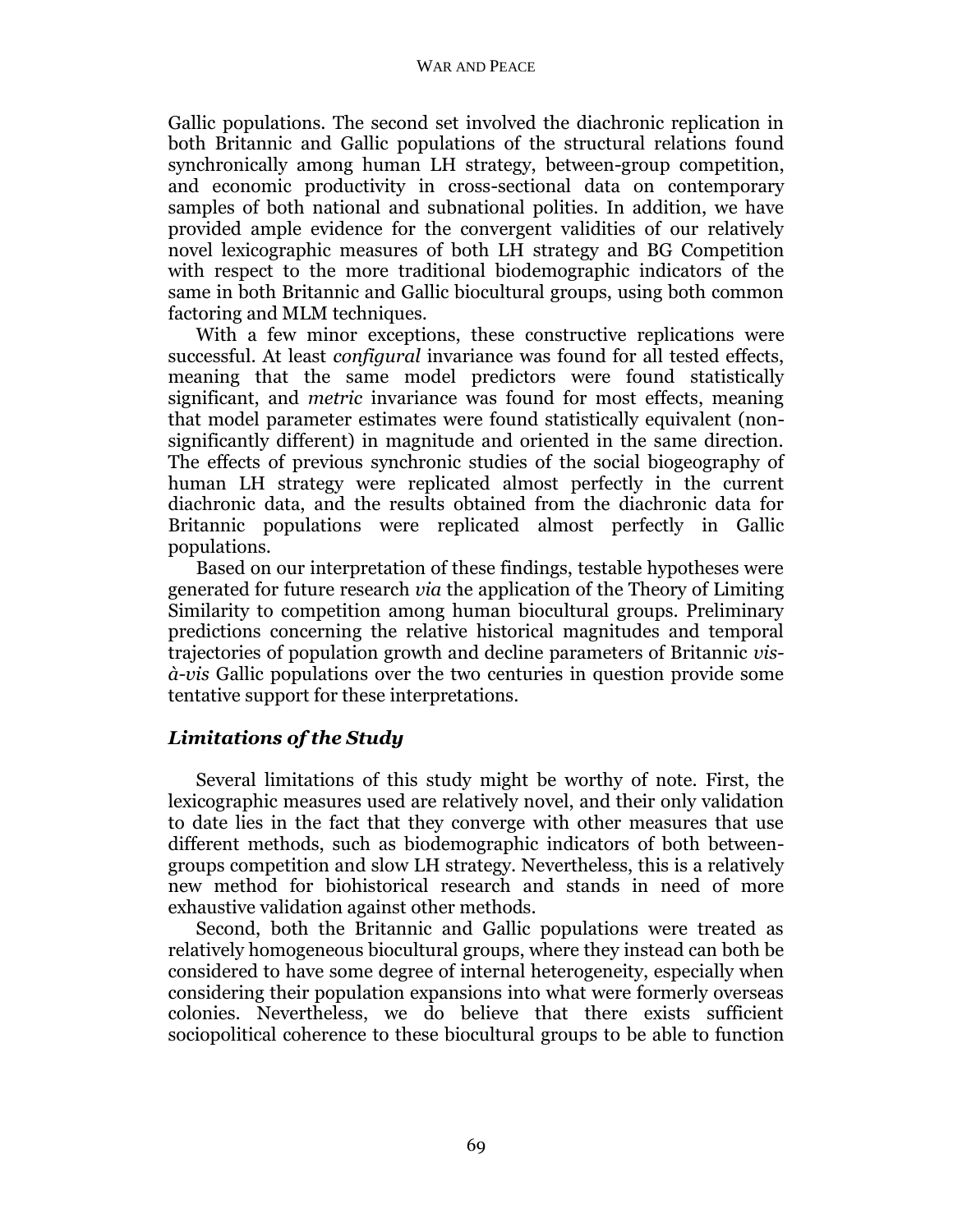as such within modern evolutionary models of multilevel selection and gene-culture coevolution, which accommodate organization into structured demes (*trait groups*) within a metapopulation (e.g., Bowles, Choi, & Hopfensitz, 2002; Hauert & Imhof, 2012; Nuismer, Thompson, & Gomulkiewicz, 1999; Thompson, 1999).

Third, the war mortality rates used as convergent indicators of the between-group competition scales for both Britannic and Gallic populations were collected from violent conflicts with *all* opponents, and not just from such conflicts with *each other*. This made possible relating both aggregate slow LH and GDP *per capita* to the level of between-group competition *in general*, but limited its usefulness in predicting the dynamics occurring between Britannic and Gallic populations *in particular*. The latter interpretations, however, are admittedly *post hoc* and did not constitute a consideration in the original design of the study. Specifically targeted investigations of those more tentative interpretations must await further testing in future research.

Fourth, another limitation is the inability of the cascade models employed in social biogeography to model the effects of *reciprocal* causation among successive criterion variables. For example, we have cited past research demonstrating how the association between physical and cognitive ecology is plausibly mediated by the social ecology (including social institutions), but understand how the social ecology can in turn modify the ambient physical as well as the community ecology. Nevertheless, past publications have also demonstrated that indicators of physical and community ecology, such as low parasite burden, are better predictors of slow life history than GDP (Peñaherrera-Aguirre, Hertler, Figueredo, Fernandes, Cabeza de Baca, Matheson, 2018). Thus, effects can be reciprocal in direction without necessarily being symmetrical in magnitude. We argue that the theoretically specified causal sequences in our social biogeography models represent the more evolutionarily significant directions of effect.

## *Methodological Considerations*

The reported analyses employ several relatively novel quantitative methodologies. Some of these advanced statistical techniques had been used separately in the past, but this present work was designed to make them work synergistically in addressing some challenging technical problems.

Among these were: (1) the theoretically-guided use of Google Ngram to determine the relative frequencies of usage of selected word lists over the past 200 years of written records in both the French and English languages; (2) the application of psychometric selection procedures for the development of lexicographic scales for group-directed altruism, fast life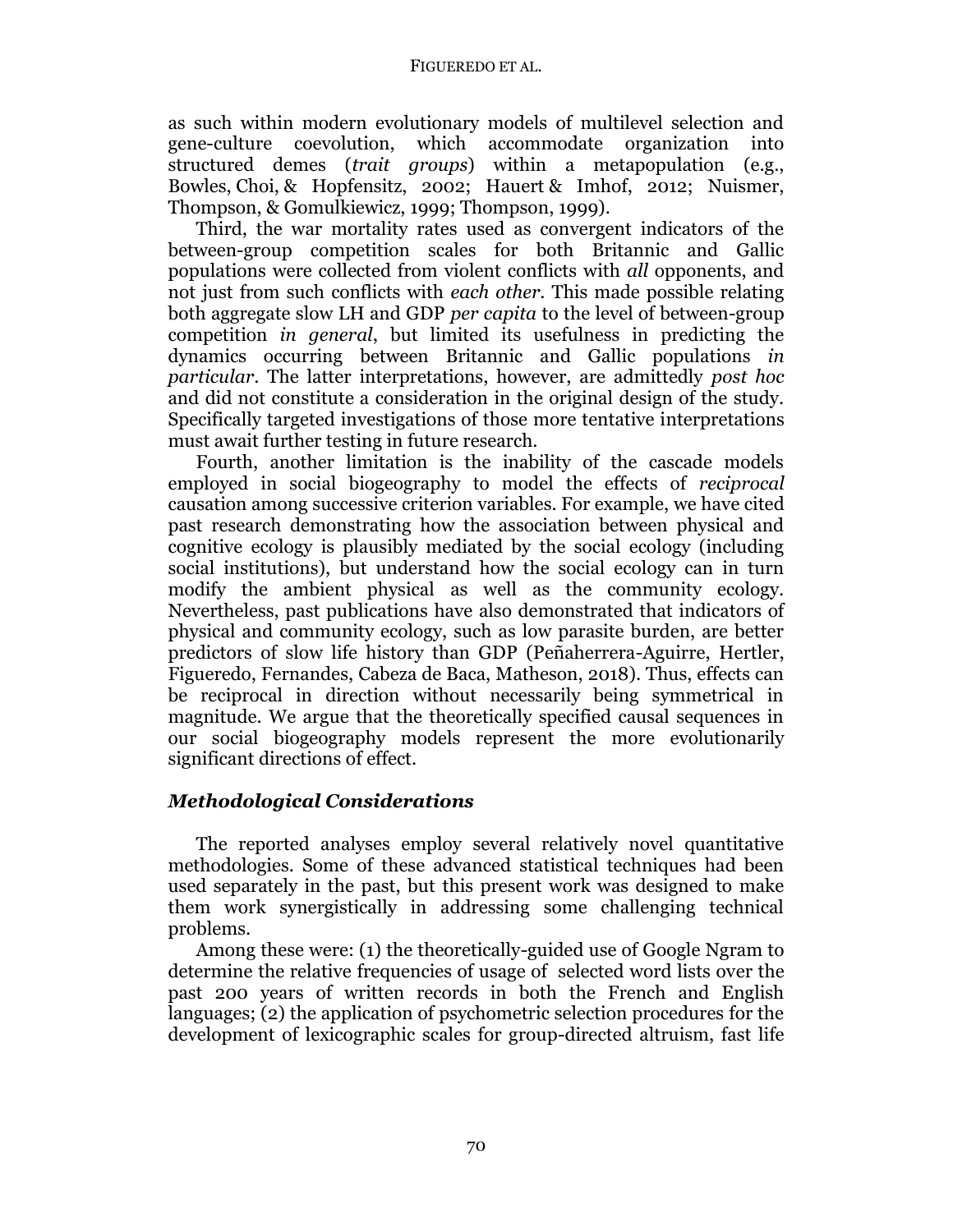history strategy, and slow life history strategy, which showed excellent convergence with the traditional biodemographic indicators of the same constructs in both languages; (3) the use of diachronic biohistorical data to cross-validate substantive results that had been previously derived from synchronic cross-sectional and cross-cultural analyses of different national and subnational polities; (4) the application of multilevel models to confirm the convergent validities among longitudinal indicators of several diachronic latent variables, while statistically controlling for any autoregressive serial dependencies among successive data; (5) the use of hierarchically nested model comparisons to analyze the latent hierarchical structures of those diachronic latent variables, and partition the common and specific factor variances among the hierarchically nested levels so as to establish and quantify the optimal degree of data aggregation; (6) the use of multilevel models to statistically adjust for those same serial autocorrelations for the subsequent structural analysis of the "prewhitened" residuals by means of cascade modeling; and (7) a built-in cross-cultural constructive replication of all of the above procedures, for the measurement as well as the structural models, in both Gallic and Britannic populations.

**Author Note:** The corresponding author is Aurelio José Figueredo, PhD, Department of Psychology, School of Mind, Brain, and Behavior, College of Science, University of Arizona 85721-0068; ajf@email.arizona.edu.

## **References**

- Ajus, F., Lindgren, M., & Rosling, O., (2015). Total fertility rate. Sweden: The Gapminder Foundation.
- Alexander, R. D. (1987). *The Biology of Moral Systems.* New York, NY: Aldine de Gruyter.
- Armelagos, G. J., & Cohen, M. N. (Eds.). (1984). *Paleopathology at the origins of agriculture*. Orlando, FL: Academic Press.
- Black, C. J., Peñaherrera Aguirre, M., Chavarria Minera, C. E., & Figueredo, A. J. (2017). The influence of life history strategies on regional variation in social and sexual equality in Italy, Spain and Mexico. *Mankind Quarterly, 57*, 338- 354.
- Bolt, J., Inklaar, R, de Jong, H., & van Zanden, J. L. (2018). *Rebasing'Maddison': new income comparisons and the shape of long-run economic development*. Groningen: Groningen Growth and Development Centre.
- Bongaarts, J. (2009). Human population growth and the demographic transition. *Philosophical Transactions of the Royal Society B: Biological Sciences*, *364*, 2985-2990.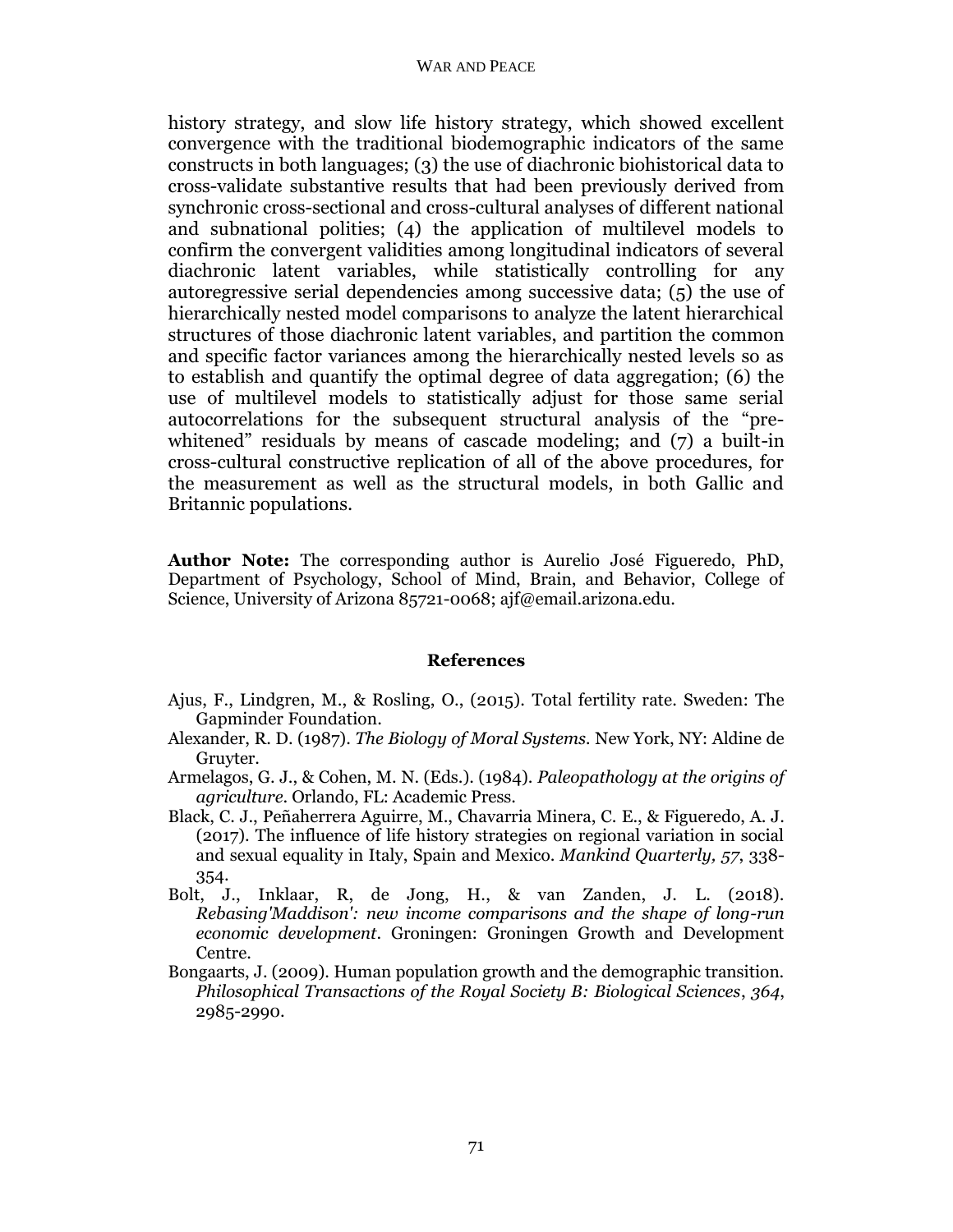- Bowles, S., Choi, J. K., & Hopfensitz, A. (2003). The co-evolution of individual behaviors and social institutions. *Journal of theoretical biology*, *223*, 135- 147.
- Cabeza de Baca, T., & Figueredo, A. J. (2017). Population-Level Life History in Italy, Spain and Mexico: The Impact of Regional Climate, Parasite Burden, and Population Density. *Mankind Quarterly*, *57*, 326-337.
- Caldwell, J. C. (2007). *Demographic transition theory*. Dordrecht: Springer Science & Business Media.
- Cattell, R. B. (1966). The Data Box: Its ordering of total resources in terms of possible relational systems*.* In R. B. Cattell (Ed.), *Handbook of Multivariate Experimental Psychology* (pp. 67-128). Chicago, IL: Rand-McNally.
- Clark, G. (2008). *A farewell to alms: A brief economic history of the world* (Vol. 25). Princeton: Princeton University Press.
- Cohen, J. & Cohen, P. C. (1983). *Applied multiple regression/correlation analysis for the behavioral sciences* (3rd ed.). Hoboken, NJ: Taylor and Francis.
- Copping, L. T., Campbell, A., & Muncer, S. (2014). Conceptualizing time preference: A life-history analysis. *Evolutionary Psychology*, *12*, 829-847.
- Crawford, J. (1996). Seven hypotheses on language loss causes and cures. In G. Cantoni (Ed.) *Stabilizing Indigenous Languages* (pp. 51-68). Flagstaff, AZ: Northern Arizona University.
- Crosby, A. W. (2003). *The Columbian exchange: biological and cultural consequences of 1492* (Vol. 2). Connecticut: Greenwood Publishing Group.
- Darwin, C. (1871). *The descent of man, and selection in relation to sex*. London: John Murray.
- Ellis, B. J., Figueredo, A. J., Brumbach, B. H., & Schlomer, G. L. (2009). Fundamental dimensions of environmental risk. *Human Nature*, *20*, 204- 268.
- Fernandes, H. B. F., & Woodley, M. A. (2017). Aspects of the Physical and Social Ecology Affect Human Capital and Intelligence, Directly and Indirectly, in Italy, Spain and Mexico. *Mankind Quarterly*, *57*, 375-387.
- Fernandes, H. B. F., Figueredo, A. J., Garcia, R., & Wolf, P. S. A. (2017). Regional Relations between Phenotypic and Economic Diversity and Their Ecological Predictors in Italy, Spain and Mexico. *Mankind Quarterly*, *57*, 355-374.
- Figueredo, A. J., & Gorsuch, R. (2007) Assortative mating in the Jewel wasp: 2. Sequential canonical analysis as an exploratory form of path analysis. *Journal of the Arizona Nevada Academy of Science*, *39*, 59-64.
- Figueredo, A. J., Andrzejczak, D. J., Jones, D. N., Smith-Castro, V., & Montero-Rojas, E. (2011). Reproductive strategy and ethnic conflict: Slow life history as a protective factor against negative ethnocentrism in two contemporary societies. *Journal of Social, Evolutionary, and Cultural Psychology*, *5*, 14-31.
- Figueredo, A. J., Brooks, A. J., Leff, S., & Sechrest, L. (2000). A meta-analytic approach to growth curve analysis. *Psychological Reports, 87,* 441-465.
- Figueredo, A. J., Cabeza de Baca, T. & Peñaherrera Aguirre, M. (2017). Summary of results and conclusions: Regional master cascade of social complexity in Italy, Spain and Mexico. *Mankind Quarterly, 57*, 388-397.
- Figueredo, A. J., Cabeza de Baca, T., Fernandes, H. B. F., Black, C. J., Peñaherrera, M., Hertler, S. C., et al. (2017). A sequential canonical cascade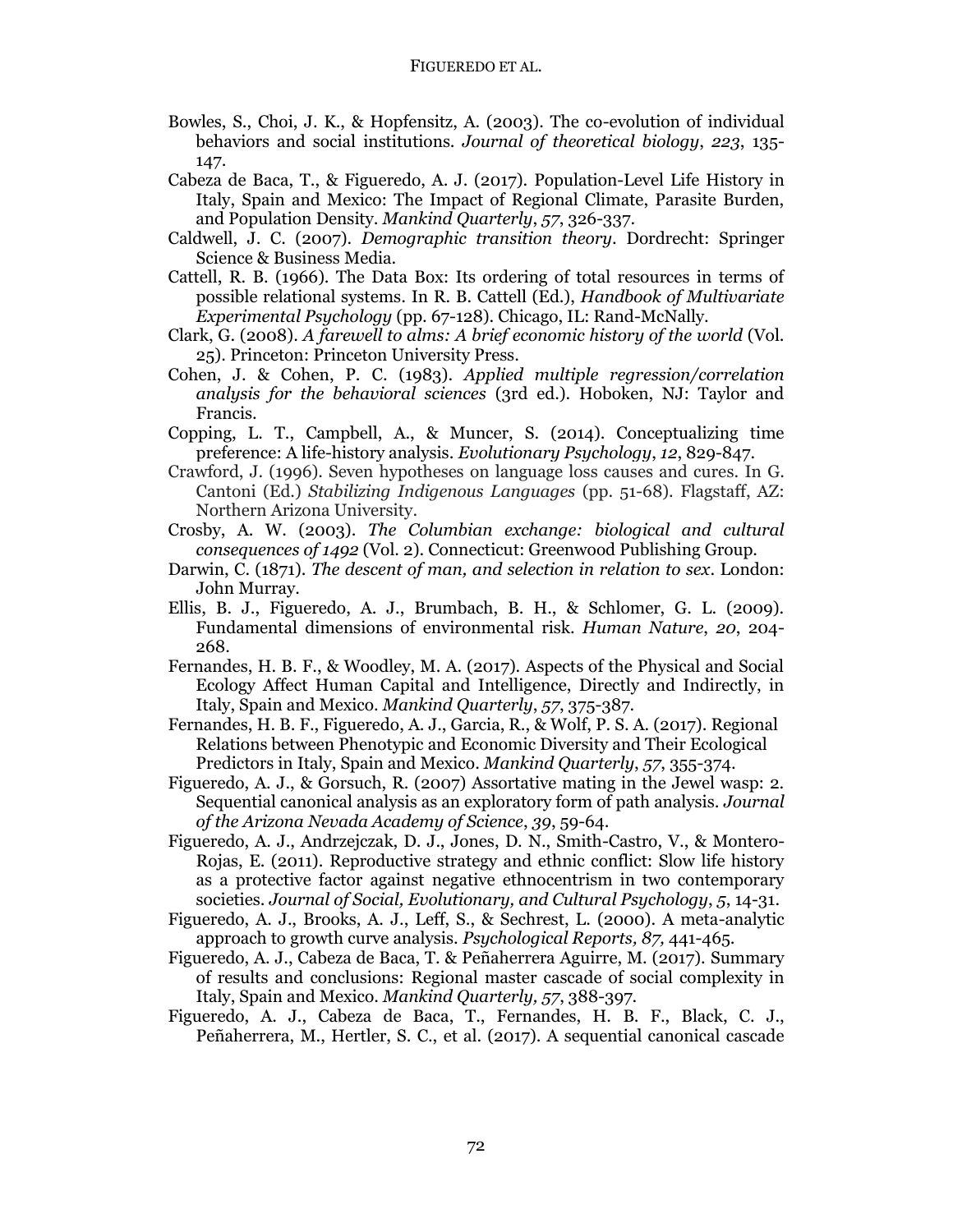model of social biogeography: Plants, parasites, and people. *Evolutionary Psychological Science, 3,* 40–61.

- Figueredo, A. J., Fernandes, H. B. F., & Woodley of Menie, M. A. (2017). The quantitative theoretical ecology of life history strategies. *Mankind Quarterly, 57*, 305-325.
- Figueredo, A. J., McKnight, P. E., McKnight, K. M., & Sidani, S. (2000). Multivariate modeling of missing data within and across assessment waves. *Addiction, 95*, 361-S380
- Figueredo, A. J., Patch, E. A., Gómez Ceballos, C. E. (2016). A Life History Approach to the Dynamics of Social Selection. In V. Zeigler-Hill, L. L. M Welling, & T. K. Shackelford, (Eds.) *Evolutionary Perspectives on Social Psychology* (pp. 363-372). New York, NY: Springer.
- Fodor, J. A. (1983). *Modularity of Mind: An Essay on Faculty Psychology.* Cambridge, MA: MIT Press.
- Frier, B. (1983). Roman life expectancy: the Pannonian evidence. *Phoenix*, *37*, 328-344.
- Galton, F. (1884). Measurement of character. *The Fortnightly Review, 36,* 179– 185.
- Goddard, C. & Wierzbicka, A. (2014). Semantic fieldwork and lexical universals. *Studies in Language, 38*, 80-126.
- Goddard, C. (2008). Natural Semantic Metalanguage: The state of the art. In C. Goddard (Ed.), *Cross-Linguistic Semantics* (pp. 1–34). Netherlands: John Benjamins Publishing Company.
- Goddard, C., & Wierzbicka, A. (2013). *Words and meanings: Lexical semantics across domains, languages, and cultures*. Oxford: Oxford University Press.
- Goddard, C., & Wierzbicka, A. (Eds.). (1994). *Semantic and lexical universals: Theory and empirical findings* (Vol. 25). Philadelphia, PA: John Benjamins Publishing Company.
- Gorsuch, R. L. (1983). *Factor Analysis* (2nd Ed.). Hillsdale, NJ: Erlbaum.
- Gurven, M., & Kaplan, H. (2007). Longevity among hunter‐gatherers: A cross‐cultural examination. *Population and Development Review, 33*, 321- 365.
- Hauert, C., & Imhof, L. A. (2012). Evolutionary games in deme structured, finite populations. *Journal of Theoretical Biology, 299,* 106-112.
- Hauser, M. D., Chomsky, N., & Fitch, W. T. (2002). The faculty of language: What is it, who has it, and how did it evolve? *Science*, *298*, 1569-1579.
- Hertler, S. C., Figueredo, A. J., Peñaherrera-Aguirre, M., Fernandes, H. B. F., & Woodley of Menie, M. A. (2018). *Life history evolution: A biological metatheory for the social sciences*. New York: Palgrave Macmillan. ISBN: 978-3- 319-90125-1.
- Hertler, S. C. & Peñaherrera-Aguirre, M. (2017) Using biome mapping and weighting to more precisely predict biogeographic differences in intelligence*.* Paper. London Conference on Intelligence, University College London, London, England.
- Hin, S. (2017). *The demography of Roman Italy: Population dynamics in an ancient conquest society 201 BCE–14 CE*. New York: Cambridge University Press.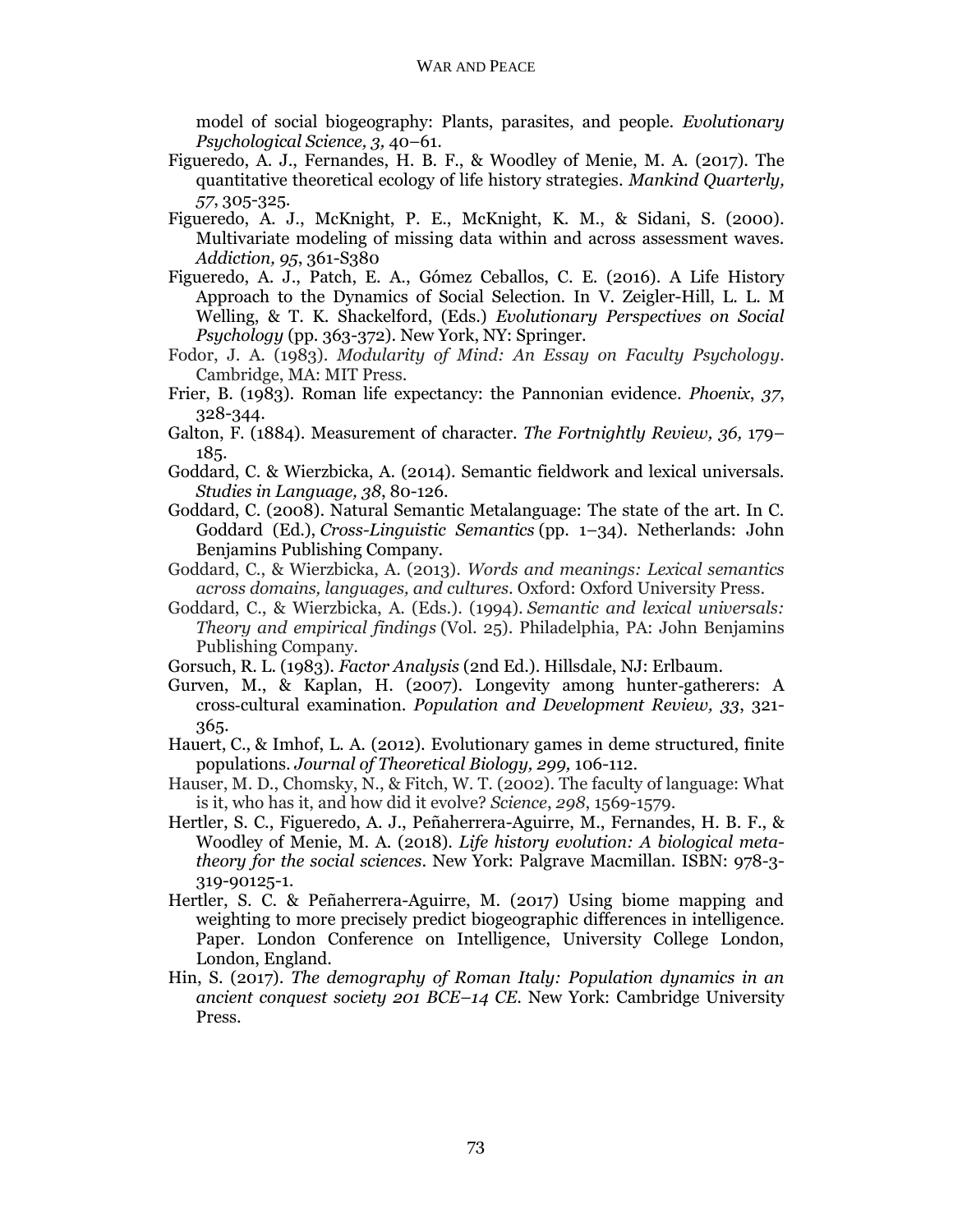- Huntington, E. (1913). Changes of climate and history. *American Historical Review, 18*, 213-232.
- Huntington, E. (1916). Climatic variations and economic cycles. *The Geographical Review, 1*, 192-202.
- Huntington, E. (1922).The evolution of climate in north Western Europe: A review. *The Geographical Review, 12*, 126-130.
- Hutchinson, G. E. (1957). *A treatise on limnology.* Hoboken, NJ: Wiley.
- Johansson, K., Lindgren, M., & Rosling, O. (2015). Infant mortality. Sweden: The Gapminder Foundation.
- Lee, R. (2003). The demographic transition: Three centuries of fundamental change. *Journal of Economic Perspectives*, *17*, 167-190.
- Lindgren, M. (2015). Life expectancy. Sweden: The Gapminder Foundation.
- Lynch, J. (2014, February, 22). The Indo-European language family tree. Retrieved from [http://andromeda.rutgers.edu/~jlynch/LanguageTree.pdf.](http://andromeda.rutgers.edu/~jlynch/LanguageTree.pdf)
- Lynn, R. (2006). *Race differences in intelligence: An evolutionary analysis.* Whitefish, MT: Washington Summit Publishers.
- McCaa, R. (2005). Paleodemography of the Americas: From ancient times to colonialism and beyond. In R. H. Steckel, & J. C. Rose, (Eds.). *The backbone of history: health and nutrition in the Western Hemisphere* (pp. 94-124). New York: Cambridge University Press.
- McNeill, W. H. (1998). *Plagues and peoples.* New York: Anchor Books. Cosby and McNeill?
- Michel, J. B., Shen, Y. K., Aiden, A. P., Veres, A., Gray, M. K., Pickett, J. P. et al. (2011). Quantitative analysis of culture using millions of digitized books. *Science*, *331*, 176-182.
- Montesquieu, C. (1965). *Considerations on the causes of the greatness of Romans and their decline*. New York: Cambridge University Press.
- Montesquieu, C. (1984). *The spirit of the laws*. Birmingham, AL: Gryphon Editions.
- Morfin, L. M., McCaa, R., Storey, R., & Angel, A. (2005). Health and nutrition in pre-Hispanic Mesoamerica. In R. H. Steckel, & J. C. Rose, (Eds.). *The backbone of history: health and nutrition in the Western Hemisphere* (pp. 307-342). New York: Cambridge University Press.
- Murdock, G. P. (1957). *World ethnographic sample*. American Anthropologist, 59, 664-687.
- Murdock, G. P. (1967). *Ethnographic atlas: A summary*. Pittsburgh, Pennsylvania: The University of Pittsburgh Press.
- Murdock, G. P. (1970). Kin Term Patterns and their Distribution. *Ethnology. 9*, 165–207.
- Murdock, G. P. (1981). *Atlas of World Cultures.* Pittsburgh, Pennsylvania: The University of Pittsburgh Press.
- Nuismer, S. L, Thompson, J. N. & Gomulkiewicz, R (1999). Gene flow and geographically structured coevolution. *Proceedings of the Royal Society of London B, 266,* 605-609.
- Peñaherrera-Aguirre, M., Hertler, S. C., Figueredo, A. J., Fernandes, H. B. F., Cabeza de Baca, T. C. & Matheson, J. D. (2018). A social biogeography of homicide: Multilevel and sequential canonical examinations of intragroup unlawful killings. *Evolutionary Behavioral Science, 13*, 158-181.